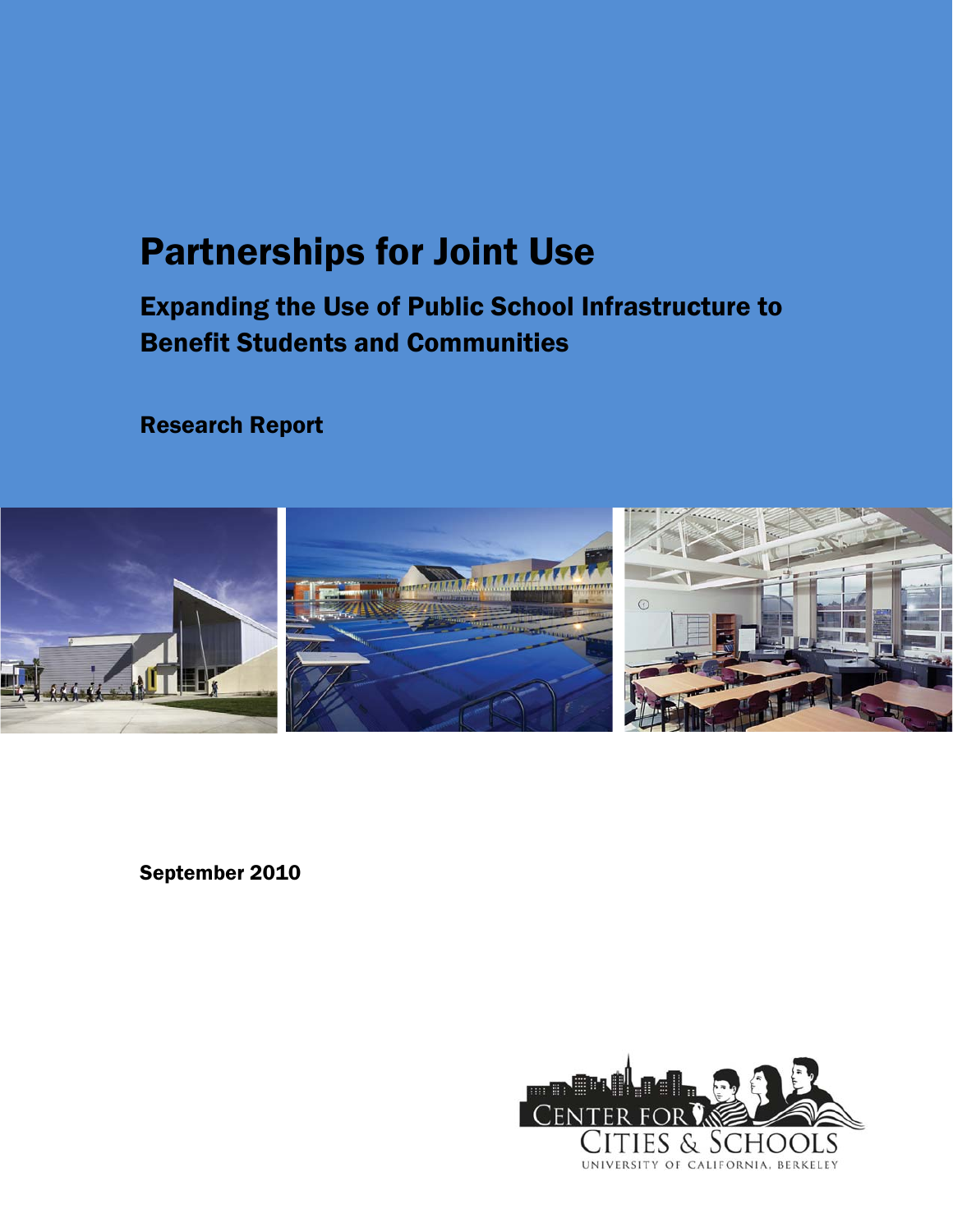### Center for Cities & Schools at the University of California, Berkeley

The Center for Cities & Schools is an action-oriented think tank, whose mission is to promote high quality education as an essential component of urban and metropolitan vitality to create equitable, healthy, and sustainable cities and schools for all.

#### http://citiesandschools.berkeley.edu/

#### Author

Jeffrey M. Vincent, PhD

#### Acknowledgements

The author wishes to thank Mary Filardo, Marni Allen, and Jason Franklin at the 21<sup>st</sup> Century School Fund and the Building Educational Success Together [BEST] collaborative for their ongoing partnership with the Center for Cities & Schools on school facility policy, practice, and research. This report greatly benefited from their insight and direction. Thanks also the countless school district officials, school facility policy leaders, and architects who provided us with informative cases and reflections on their own experiences working on joint use issues. Cover images courtesy of HMC Architects. Funding for this project was provided by the Council of Educational Facility Planners International, Inc. [CEFPI].

Deborah L. McKoy, Ariel H. Bierbaum, Meredith Glaser, and Meghan Sharp also contributed to this report.

© 2010 Center for Cities & Schools | 316 Wurster Hall #1870 | Berkeley, CA 94720-1870

September 2010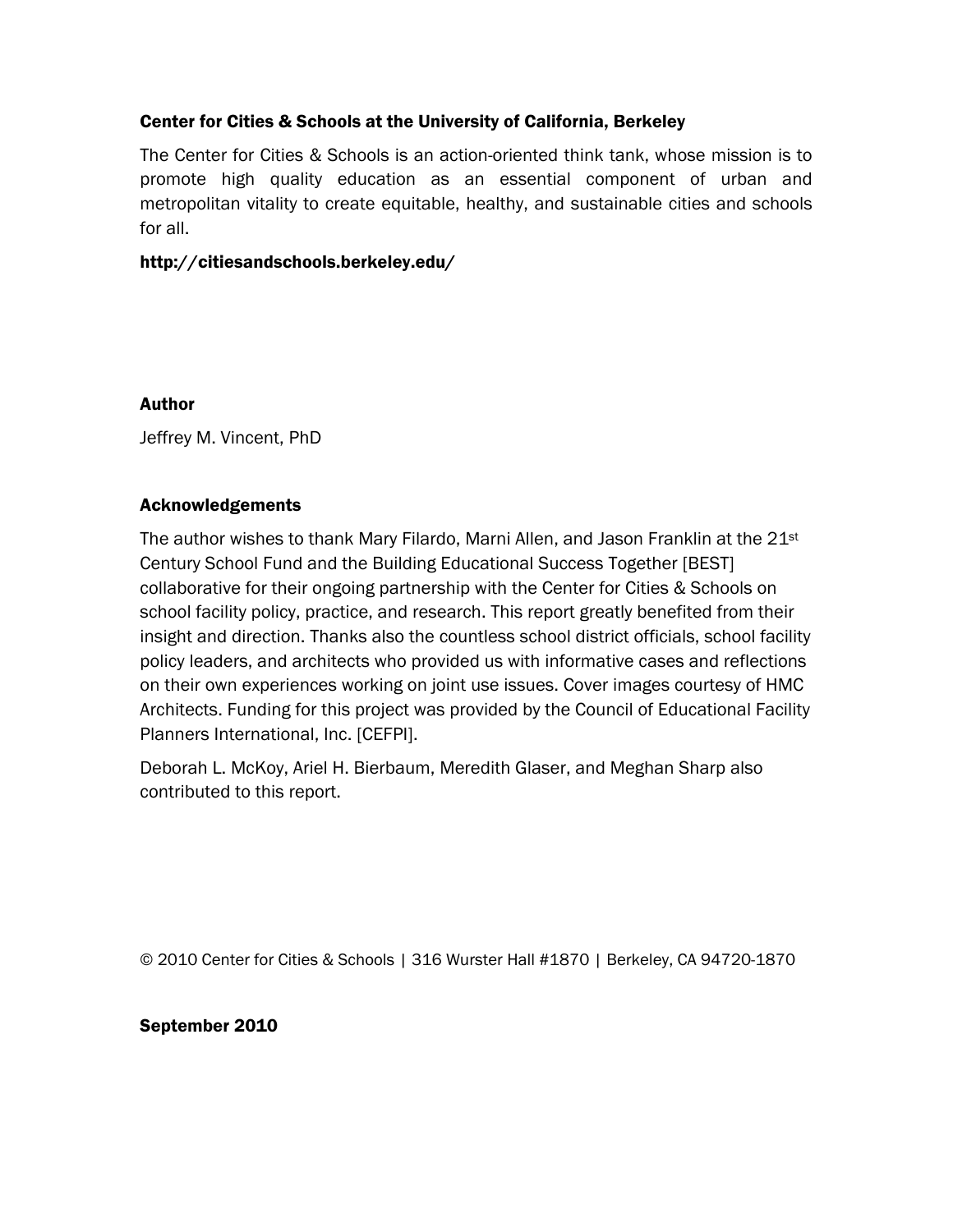# Table of Contents

| IV. Assessing the Joint Use Field: Three Main Joint Use Approaches 10 |  |
|-----------------------------------------------------------------------|--|
|                                                                       |  |
|                                                                       |  |
|                                                                       |  |
|                                                                       |  |
|                                                                       |  |
|                                                                       |  |
|                                                                       |  |
|                                                                       |  |
|                                                                       |  |
|                                                                       |  |
|                                                                       |  |
|                                                                       |  |
|                                                                       |  |
|                                                                       |  |
|                                                                       |  |
|                                                                       |  |
|                                                                       |  |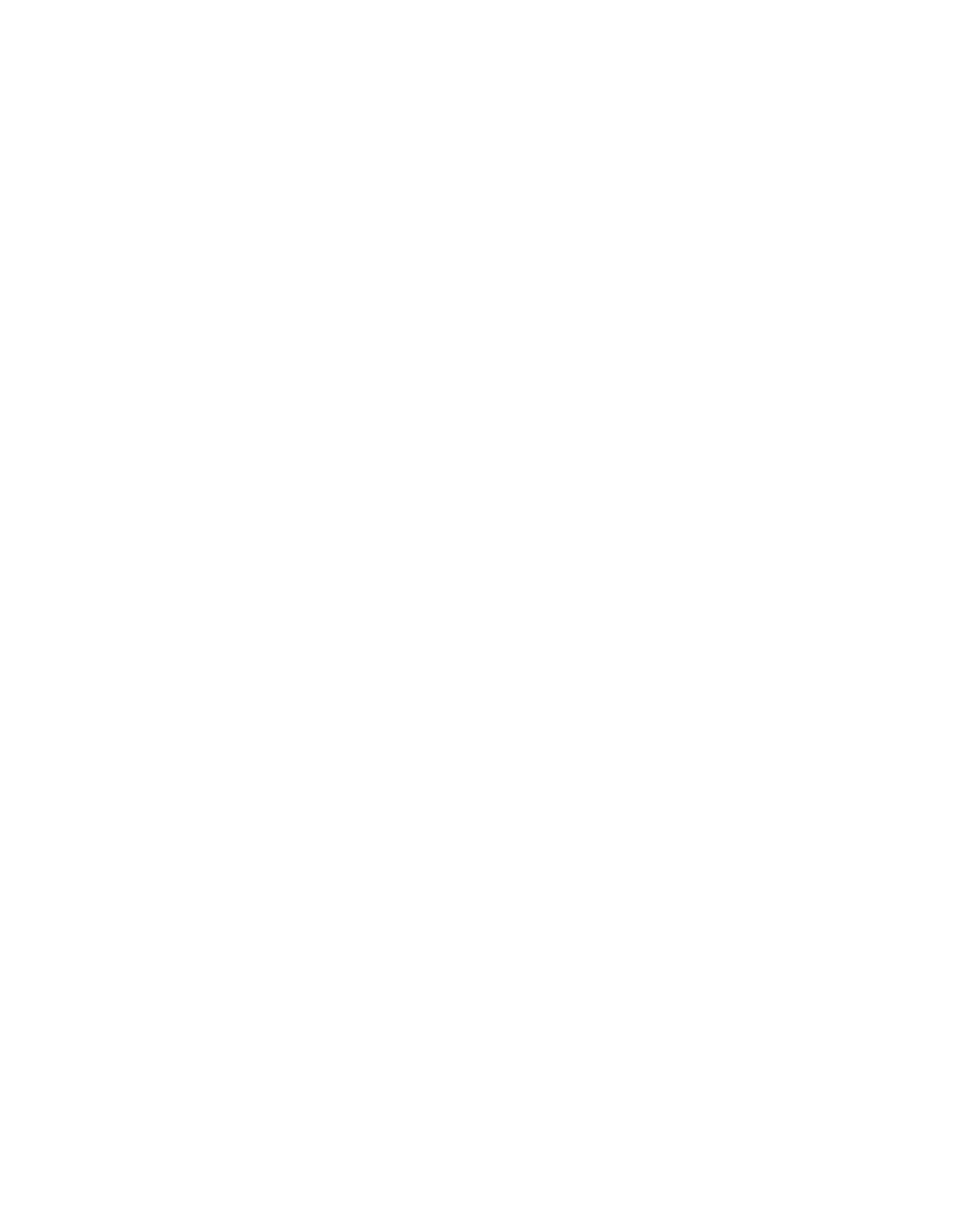# Executive Summary

School facilities and grounds are integral components of public infrastructure that provide students with space to learn, socialize, and exercise. However, once the school day is over, many school grounds and facilities sit empty. As interest grows in addressing pressing social concerns such as childhood obesity, lack of recreation/open space, suburban sprawl, and the need to efficiently use limited public resources, many consider expanding the use of school spaces to include nonschool users (commonly referred to as, "joint use") a strategic approach to help address these issues.

School districts, local municipalities, and/or nonprofit partners throughout the country are countering the common separation of uses and working together to accommodate school and community needs on school property. Using California as a "meta case," this research report establishes an empirical understanding of the full range of joint use and how specific strategies fit into a larger picture of more efficiently and appropriately utilizing public school spaces for educational and community purposes.

# Three Main Joint Use Approaches

There are three distinct, yet interrelated, overarching strategies seen in the literature about joint use: 1) basic joint use (the use of school district controlled, owned, or utilized facilities by a non-district entity); 2) joint development for joint use (a "bricksand-mortar" strategy to build facilities that will be jointly used); and 3) joint use partnerships (establish ongoing joint use and describe the formal relationship, policies, and procedures agreed upon between a public school district and one or more other entity).

### Common Joint Use Categories

Our analysis of more than 100 joint use examples across California finds nine common use categories:

- 1. Expanded outdoor recreational opportunities
- 2. Expanded indoor recreational opportunities
- 3. Shared library services
- 4. Shared performance arts facilities
- 5. Expanded student and/or community social services
- 6. Curriculum enhancement
- 7. Public or private meetings, events, and activities
- 8. Broader land development and/or local revitalization
- 9. Administrative uses or tenant type arrangements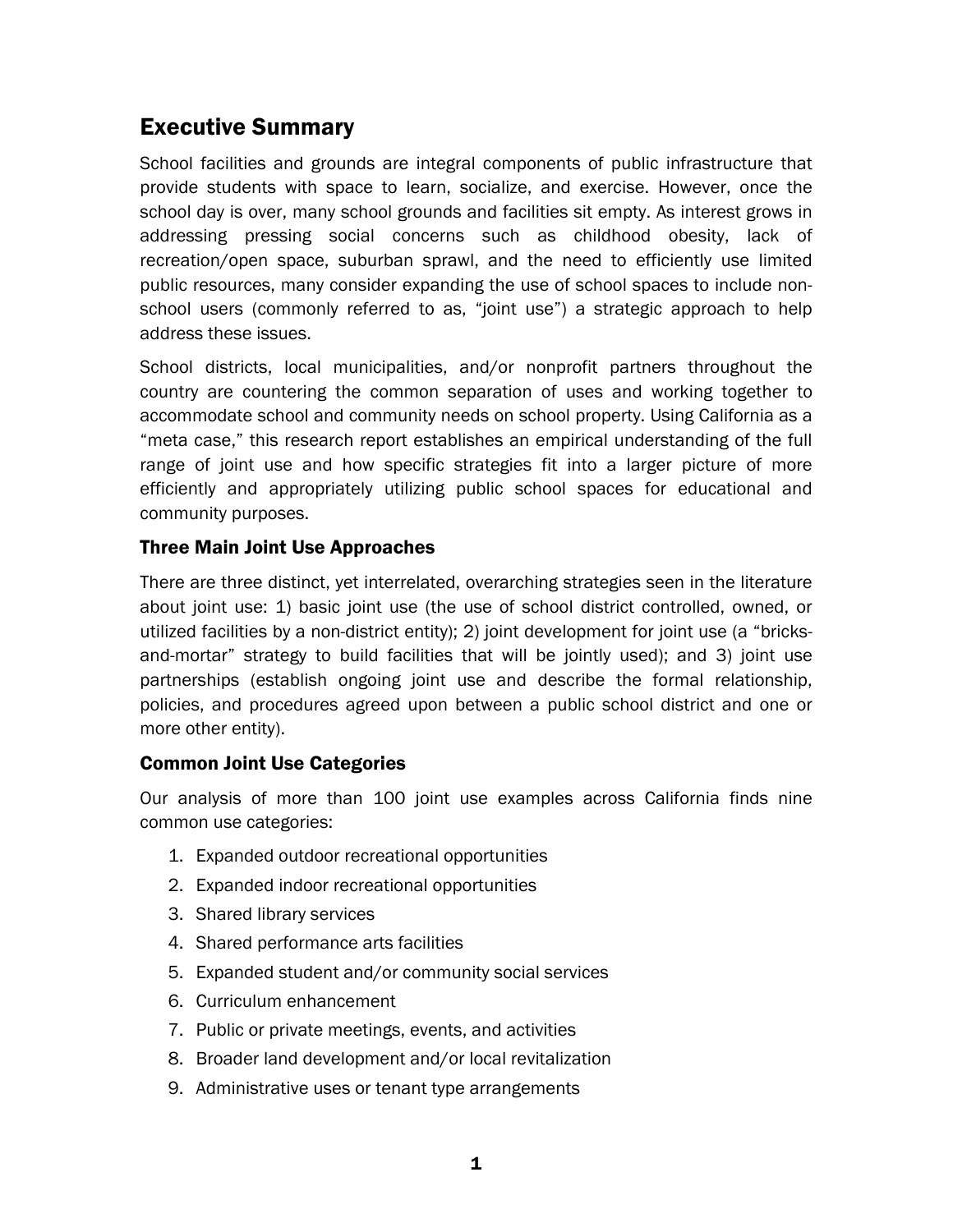# Findings: Partnerships Structure Joint Use Strategies

Our central finding from this research is that successfully expanding the uses of public school facilities and grounds requires a system of supports established through formalized, multiagency partnerships that restructure governmental relationships. Expanding the uses of schools while still adequately prioritizing their core educational use requires a comprehensive set of policies and procedures that frequently do not exist. Joint use partnerships restructure governmental relationships to systematize basic joint use and thereby increase its benefits, efficiencies, and scale. Overall, we find that joint use partnerships are locally driven, and vary significantly in how they are structured and implemented from place to place.

We provide ten key findings for establishing effective joint use partnerships based on our analysis of the findings from the literature, case studies, and our interviews. The findings aim to assist in establishing a partnership-based system of supports for successfully instigating, implementing, and sustaining effective joint use.

**Finding 1:** Silo management in public agency planning and operations is a tremendous contextual obstacle to joint use and joint development

**Finding 2:** Capacity-building and resources for joint use partnerships are needed

**Finding 3:** State policies and/or incentives can play an important role in supporting joint use partnerships

Finding 4: Comprehensive school district-level community use policies set an important framework of clarity and aid in establishing a new culture of sharing.

Finding 5: A shared vision across stakeholders builds a partnership's foundation

**Finding 6:** Formal agreements structure joint use partnerships

**Finding 7:** School districts tend to highly subsidize the community use of schools

**Finding 8:** Understanding the real costs required to maintain healthy and adequate school facilities is essential to establishing a system of supports for joint use partnerships

**Finding 9:** School site support from principals and teachers is essential

**Finding 10:** Legal concerns for public agency partners can be addressed through formal agreements and adopted policies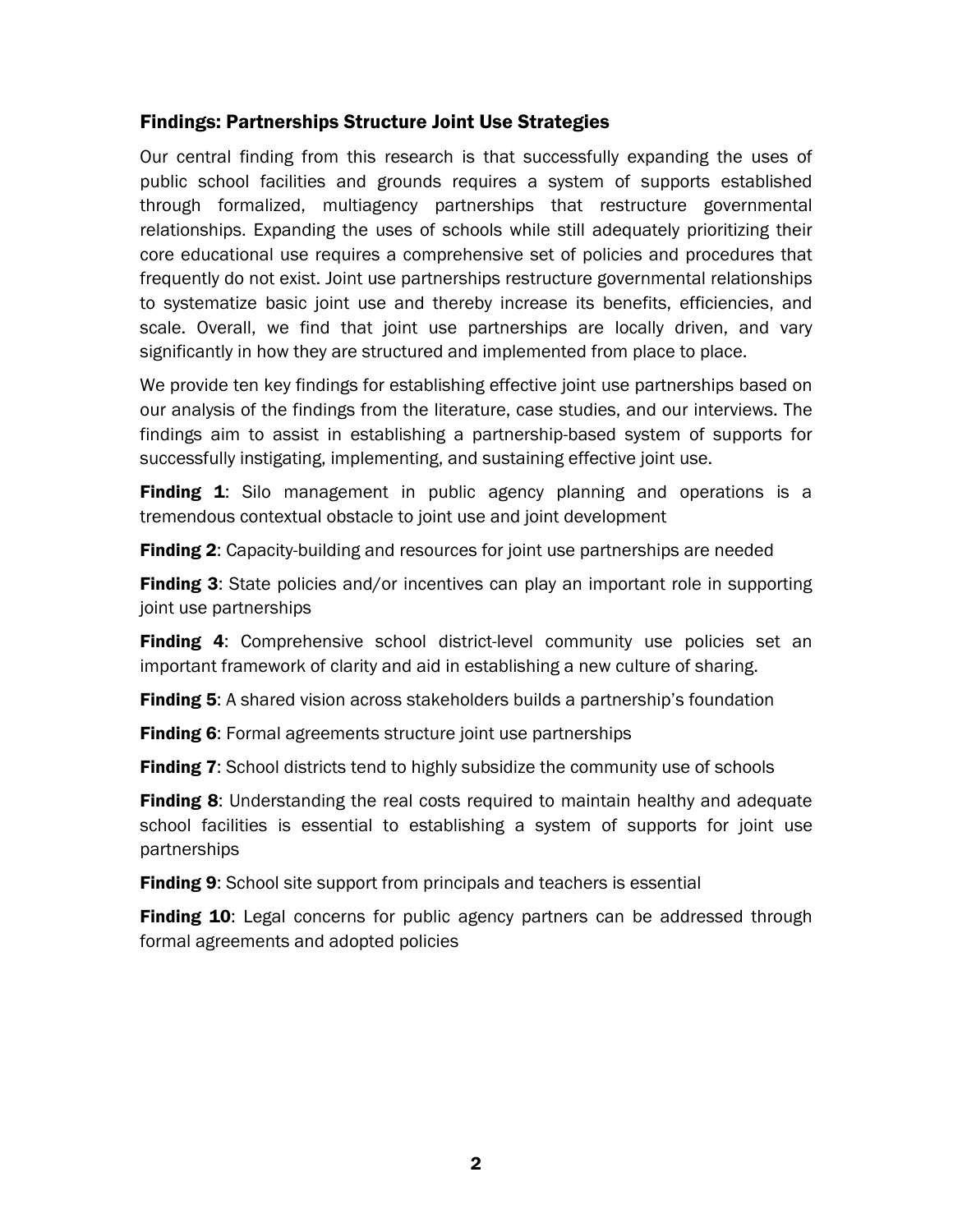# I. Introduction

School facilities and grounds are integral components of public infrastructure that provide students with space to learn, socialize, and exercise. However, once the school day is over, many school grounds and facilities sit empty. As interest grows in addressing pressing social concerns such as childhood obesity, lack of recreation/open space, suburban sprawl, and the need to efficiently use limited public resources, many consider expanding the use of school spaces to include nonschool users (commonly referred to as, "joint use") a strategic approach to help address these issues (Cooper and Vincent, 2008; Filardo, Vincent, Allen, and Franklin, 2010). School districts, local municipalities, and/or nonprofit partners throughout the country are countering the common separation of uses and working together to accommodate school *and* community needs on school property.

Broadly defined, joint use is the practice of allowing use of public school buildings and/or grounds by non-school entities (Filardo et al., 2010). Joint use typically occurs through an agreement between a district and another public or private entity that addresses the use of facilities, land, utilities, or other common elements by two or more parties on-site. However, joint use is a flexible term and each locality's concept of it can vary, a reality illustrated throughout this paper.

The following study was conducted to better understand the sharing of public school buildings and grounds with non-school entities and discern the types of joint userelated strategies school districts employ. The research investigates the much discussed but politically and logistically difficult practice of forming local partnerships between school districts and other local entities to mutually invest in and share the use of school facilities. These joint use partnerships involve complex and nontraditional relationships that cross institutional divides to provide increased services and amenities to students, families, and communities.

This paper is one of the first of its kind, as very little academic or policy research has investigated the joint use of public K-12 schools. Much of the recent focus on joint use schools has come from the public health community, driven by the growing evidence linking place-based factors to health disparities (Saelens, Sallis, and Frank 2003; Sallis and Glanz 2006). Public health advocates and policymakers have looked at increasing access to physical activity spaces (such as schools) in neighborhoods as a mechanism for increasing active living and decreasing childhood obesity. In California, the focus on joint use has largely come through the statewide Convergence Partnership, funded by Kaiser Permanente and The California Endowment and coordinated by the Partnership for the Public's Health. In June 2008, a California Convergence convening of health providers and advocates from across the state identified two key policy priorities for advancing health in disadvantaged communities, one of which was increasing the joint use of school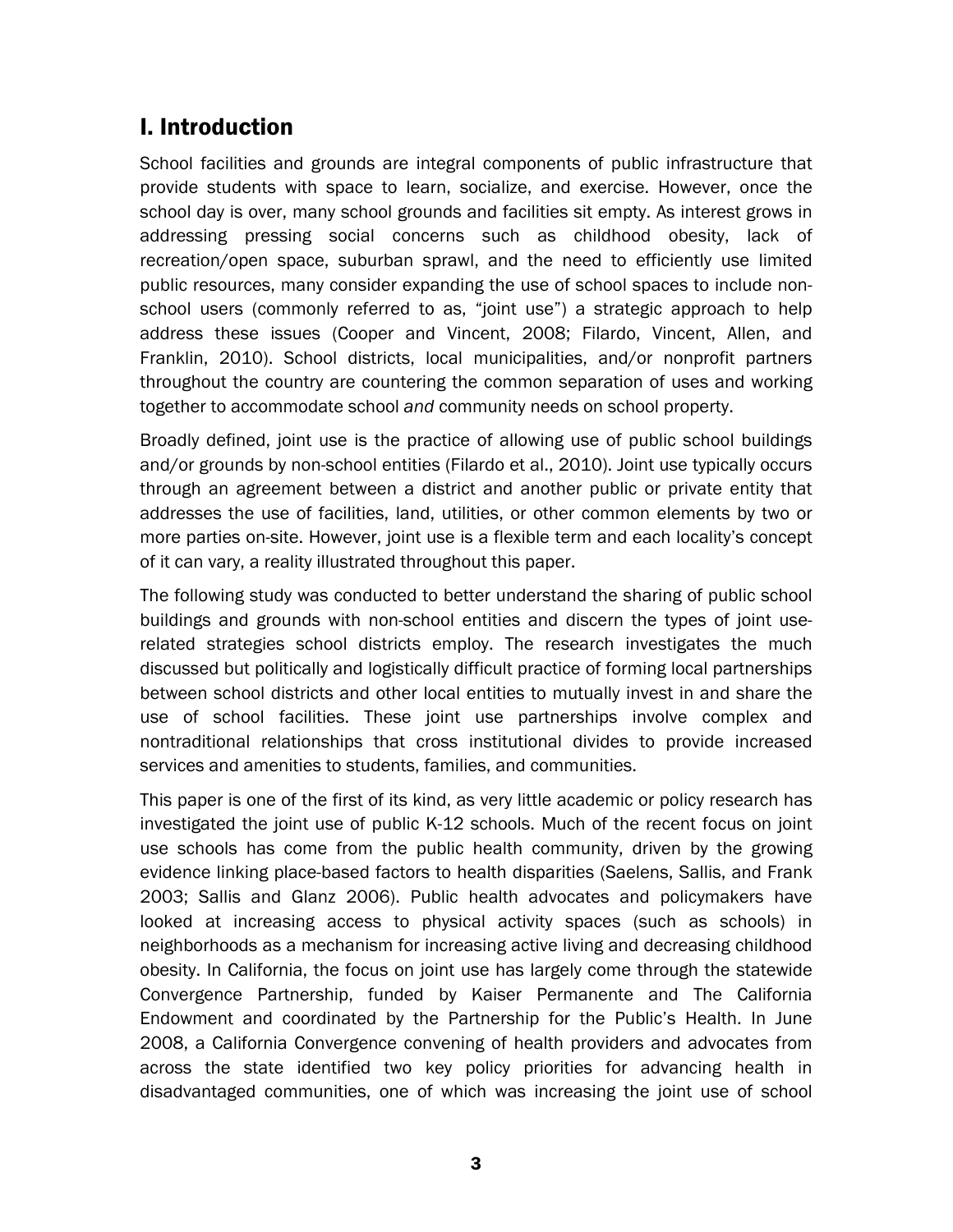facilities and grounds to expand opportunities for physical activity (Convergence Partnership 2009). But there is more to K-12 joint use than physical activity opportunities.

Given this context, the current research aims to understand the full range of joint use and how specific strategies fit into a larger picture of more efficiently and appropriately utilizing public school spaces for educational and community purposes. For this study, we use California as a "meta-case," investigating individual joint use strategies throughout the state to provide an accessible, detailed discussion of what joint use is and the types of strategies utilized. From there, we discern the challenges and lessons in such partnerships and recommend policies, procedures, and additional research needed to better support the joint use of public schools throughout the country.

# Project Scope and Methodology

We conducted dozens of interviews throughout California with representatives of state agencies, school districts, local government, and community organizations to: a) identify the types of information desired to create partnerships that support joint use schools, and b) identify existing joint use partnerships throughout the state. Additionally, we conducted a literature review and compiled reports, newspaper, and other print media sources in California. From all of these sources, we built a database of more than 100 California joint use school case examples. The database allowed us to examine joint use trends across the state. In many cases we conducted more detailed interviews with individuals knowledgeable about particular cases. We also point to recent resources and tools that have been created to support local joint use strategies.

# Research Questions

How do school districts and partnering entities instigate, implement, and operationalize joint use school partnerships? Specifically:

- Under what conditions and contexts do school districts and partners enter into joint use partnerships?
	- o How, and with whom, are joint use agreements being structured?
	- o What are the specific obstacles, constraints, and opportunities for successful joint use partnerships?
	- o What factors foster effective and sustainable partnerships among school districts, city, and community agencies?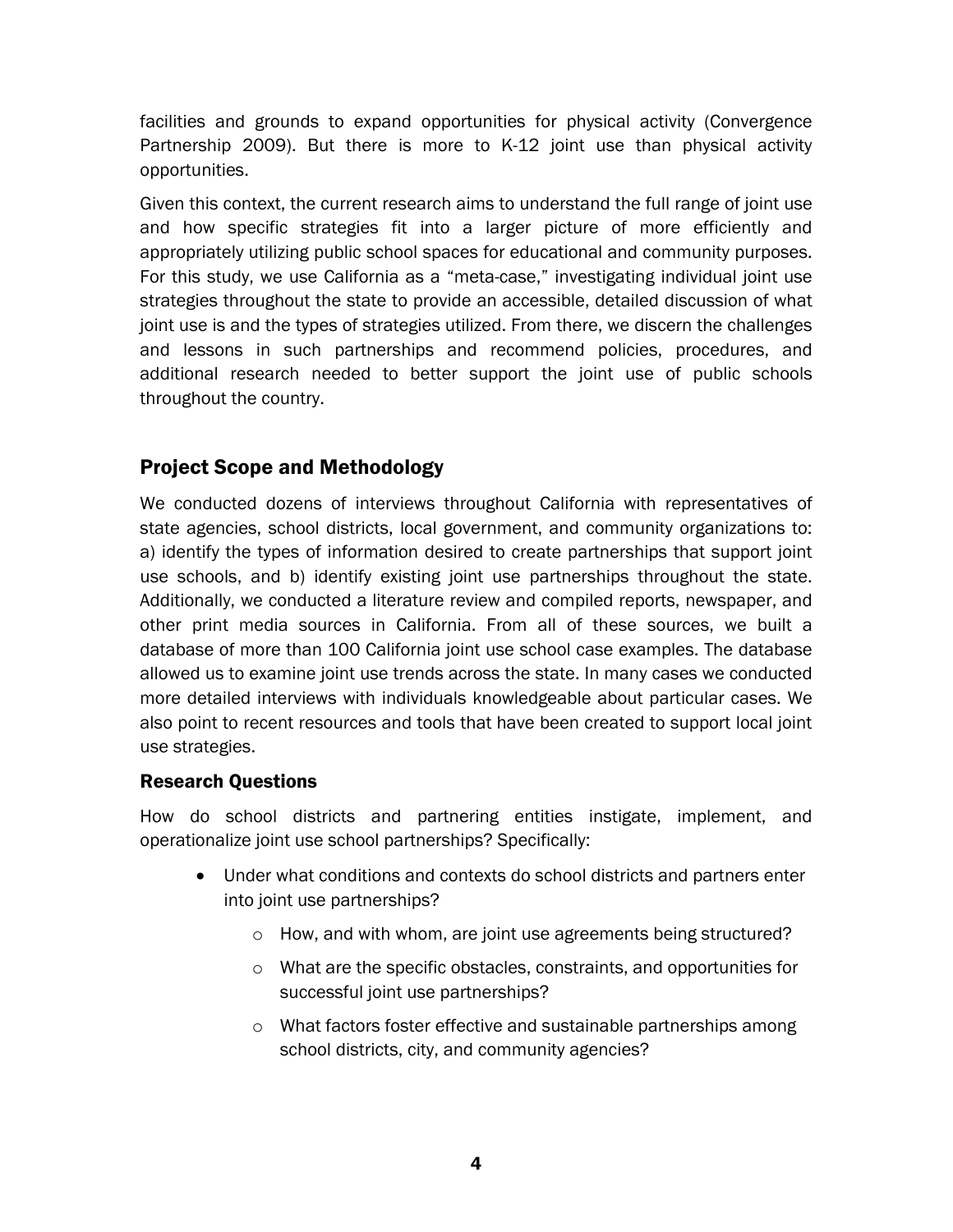# II. Current Perspectives and Prior Research on Joint Use

School districts, other local government entities, and communities across the country are actively seeking ways to improve their schools and neighborhoods. Both our interviews across California and analysis of the literature on joint use schools find that sharing the use of school facilities with non-school entities is frequently cited as a way to do both. It is often heralded as an example of smart and efficient public policy. However, while jointly using school facilities and grounds makes intuitive sense, forming the necessary partnerships among school districts, local government agencies, and community-based organizations is a complex task.

Diverse perspectives promote the community and educational benefits of joint use schools. The influential U.S. Department of Education (2000) report, *Schools as Centers of Community: A Citizen's Guide for Planning and Design* (and its revised, 2nd edition, Bingler 2003), presented joint use partnerships as a key strategy for creating schools that meet six key design principles.<sup>[1](#page-8-0)</sup> The national Building Educational Success Together (BEST) collaborative lists shared use of public school facilities in its model policies that support high performing schools (Building Educational Success Together [BEST], 2006). Community schools (sometimes called full-service schools) use the joint use concept to bring educational, recreational, and health services together under one roof, especially in disadvantaged neighborhoods, and better meet the diverse needs of children and their families (Dryfoos, Quinn, and Barkin, 2005; Blank, Melville, Shah, 2003). Urban planners and community developers have also advocated for joint use schools, particularly those in the "smart growth" movement (Fuller, Vincent, McKoy, & Bierbaum 2009; ICMA, 2008; CEFPI & EPA, 2004; Romeo, 2004; Chung, 2002).

Numerous states have recommended and/or encouraged school districts to employ joint use strategies when possible. California has established special supplemental joint use school facility funds in its recent statewide school construction bonds, and both the California Department of Education and the Division of the State Architect encourage joint use in their state agency documents.[2](#page-8-1) The Department of Public Instruction of North Carolina (2000) recommends joint use agreements for reducing the cost of small schools in the state. The Maryland Department of Planning's 2008 document *Smart Growth, Community Planning, and Public School Construction* recommends the shared use of facilities to achieve greater "economies of scale."

<span id="page-8-0"></span><sup>1</sup>  $1$  To meet the nation's needs for the twenty-first century, school learning environments should 1) enhance teaching and learning and accommodate the needs of all learners; 2) serve as a center of the community; 3) result from a planning and design process that involves all community interests; 4) provide for health, safety, and security; 5) make effective use of available resources; and 6) be flexible and adaptable.

<span id="page-8-1"></span><sup>2</sup> For example, the California Department of General Services produced, "New Directions in School Facilities: Section 5: Joint Use of School Facilities" Available online: http://www.excellence.dgs.ca.gov/NewDirections/default.htm.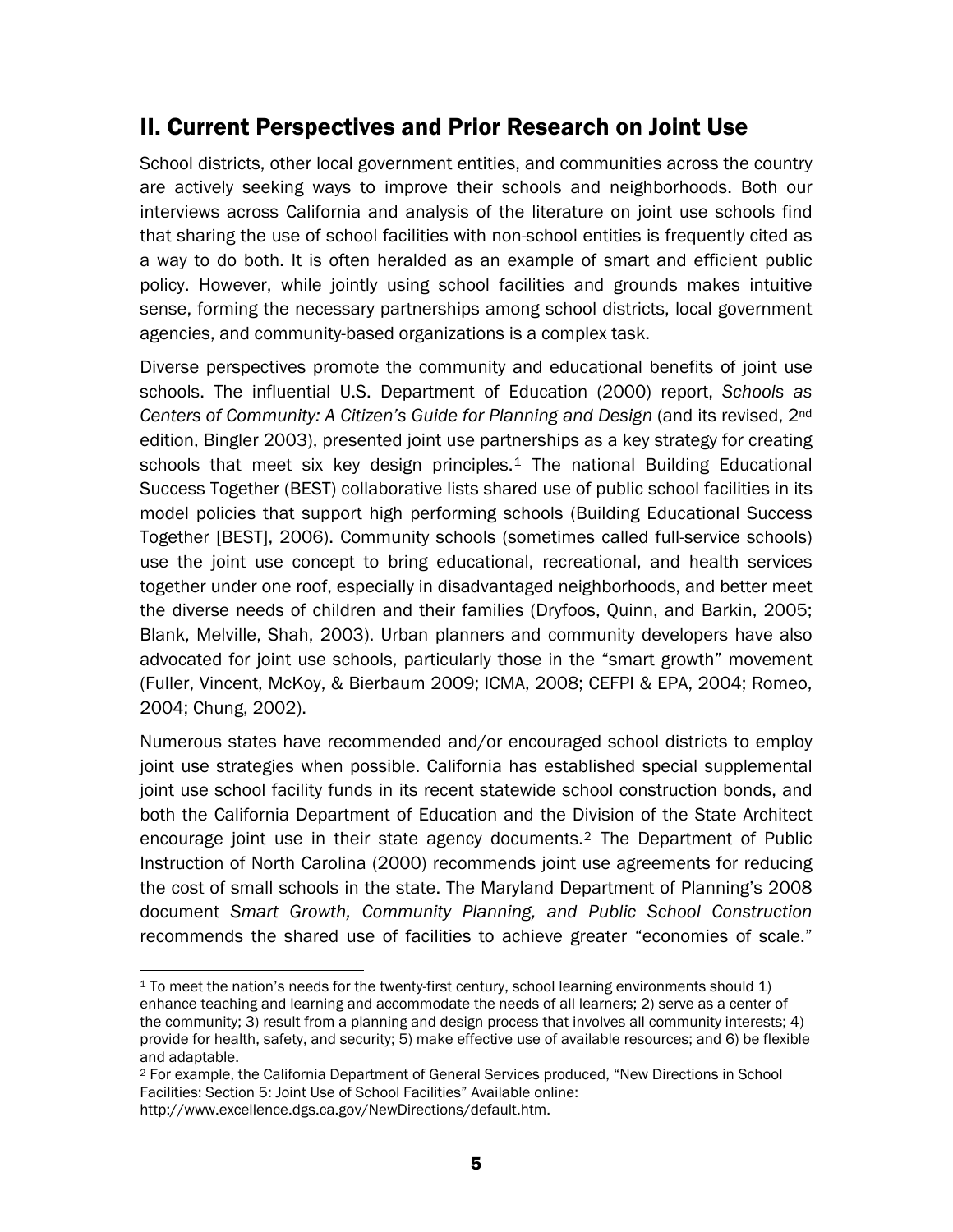Interestingly, despite this support states have yet to establish robust policy or a financial framework to fully support local joint use efforts.

The above States, as well as others who have reviewed or implemented joint use programs, all identify the same benefits of approaching schools and communities from a joint use perspective -- saving money through local partnerships, providing more amenities and services available to both students and community members, and enhancing the efficiency of land and building use. Because schools and local jurisdictions often seek to provide the same resource spaces in communities, the rationale is that instead of providing separate play space, swimming pools, and libraries at public expense, partnerships could be formed to share in the cost. The result, then, in theory is reduced public expenditure while still providing the same level of public services and/or amenities. As the Maryland report notes, "[joint use] is both fiscally responsible public sector decision-making and wise community planning" (2008, p. 39).

<span id="page-9-0"></span>However, despite all the benefits joint use partnerships are politically and logistically complex and have been likened to a "forced marriage" (Cox Jones, 2001). At the heart of the problem are the isolated silos of decisionmaking among local schools, district educational facility planning, and the planning work of other agencies such as cities, counties, and redevelopment agencies (McDonald, 2010; McKoy et al. 2008; Center for Cities & Schools, 2007; Vincent, 2006a; Donnelly, 2003; Beaumont with Pianca, 2002). It is extremely rare for a locality to have an institutional framework and a system of policies and procedures in place that allows these multiple entities to work together in the ways necessary to realize effective joint use (Filardo et al., 2010). As one of the leading researchers on school facility issues has consistently found in his 30-plus years of investigation, school district and other government agency coordination on school facilities planning and utilization often suffers from great technical, social, and political difficulties, such as different funding sources and funding cycles, different institutional cultures, and competing political agendas (Earthman, 1976, 2000).

While there are many cogent arguments for the benefits of joint use schools (many of these offered through short cases described in school facility/construction-related trade magazines; see for example Kennedy, 2006; Novitski, 2008; Westlake and Bach, 2008; Schneider, 2008), very little academic or policy-oriented research has focused on joint use of K-12 schools. In particular, only a few studies have sought to better understand joint use strategies and how they have been brokered and structured to inform more effective local practice.<sup>[3](#page-9-0)</sup> Three of these have been dissertation studies in education administration fields and provide valuable information for building a body of knowledge around the subject. Testa's (2000)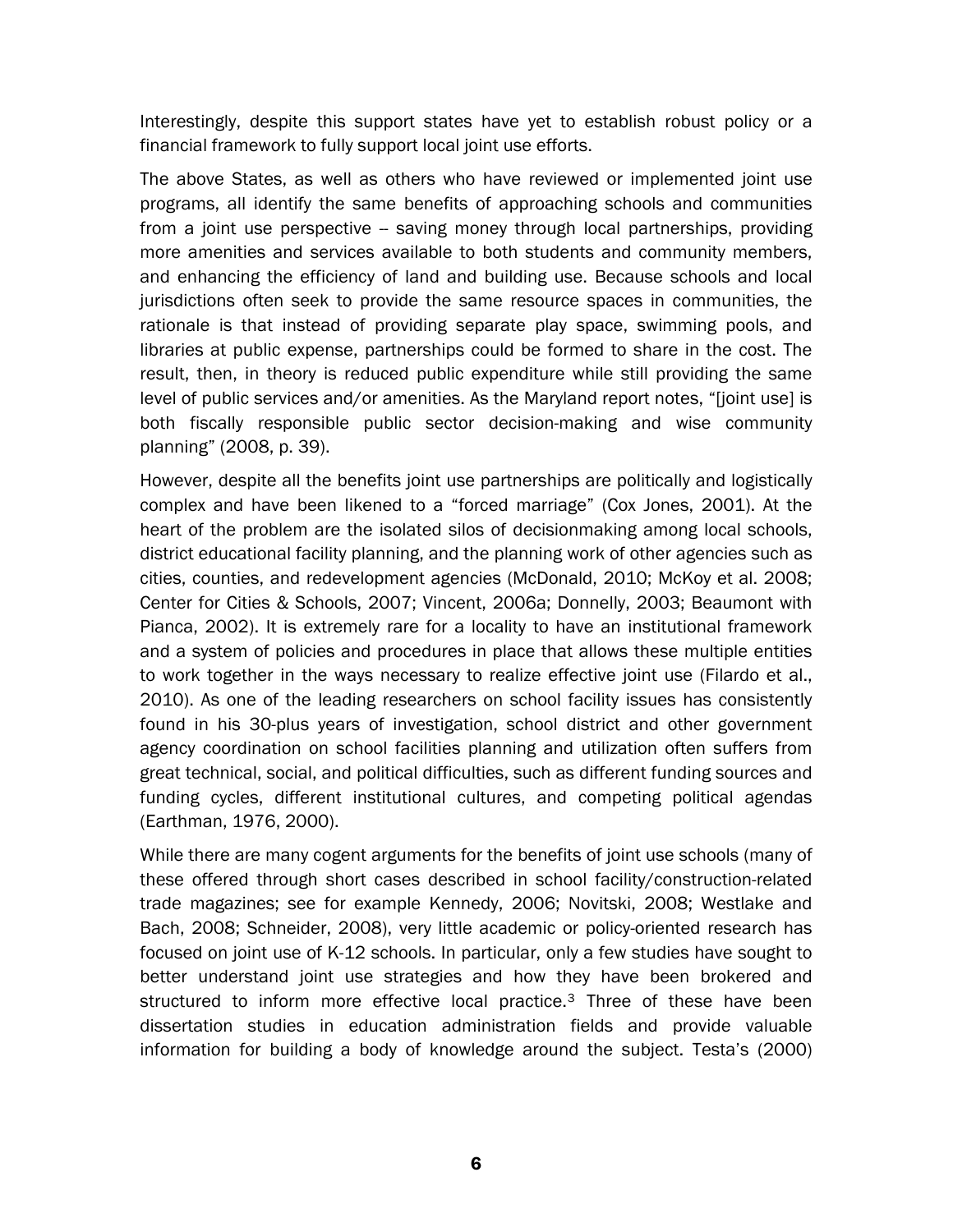study uses interviews with school district facility managers in California to identify key strategic practices utilized by practitioners to make joint use (in particular, joint development) projects happen: 1) develop cooperative relationships; 2) apply perseverant work ethic; 3) collaborate with stakeholders; 4) identify and pursue mutual-need opportunities; 5) create synergistic benefits; and 6) apply fiscal resourcefulness.[4](#page-10-0) Reeve's (2000) study analyzes joint use agreements in California and distills key commonalities, trends, and recommendations found in the legal documents to inform the successful creation of joint use agreements.[5](#page-10-1) Cox Jones's study (2000) looking at three joint use capital development projects in three states (Arizona, California, and Colorado), found that partners had "entirely different planning, funding, and facilities approval processes – and no current state policies and procedures to help implement such a cooperative venture" (p. 131). Through the case studies, Cox Jones identified seven specific elements necessary to create and maintain joint use educational centers. Dubbed the "Seven Ps," they are: 1) partners; 2) people; 3) planning; 4) politics; 5) property; 6) pence (funds); and 7) policies/procedures.[6](#page-10-2) While the recommendations from these studies provide indepth information, the studies themselves are not readily accessible to practitioners and policy makers. Furthermore, they have yet to be distilled and repackaged in a form that is both thorough and easily consumable, and they are now a decade old.

 $\overline{a}$ 

<span id="page-10-1"></span><span id="page-10-0"></span>4 Additionally, Testa found key "barrier elements" 1) territorialism or turf wars; 2) facility access/use conflicts; 3) limited collaboration; 4) lack of financial support; 5) bureaucratic processes; and 6) lack of top-level/political support) and key "supportive elements;" 1) institutionalized belief in community benefit; 2) productive working relationships; 3) strong reputations; 4) top-level leadership support.<br><sup>5</sup> Reeve (2000) recommends that written joint use agreements between a school district and a government entity include the following: 1) a description of ownership; 2) entity who has primary responsibility; 3) an indemnification clause; 4) maintenance and repair of facility; 5) description of the operation of the shared project; 6) authority for signatures and notices; 7) modifications to the agreement; 8) set terms for the use of the shared project; 9) insurance of the shared project; and 10) venue for actions.

<span id="page-10-2"></span> $6$  More specifically, Cox Jones (2001) found: 1) "Choosing the right partners for such joint use ventures is arguably the most important factor in their success (p. 138);" 2) Individual people are important because they are the partners: "…people made sacrifices in terms of their usual institutional perspective in order to achieve successes from the broader, perhaps more community- and studentfocused perspectives (p. 138);" 3) Commitment among partners for a planning process driven by a shared vision was essential to successful implementation; 4) "There is not escaping the importance of politics in ensuring the successful move from the original concept of a cooperative center to implementation and continuation, and the ability of the original partners to achieve commitment from every level of political power – local, regional, statewide and even federal – is intrinsic to the project's success (p. 140-141); 5) "The existence of an available and accessible parcel of land (property) was mentioned as a critical success factor by virtually all of the interviewees (p. 141);" 6) Even with partners, people, planning, politics, and property aligned, funding ("pence") is one of the most important critical success factors. Funding can come in a variety of different configurations of sources; and 7) Policies and procedures "working together are critical for such centers to gain support from segmental boards, to compete successfully for funding, and to encourage such cooperative ventures at both the state and local institutional levels (p. 142)."

<sup>&</sup>lt;sup>3</sup> At the time of this publication, there appear to be no studies published on joint use K-12 schools in North American peer-reviewed academic journals.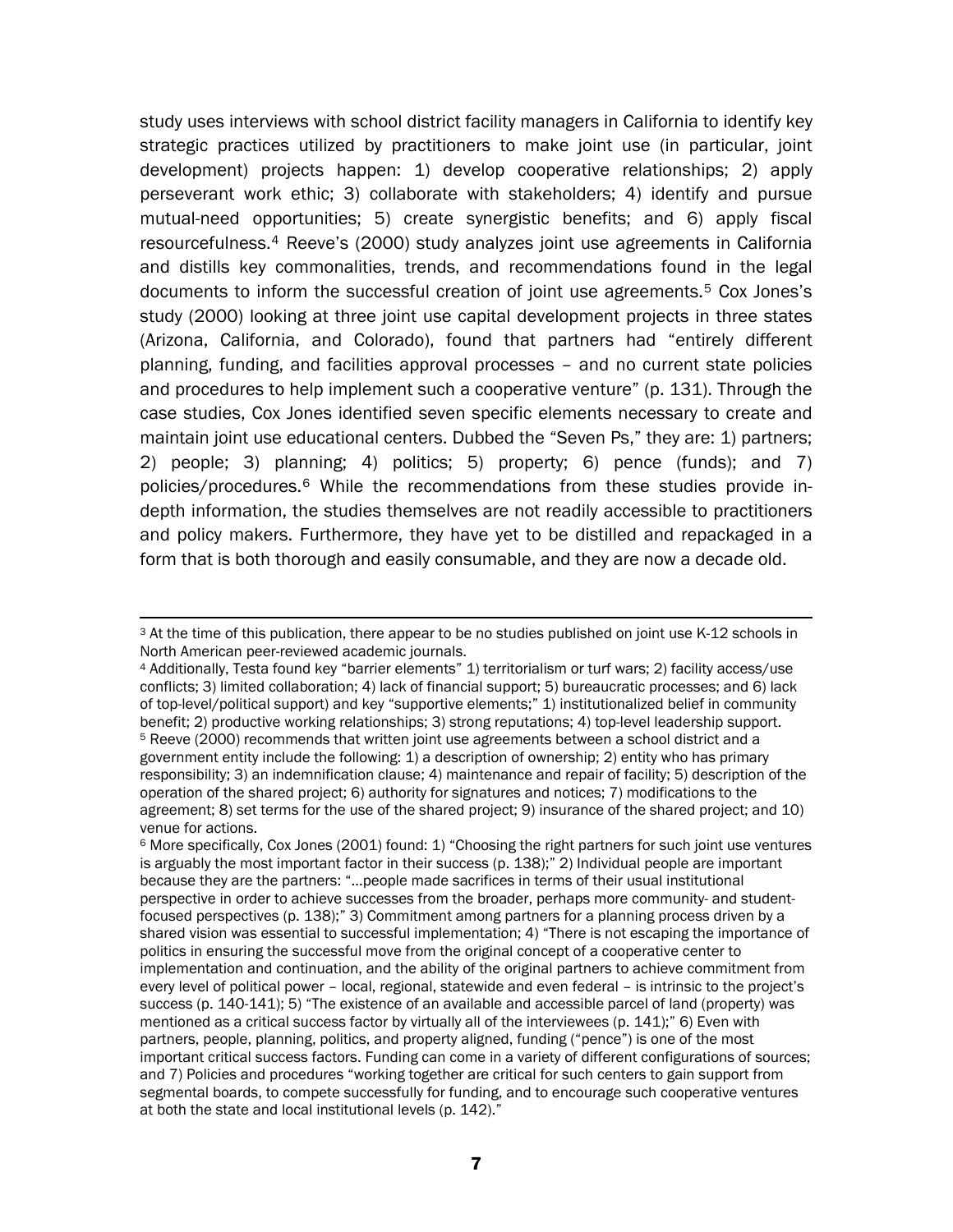A more recent dissertation in the City and Regional Planning field conducted survey research on school facilities planning among California public school districts officials. The survey revealed that school districts in California pursue building new joint use schools for a variety of reasons, including the availability of state-level joint use funding, construction or operational cost savings, and school board philosophy or direction (Vincent, 2006b). Thus, for some, the potential benefits are worth overcoming the challenges.

The most recent study on joint use is *Joint Use School Partnerships in California: Strategies to Enhance Schools and Communities* by the Center for Cities & Schools (CC&S) at the University of California-Berkeley and the nonprofit Public Health Law & Policy (PHLP) (Cooper & Vincent, 2008). Looking at three joint use cases in California, the research revealed key lessons learned and recommended steps for crafting effective joint use partnerships*. Joint Use School Partnerships in California* findings echo many of the themes identified by Testa (2000), Reeve (2000), and Cox Jones  $(2001)$  -- the need to identify local needs, broker relationships across agencies characterized by silo management, and formalize them into ongoing partnerships.[7](#page-11-0) At the time of their study, CC&S and PHLP found that joint use strategies can take many forms and vary greatly from locale to locale, and that there are few existing resources to guide local partners.

In addition to the studies described, two notable "how-to" guides for practitioners have been produced.<sup>[8](#page-11-1)</sup> In 1997, The California Association of School Business Officials (CASBO) released a publication aimed at school district leaders. CASBO provides guidelines for and recommends components of effective joint use agreements. More recently, PHLP released *Opening School Grounds to the Community After Hours* (2009) a toolkit aimed at helping communities and school districts work together to develop joint use agreements that increase community access to existing recreational facilities on school grounds. The toolkit profiles (and provides sample MOUs for) four joint use agreement types: 1) "unlocking the gates;" 2) "indoor and outdoor access;" 3) "nonprofit partnerships;" and 4) "reciprocal access." Both the CASBO and PHLP reports focus primarily on the legal mechanism of the written joint use agreement as a vehicle to structure increased community access to existing schools.

All of these sources point to the overarching fact that localities lack comprehensive policies and practices to inform effective joint use strategies and maximize

<span id="page-11-0"></span><sup>1</sup> 7 Three lessons emerged from the research: 1) build trusting and sustainable relationships; 2) liability concerns are surmountable; and 3) leadership must craft joint use partnerships that address explicit local needs.

<span id="page-11-1"></span><sup>8</sup> Additionally, there are a few resources found outside of the U.S. For example, see "Schools as Community Facilities: Policy Framework and Guidelines" by the Department of Education and Training, State of Victoria, Australia (2005). This document in particular provides much policy and operational detail tailored to the Victorian public agency legal context.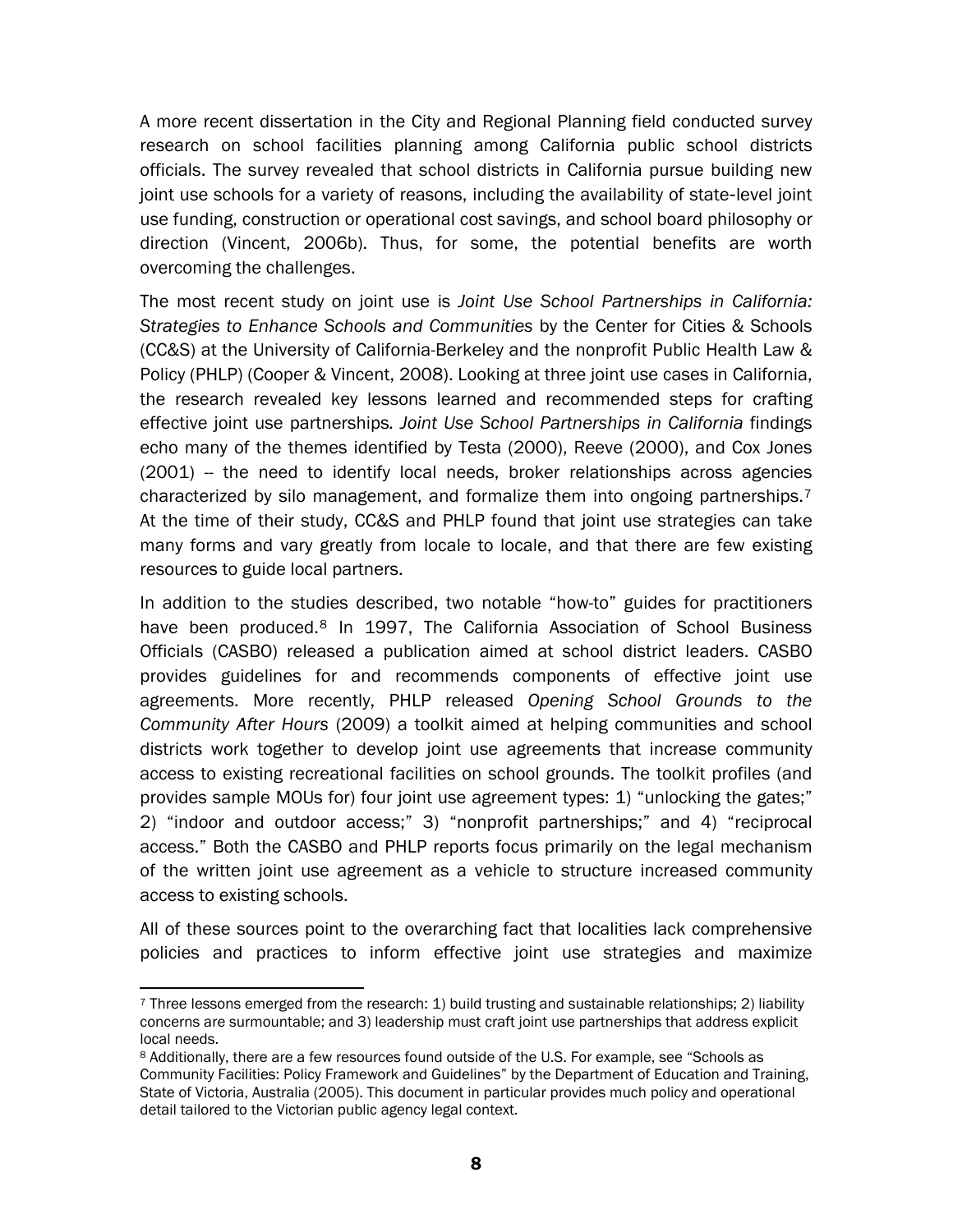operational efficiencies; joint use partnerships are occurring largely in a vacuum of research and best practices information and despite, not because of a state policy framework.

To provide increased instruction to local leaders in overcoming the complex obstacles and institutional inertias working against these types of partnerships, more research on joint use is needed to significantly update and expand on the existing, limited resources.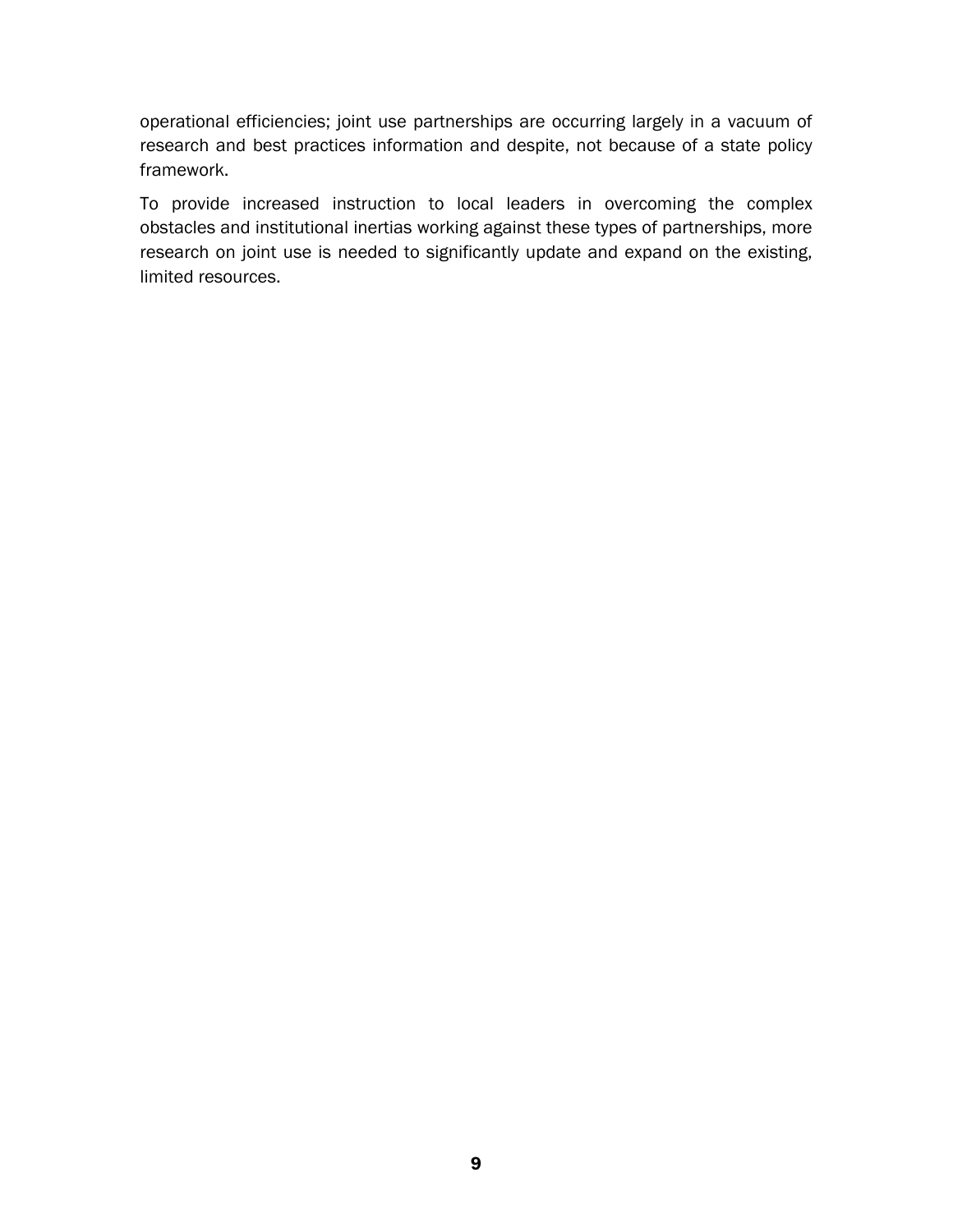# III. Assessing the Joint Use Field: Three Main Joint Use Approaches

From the limited existing literature described above, we identified a growing interest across the country in the expanded community use of public school facilities and grounds. To many elected leaders, public officials, and community members, jointly using public school infrastructure, paid by taxpayers, makes intuitive sense, but building this into plans, designs, and policies is perceived as a complex and uncertain task. In analyzing the literature, we found that "joint use" is an umbrella term, used to describe many different strategies involving the shared use of public school buildings and/or grounds. Localities use many different joint use approaches to address a specific local need by sharing resources and responsibilities and creating a unique joint use program and/or facility. There are three distinct, yet interrelated, overarching strategies seen in the literature about joint use: 1) basic joint use; 2) joint development for joint use; and 3) joint use partnerships.

# Basic Joint Use

In its simplest sense, the joint use of schools is the use of school district controlled, owned, or utilized facilities by a non-district entity.[9](#page-13-0) This "basic joint use" establishes the right to access school spaces and applies broadly to a class of parties, such as individuals, groups, other public agencies, private organizations, and/or nonprofit organizations. This right is usually the result of a policy objective established by state government and/or school district leadership. The basic joint use access is typically for a limited and short term. There is typically no extensive or unique legal documentation, but rather a standard application form outlining fees and including some indemnification of the school district related to liability. The use fees are typically pre-set and apply to all users or to specific categories of users.

# Joint Development for Joint Use

Joint development for joint use is a "bricks-and-mortar" strategy to build facilities that will be jointly used. $10$  Joint development and joint use are two terms that were often used interchangeably by those interviewed in California, even though they refer to very different practices. Through joint development, two or more entities partner to plan, site, design, and/or build a new school or renovate an existing school to better

<span id="page-13-0"></span> $\overline{a}$ <sup>9</sup> Adapted from: 21<sup>st</sup> Century School Fund and Center for Cities & Schools. Forthcoming. Joint Use of Public Schools: A Framework for a New Social Contract. Washington, DC: 21csf.

<span id="page-13-1"></span><sup>&</sup>lt;sup>10</sup> There can also be joint development of schools without the eventual joint use, but we do not look at this type of practice in this paper because our focus is on joint use.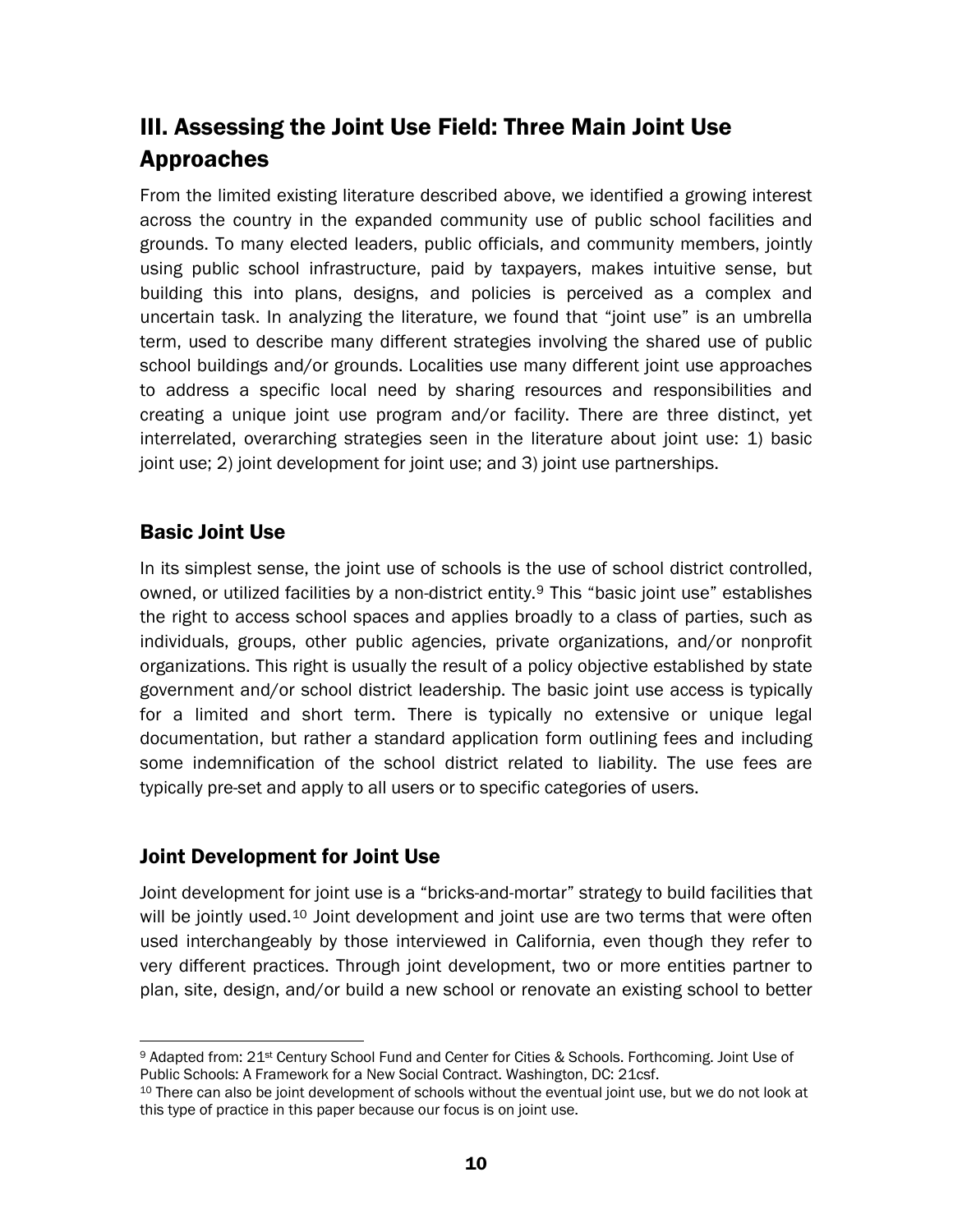support the joint use of the building and/or land. $11$  Many of the specific cases highlighted in the previous section were joint development projects. The non-school district partners in the joint developments we found in California were almost exclusively other public agencies, such as cities, counties, and/or community colleges. In some cases, nonprofit organizations have been development partners with public school districts, such as YMCAs or Boys and Girls Clubs.

# Joint Use Partnerships

Joint use partnerships establish ongoing joint use and describe the formal relationship, policies, and procedures agreed upon between a public school district and one or more other entity. Joint use partnerships involve a separately developed contract or formal agreement (often called memoranda of understanding [MOU], master agreements, or joint use agreement [JUA]) that is specific to the school district and other party and binding them both to specific terms for sharing space. Joint use partnerships are most often formed to meet shared goals across the parties. The partnership details are outlined in the formal contract because the terms of the partnership are not possible with existing practice or policy. In other words, the partnership contract sets a new set of binding rules that all parties will abide by.

Next, we present our analysis of the cases compiled from California to further understand the variety in joint use strategies.

<span id="page-14-0"></span> $\overline{a}$ 11 Adapted from: 21st Century School Fund and Center for Cities & Schools. Forthcoming. Joint Use of Public Schools: A Framework for a New Social Contract. Washington, DC: 21csf.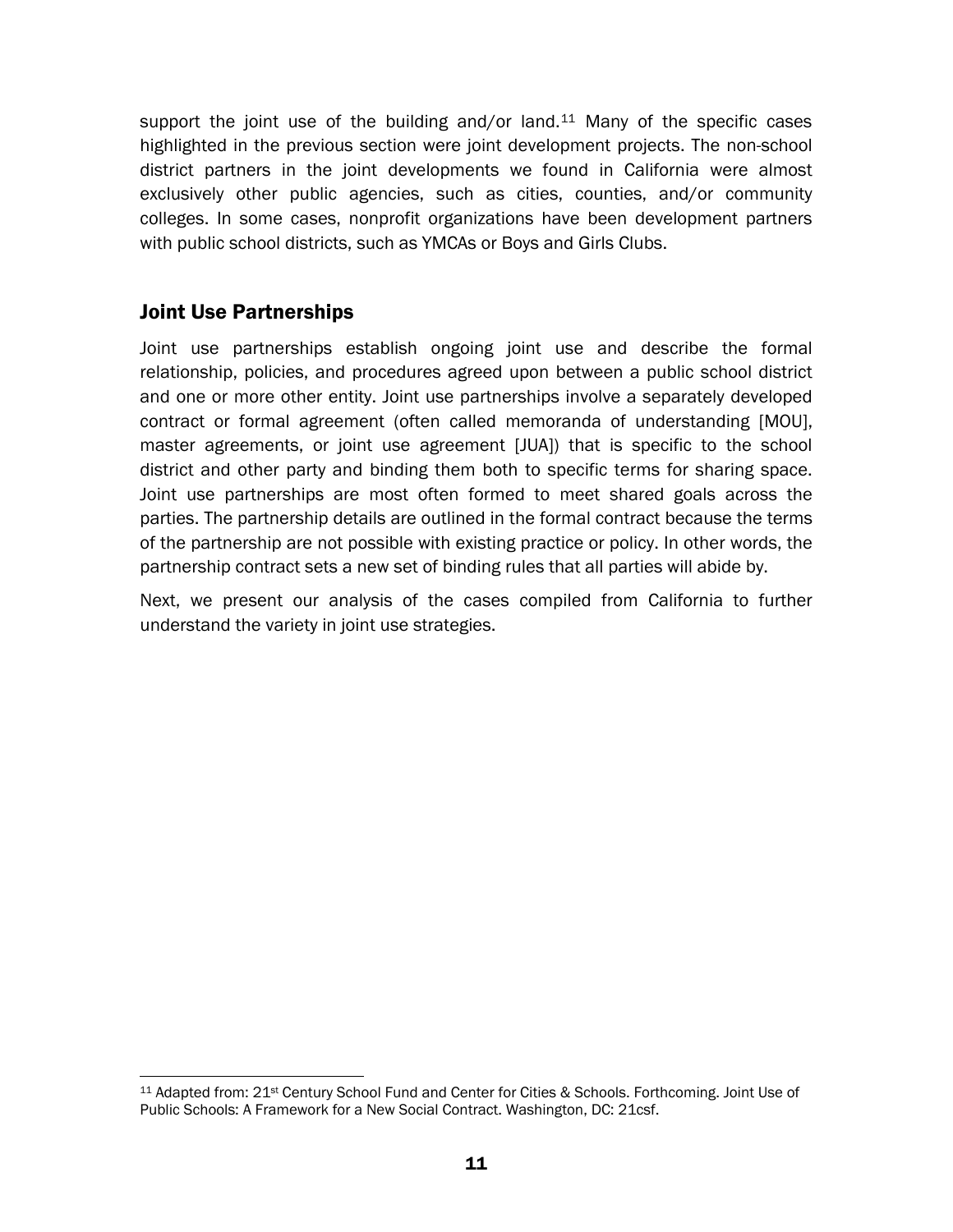# IV. Joint Use Throughout California: Categorizing the Cases

Our analysis of more than 100 joint use examples across California finds nine common use categories:

- 1. expanded outdoor recreational opportunities
- 2. expanded indoor recreational opportunities
- 3. shared library services
- 4. shared performance arts facilities
- 5. expanded student and/or community social services
- 6. curriculum enhancement
- 7. public or private meetings, events, and activities
- 8. broader land development and/or local revitalization
- 9. administrative uses or tenant type arrangements

The categories are not mutually exclusive; they can be and often are combined at the same school site. In this section, we describe and provide illustrative examples within each category and point to joint use examples that are both currently operating and ones that are in the planning phases.

# Expanded Outdoor Recreational Opportunities

Joint uses that involve outdoor recreation spaces, such as playgrounds, sports fields, and hard court surfaces, appear to be the most common joint use approach. The use of outdoor space often occurs informally, whereby schoolyard gates are open for public access during non-school hours. It can also occur more formally, such as when spaces are reserved for specific users (e.g., sports leagues). Below are a few examples that illustrate common cases across the state.

#### Happy Valley School District | Anderson, CA

In this northern California suburb, city and school officials agreed to provide funding for a joint summer recreation program using the school district's outdoor facilities. The schools allow the city to use the spaces while school is not in session, and the city contributes funds for maintenance costs.

### John Muir High School | Pasadena, CA

In 2008, the City of Pasadena apportioned funds to resurface ten tennis courts at John Muir High School, which is in the Pasadena Unified School District. The courts are open to the public on weekends and throughout the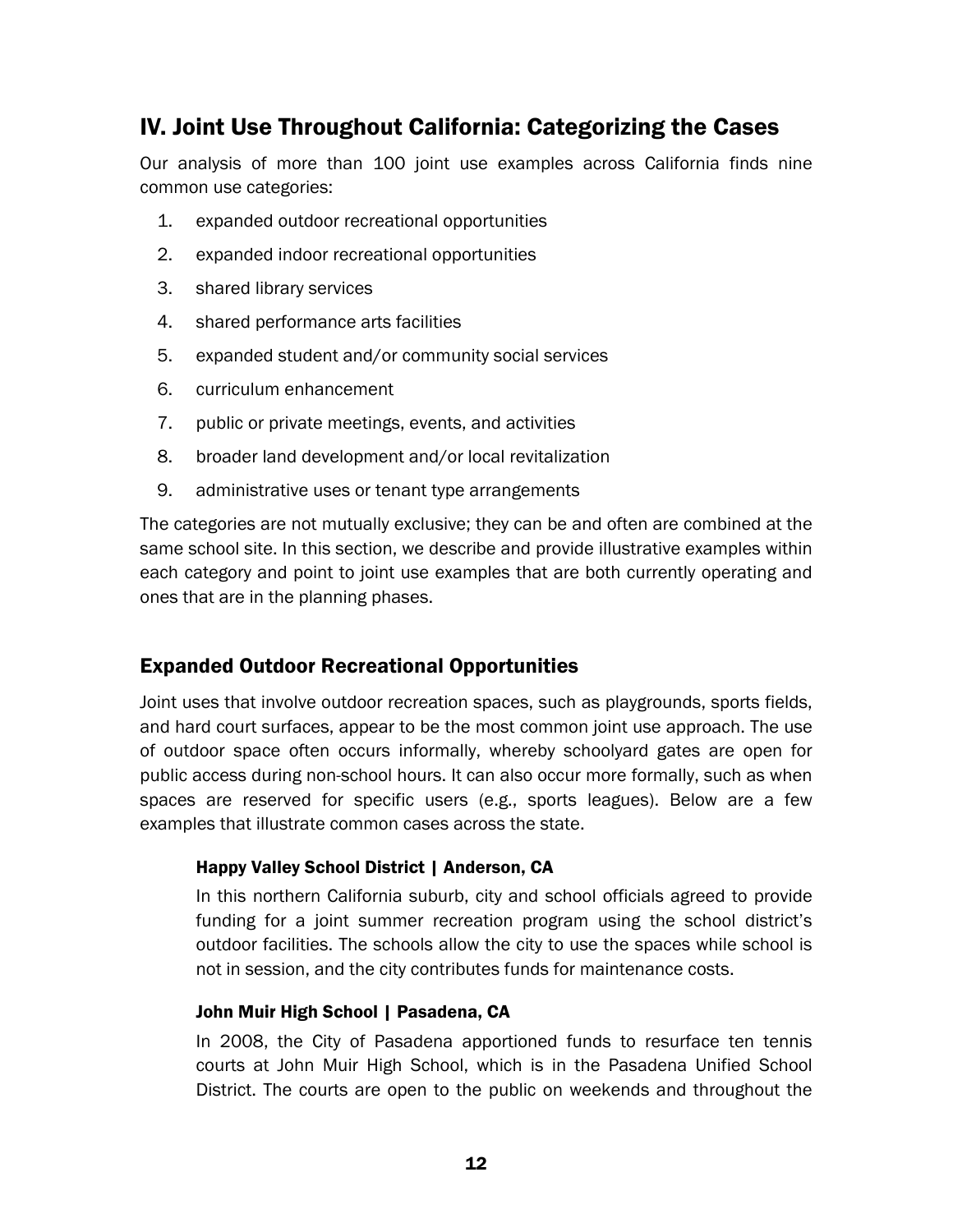summer. Pasadena City College also uses the courts for their spring and summer tennis lesson programs.

### Scripps High School | San Diego, CA

The City of San Diego leased twenty-five acres to San Diego Unified School District for the development of outdoor recreation fields adjoined to Scripps High School. A joint use agreement was established for the two entities to jointly use the area, which includes illuminated softball, soccer, and multipurpose fields.

### West Contra Costa Unified School District | Richmond, CA

West Contra Costa Unified School District in the San Francisco Bay Area region has numerous joint use agreements with the many East Bay cities within its boundaries. For example, the district recently signed a new joint use agreement with the City of Richmond for the use of fields at various school sites throughout the city.

# La Mesa-Spring Valley Unified School District | La Mesa, CA

In this large San Diego suburb, La Mesa Park and Recreation Foundation provided the funding and the City of La Mesa's Public Works Department handled the design and construction for the expansion of a YMCA sports complex located near several schools. The Junior Seau Athletic Complex features football and soccer fields, basketball courts, tennis courts, a skate park, a tot lot, and picnic areas. Users include the middle school physical education classes, youth sports teams, after-school programs, sports camps, and YMCA camps. The city coordinates scheduling after-school and on weekends, the leagues pay for janitorial services and lights, and the school manages the watering of the fields.

### Schools as Community Hubs Pilot Project | San Francisco, CA

Initiated in 2007, the Schools as Community Hubs Pilot Project is a joint use agreement between the City and County of San Francisco and San Francisco Unified School District (SFUSD). The district allows the city to unlock outdoor playground areas for open, unsupervised public use at twelve schools throughout the city (one high school, one middle school, and ten elementary schools) on the weekends and selected school holidays during daylight hours. The partnership is aimed at increasing the amount of publicly available recreational space in a city that lacks space to meet growing demands.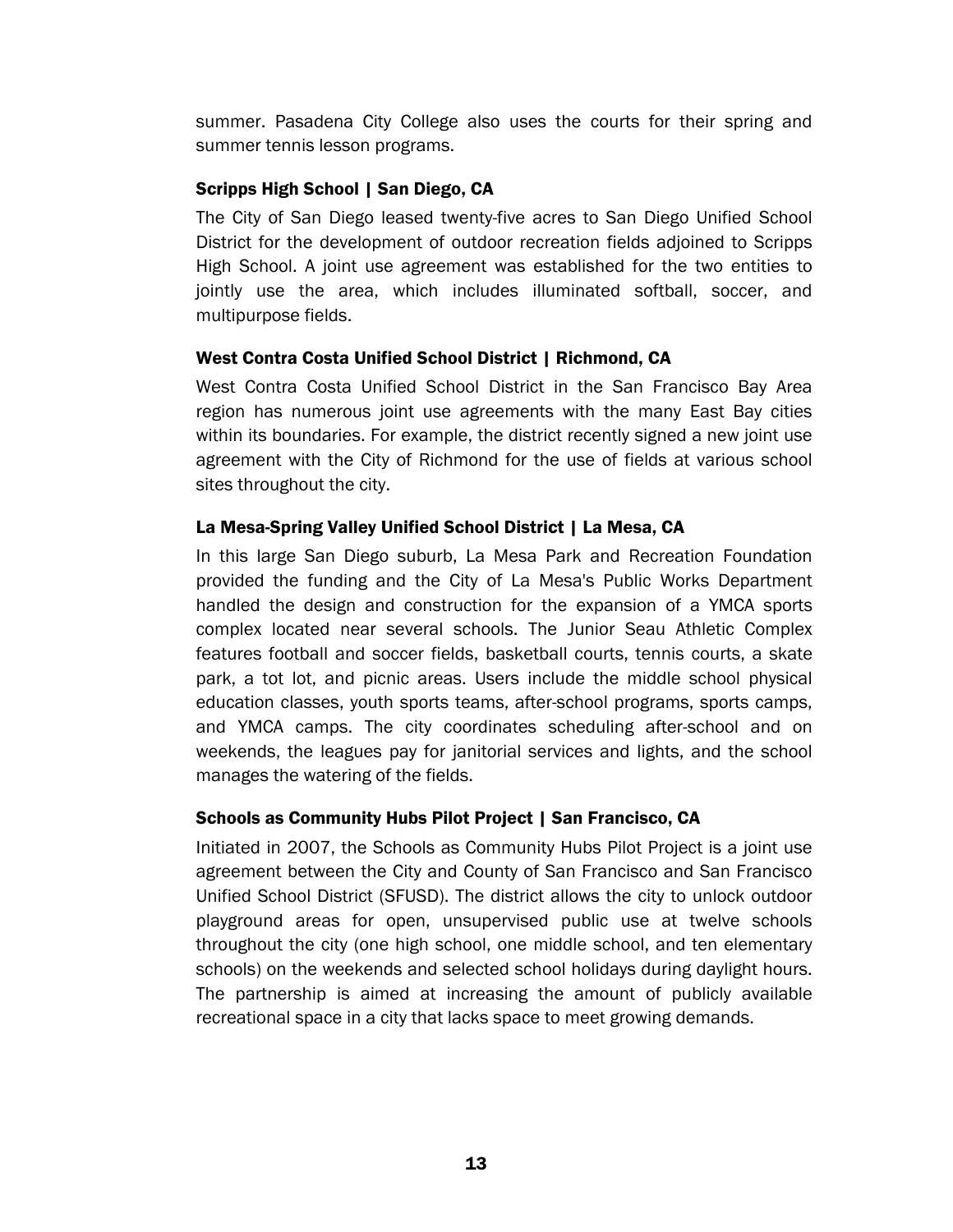# Expanded Indoor Recreational Opportunities

Indoor recreational spaces are also common joint uses. These include gymnasia, multipurpose rooms, and swimming pools. Similar to what we found with outdoor recreation spaces, indoor recreation spaces can also be programmed or available for open community use.

#### Washington Unified School District | West Sacramento, CA

In this Sacramento suburb, the City of West Sacramento and Washington Unified School District formalized a partnership to share use of and costs for new recreational facilities at multiple schools. In return the city can open the facilities to community members during non-school hours, including weekends and holidays.

### Los Gatos-Saratoga Union High School District | Los Gatos, CA

The local recreation department, the school district, and city of this large San Jose suburb agreed to build an indoor swimming pool on the school grounds. The agreement also included expanding related facilities, such as equipment and locker rooms, for community use. The school district owns the facility and the agreement dictates the terms for use by city agencies.

#### Pleasanton Unified School District | Pleasanton, CA

The City of Pleasanton and Pleasanton Unified School District (PUSD) jointly contributed funds for the construction of three middle school gymnasia in this midsize Bay Area city. PUSD has priority use of the gyms during school and the City operates programs in the gyms during non-school hours and covers maintenance costs.

### Garvey Unified School District | Rosemead, CA

Garvey Elementary School District (GESD), located in an older suburban portion of east Los Angeles County, recently constructed new joint use gymnasia at both of its existing middle school campuses. Using state joint use project funds, GESD partnered with the City of Rosemead and entered into a joint use agreement that permits the city to use these gymnasiums at no cost during non-school hours for city-sponsored programs. Currently, the city provides after-school youth athletic programming at both gyms. The two joint use gymnasiums fill recreational gaps for both GESD and the City of Rosemead. Prior to constructing these two gymnasia, there were no indoor physical activity areas at the district's middle schools, and there is little available land for the city to expand its own facilities.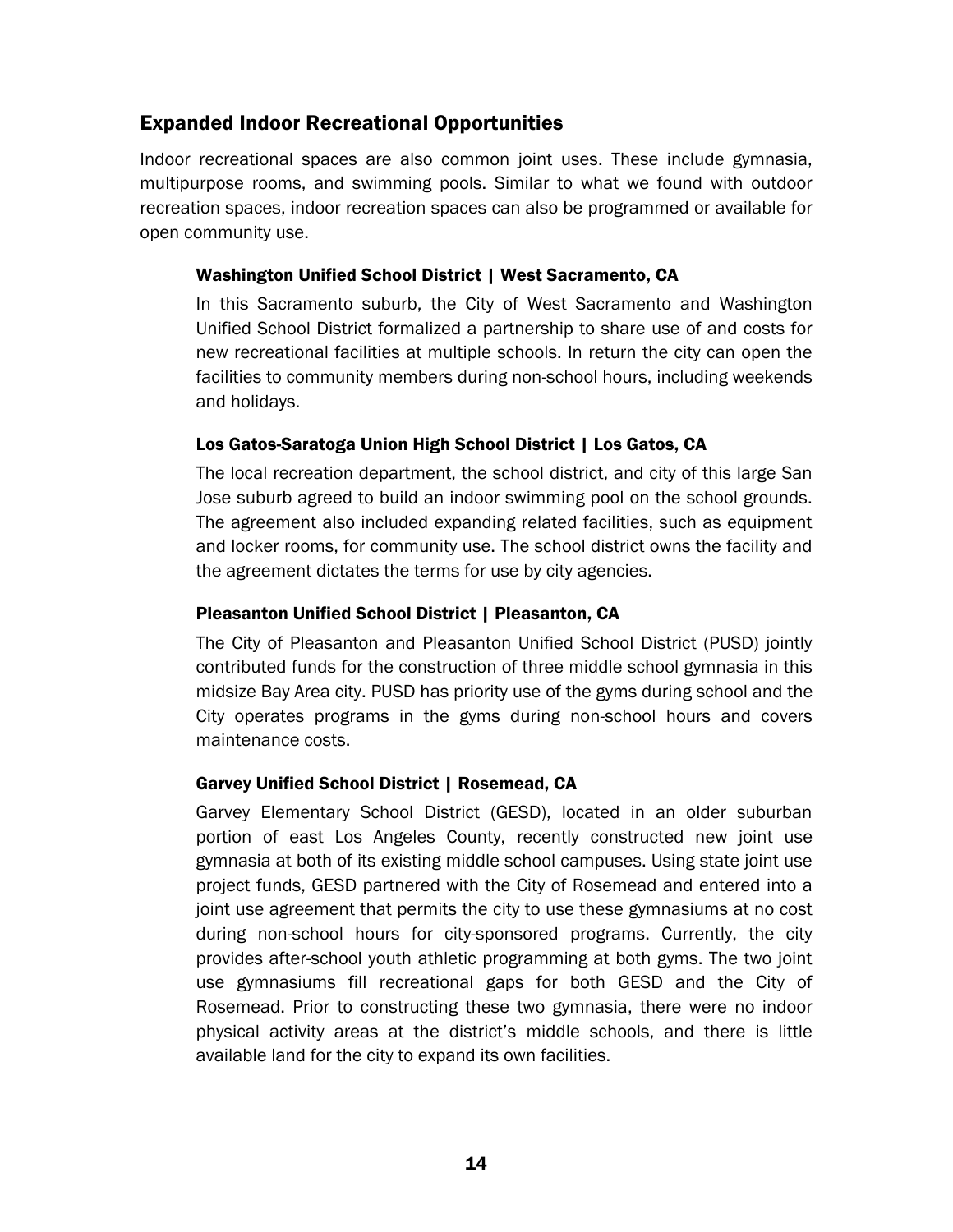#### Everett Alvarez High School Aquatic Center | Salinas, CA

In 2006, Salinas Unified School District built a new high school aquatic center to be jointly used with area swim teams and the City of Salinas. The joint use agreement with the city enables community use outside of school hours and outlines the city's shared responsibility for operations and maintenance costs.

# Shared Library Services

When school districts and local governments collaborate to jointly build and/or operate libraries for use by students and the public, local governments overcome their struggle to afford services such as libraries and streamline their budgets while taxpayers rest easier that their money is not being wasted on duplicative facilities and services.

#### Twelve Bridges Public Library | Lincoln, CA

In this small rural city, the City of Lincoln, Western Placer Unified School District, and the local community college, Sierra College, jointly renovated a library located on a school campus for shared use. Initiated in 2000 and opened in 2007, the library was built and is owned and managed by the city while the operating costs are divided among the three partners. The city and school district have worked on multiple additional joint development and joint use projects, including an administrative building (agreement outlines details of construction, use, shared project costs, ownership, and operational responsibilities) and city-funded joint use parks adjacent to new elementary schools.

#### Earl Warren Middle School Library | Solana Beach, CA

At Earl Warren Middle School, San Dieguito Union High School District (SDUHSD) recently built a new joint use library. Funding partners for the development included SDUHSD, City of Solana Beach, County of San Diego, the Friends of the Solana Beach Library, and the California's School Facilities Program. The project included the new library on a thirty-plus year-old school campus, a relocated entry to the campus, and improved traffic management and bus pickup. The new 11,000 square feet library facility more than triples the previous library spaces available at the old school library (2,000 square feet) and the old community library (3,200 square feet). In the ongoing operational arrangement, SDUHSD owns the facility, the county is the tenant, and the city is an equity partner with diminishing interest over time.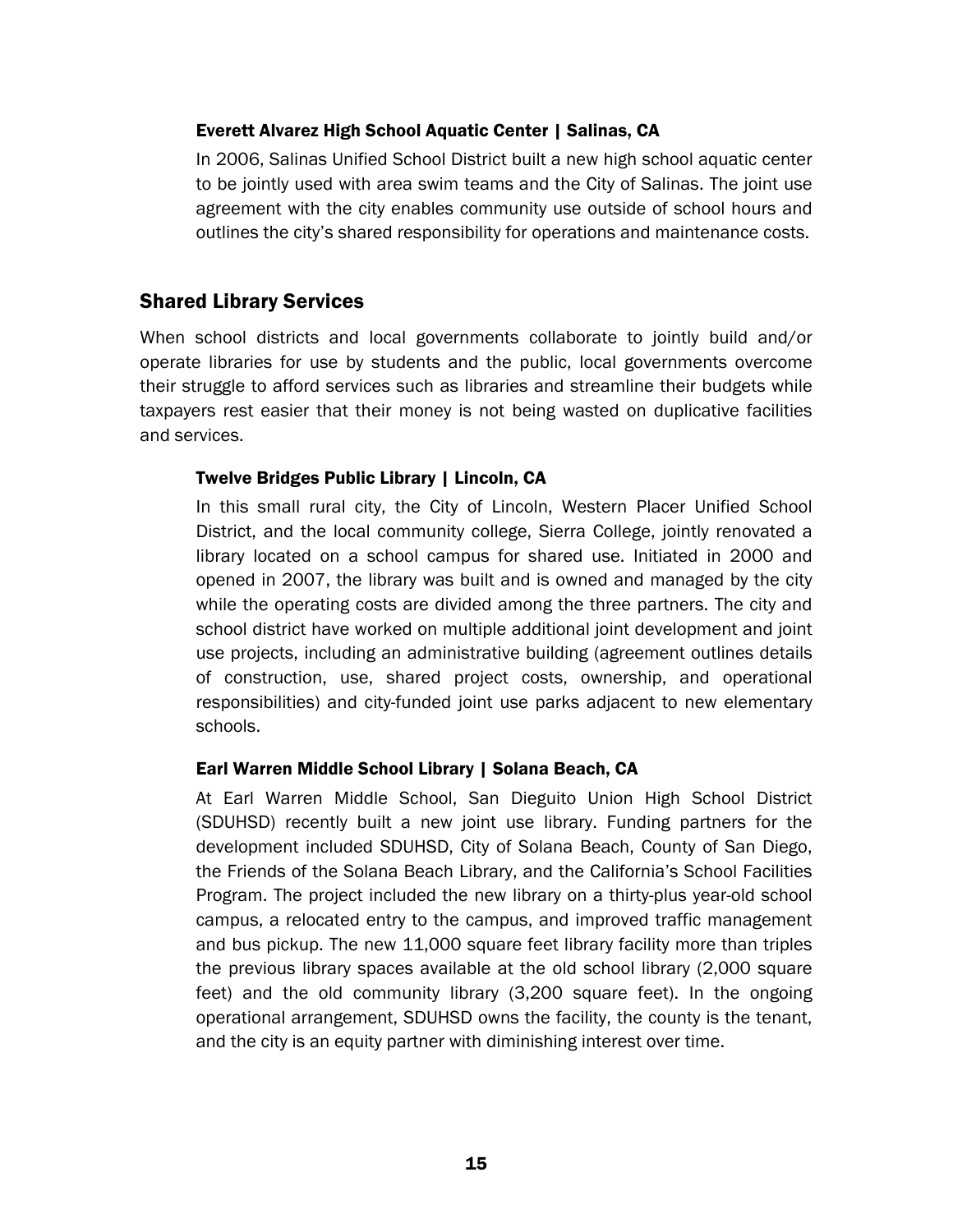#### Sweetwater Union High School District | Chula Vista, CA

Sweetwater Union High School District and the City of Chula Vista, a large southern San Diego suburb, partnered to develop a joint use library. Built and maintained on the high school campus by the school district, the city staffs the library on weekday evenings, weekends, and summers for general public use.

#### Ladera Ranch School Library | Orange County, CA

The Orange County Public Libraries (OCPL), Capistrano Unified School District (CUSD), and Rancho Mission Vieja (a private land developer) partnered to site and build a new joint use library, the county's first of its kind. While OCPL had funds to build a new library, they did not have funds to acquire land, which prompted a joint use discussion with the school district as they were looking to build a new school. The 14,000 square feet facility located on a school site provides much more library and media resources than typical public and school libraries. When school is out, the entire facility is open to the public. The different spaces are located on separate floors and have different entrances to aid in maintaining a distinction between uses during the school day. The developer also set aside land for a community park adjacent to the library.

# Shared Performance Arts Facilities

Schools have partnered with other entities to provide performing arts spaces, often involving state of the art stages and lighting and sound systems.

### Poway Unified School District | Poway, CA

Poway Unified School District, in a mostly rural area outside San Diego, leased land to the City of Poway for the construction of a performing arts center adjacent to Poway High School. The city and school district shared in the construction funding. A joint use agreement was established outlining the terms of use, maintenance, and operations.

### City Heights Urban Village | San Diego, CA

In the densely populated City Heights neighborhood of central San Diego, the school district, the city, the redevelopment agency, and a local foundation collaborated to site a new school in a neighborhood center with numerous shared use goals. The Urban Village includes affordable housing, a retail center, an aquatics center, municipal service providers, and joint use recreation fields. In addition to the fields, school and community users have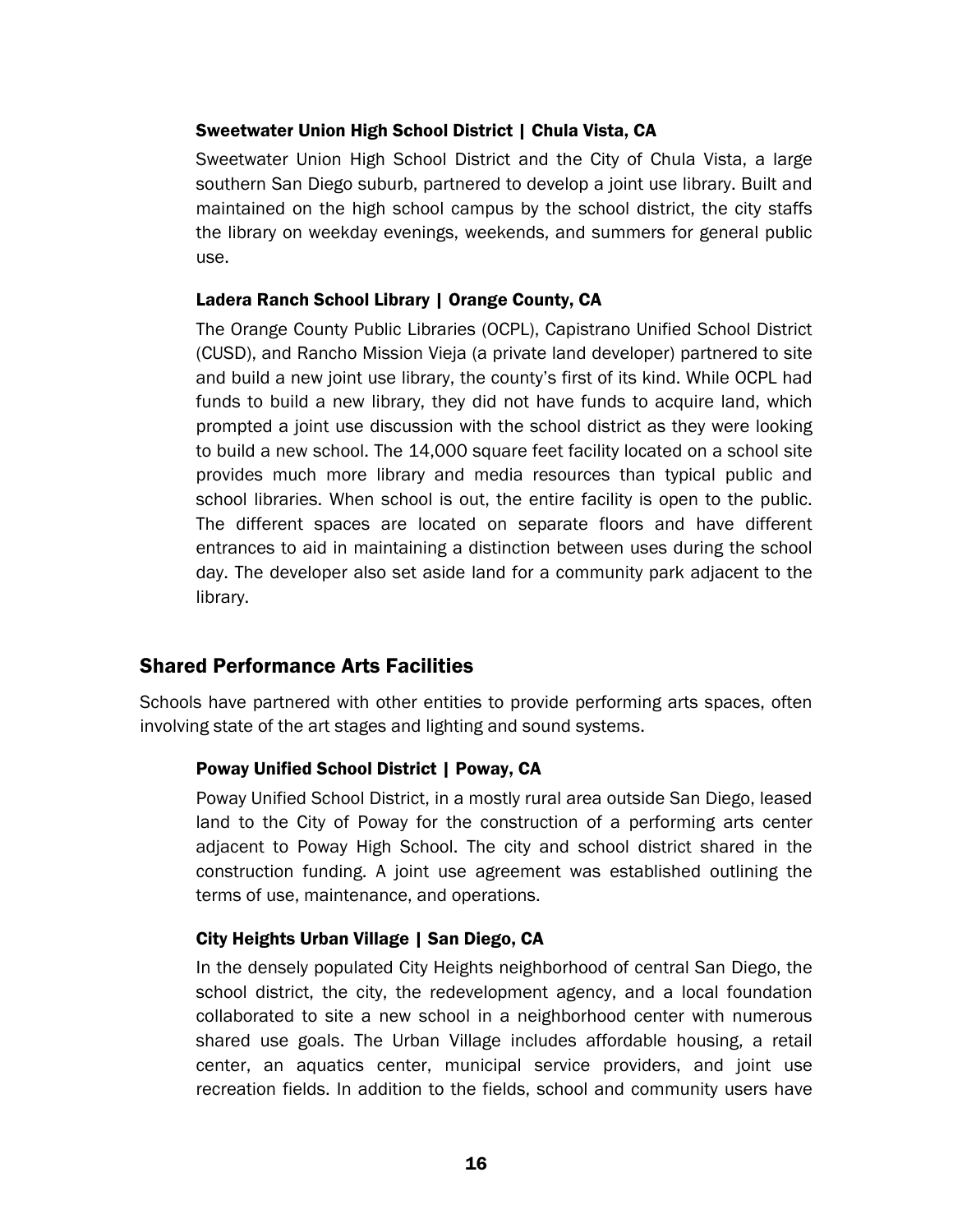shared access to tennis courts, a swimming pool, and a performance annex, which includes a performing arts center and an outdoor amphitheatre.

# Expanded Student and/or Community Social Services

The vast majority of schools in California (and likely throughout the country) house academic support services, social services, and/or extra curricular activities run by outside entities. These entities may be city agencies, county agencies, and/or nonprofit community-based organizations (CBOs). Examples include mental health services, after-school tutoring, and physical health services. Funding for these service providers may come from a variety of sources, including the school district, local governments, or foundations. Typically, these services are student (and sometimes family) supports that often occur during "out of school time." These kinds of student supports are in line with the "community school" and "full-service school" models. Schools view these services as supportive of and complimentary to their core academic goals. While often not thought of as joint use, this strategy involves schools sharing their spaces with non-school users, namely the organizations providing these services and/or programs.

# Sun Valley Middle School | Los Angeles, CA

Partnering with the Northeast Valley Health Corporation and the University of California, Los Angeles, the Los Angeles Unified School District provided land while the County of Los Angeles provided funding for the construction of one of the largest school-based health clinics in the country. The health center, which opened in 2008, is located at Sun Valley Middle School and used by the school and the community. The partnership to create the health center was formed to combat the health effects of heavily polluting land uses in the area, including a concentration of landfills, wrecking yards, metal-plating facilities and others. In Sun Valley, the high rates of asthma, obesity, and diabetes are significantly higher than other parts of the county. The free and low-cost services provided include preventive care, chronic diseases management, dental care, mental health, and adult and pediatric medicine.

# San Francisco Unified School District | San Francisco, CA

Through its Student Support Services Department, San Francisco Unified School District (SFUSD) coordinates with more than 400 community-based organizations (CBOs) to provide programs and services in nearly all of the district's schools. SFUSD works to align student needs and programs offered by CBOs, many of whom are funded by the City of San Francisco's Department of Children, Youth, and Their Families. A wide range of programs are offered,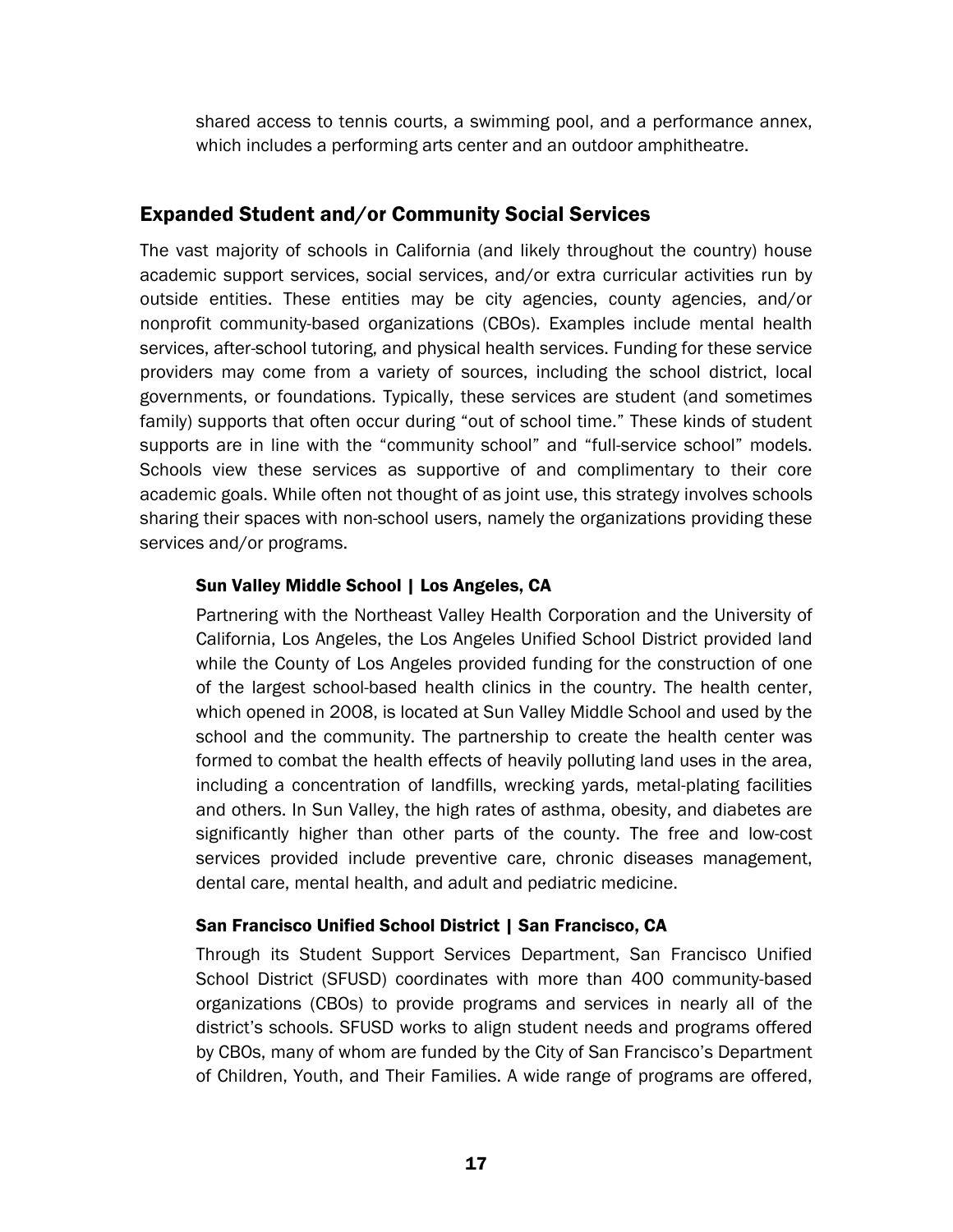including before- and after-school activities, tutoring, mental health services, English as a Second Language (ESL) training, and physical activity programs.

### City of Fresno and Local School Districts | Fresno, CA

The City of Fresno's Department of Parks, After-School, Recreation, and Community Services (PARCS) provides a host of services and programs to students and community members at seventeen area elementary school sites. As the area's largest after-school program provider, PARCS contracts with local school districts to provide enrichment program elements for schools receiving After-School Education and Safety (ASES) grant funds which support activities such as art concepts, nutritional education, leadership training, sports and fitness.

# Los Angeles Youth Center | Los Angeles, CA

Los Angeles Unified School District (LAUSD) and the Watts/Willowbrook Boys & Girls Club partnered to establish a youth center at Markham Middle School that is dedicated to youth development programming. The center hosts afterschool programs, creative workshops, and collaborates with other local organizations. Obtaining additional funding from the City Attorney's Office the partnership was formed, in part, to provide a safe supervised place for youth activities. LAUSD is working to expand the center and include a more comprehensive set of services, such as mental health support, job training, after-school enrichment.

# Claremont Unified School District | Claremont, CA

The joint use partnership between the City of Claremont and the Claremont Unified School District, along with other partners in this large Los Angeles suburb, has expanded to include numerous youth-oriented programs that take place on school premises when school is not in session. These programs have demonstrated an increase in after-school activity participation and a decrease in teenage drinking, truancy, and youth-related crimes.

# Curriculum Enhancement

In some cases, joint uses occur where schools and other entities partner around academic curriculum. These strategies are often connected to the student support services described in the previous category and more likely found in middle and high schools. Examples include vocational education, work-based learning, "linked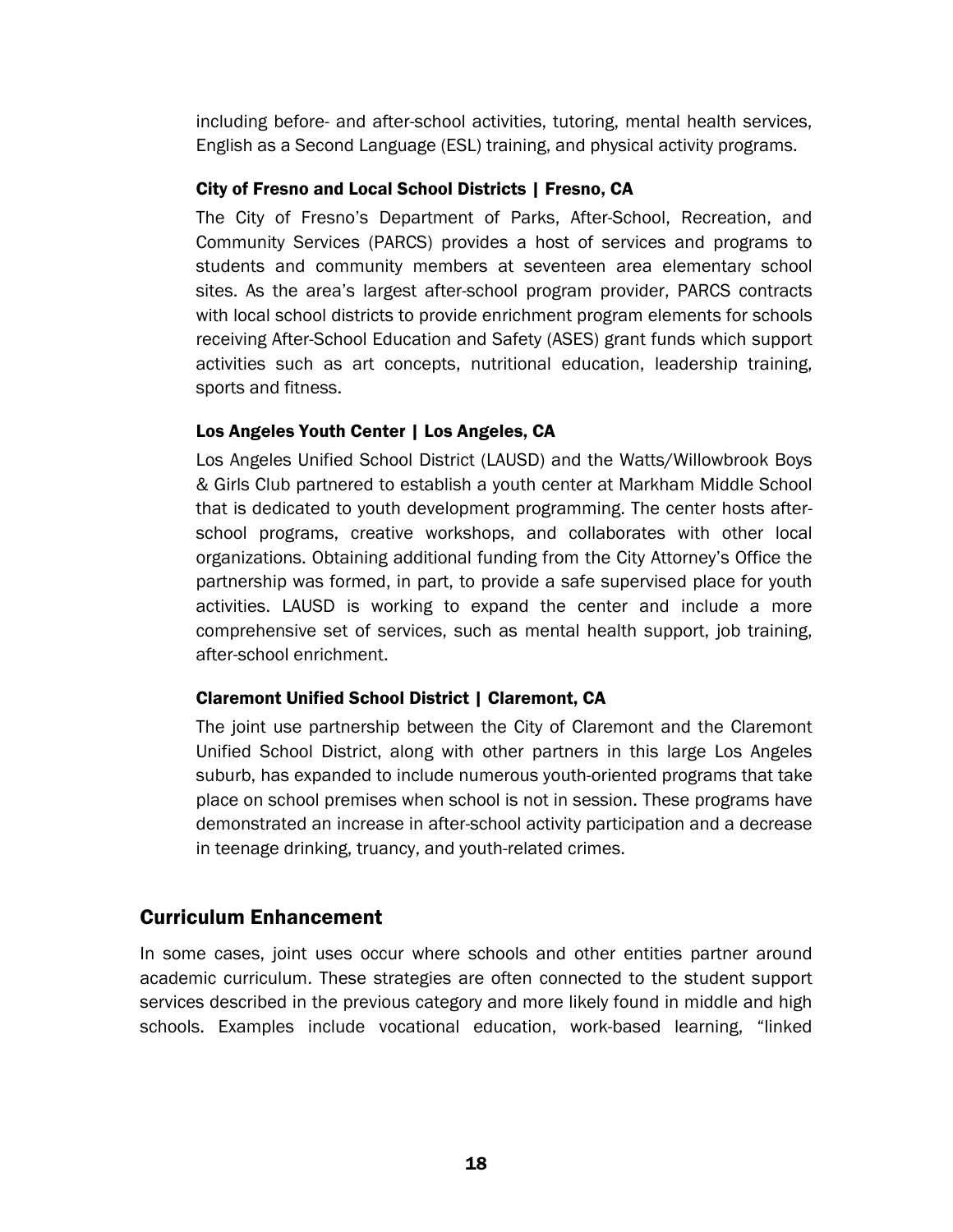learning/multiple pathways," and other pedagogical orientations where an outside partnering entity contributes to curriculum development.[12](#page-22-0)

# Clovis Unified School District | Clovis, CA

Working in partnership with State Center Community College District, Clovis Unified School District, located at the edge of the Fresno metropolitan area, obtained state funding for the construction of a childcare center on the community college campus, which is across the street from a high school. Students from both the community college and the adjacent high school can attend classes and observe childcare professionals working.

# Innovative Learning Center | Riverside, CA

In collaboration with eight other public and private agencies, Alvord Unified School District (AUSD) and Riverside Community College opened the Innovative Learning Center in 2007. Centered around the Phillip M. Stokoe Elementary School, the partnership created a center of teaching and learning for children aged newborn to 12 years old and for college students pursuing a career in teaching and childcare. The elementary school is divided into six learning "villages" that are based on age and learning themes. Multiple community uses occur on site, including training for college students, a family and community gathering center, a new library and museum in partnership with the Riverside Art Museum and Public Library, public open space and play fields in partnership with the city Department of Parks and Recreation, and a community wellness center serving families and elders in partnership with the county's Department of Public Health.

# California Academy of Math and Sciences | Dominguez Hills, CA

Seeking to increase the success and career opportunities of inner city students in mathematics and science, California State University (CSU) and Long Beach Unified School District (LBUSD) partnered to create the California Academy of Math and Sciences (CAMS), a high school on the CSU Dominguez Hills campus. As a result of the joint use arrangement, CAMS students have access to the college's facilities while CSU uses CAMS classrooms spaces for evening college courses. Though CAM is clearly an integrated part of the CSU campus, its design, based on five building "pods," lends it important distinction as a unique high school.

<span id="page-22-0"></span><sup>1</sup>  $12$  For a recent state policy report on these types of initiatives in the secondary education context, see: California Department of Education. 2010. Multiple Pathways to Student Success: Envisioning the New California High School. A Report to the Legislature and Governor. Sacramento: CDE.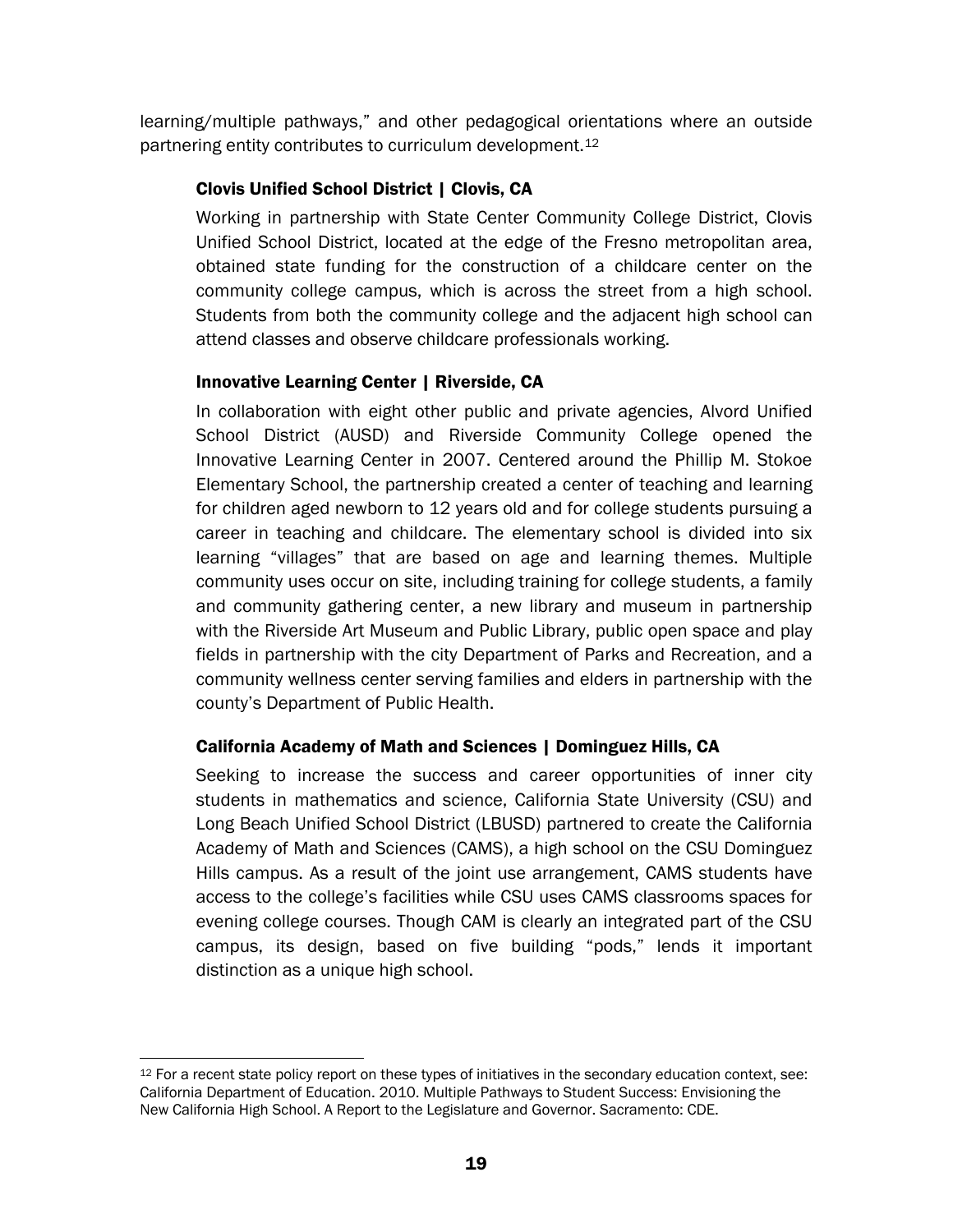# Public or Private Meetings, Events, and Activities

Most public school districts allow use of their facilities by public or private entities through a facilities use permit or similar method. In these situations, the user entity typically does not seek a formal relationship with the school or district, but instead simply wishes to use an indoor or outdoor school space for a one-time event or perhaps on multiple occasions over a defined period of time. Often the user will pay a use fee based on how much space they use and the amount of time they use it. Every school district in California must allow this type of joint use as mandated by the California Civic Center Act.[13](#page-23-0) However, states differ in law on this issue: five states do not address the community use of schools in legislation; thirty-seven states, plus the District of Columbia, permit the use of some or all school property by outside groups; and eight states require that school boards allow use of facilities by the community (NPLAN, 2009). School districts in California vary in their policies, procedures, and fee rates for permitted community uses, but they typically establish policies outlining the spaces that may be utilized, the hours of use, how the spaces are reserved, the amount of insurance coverage required for the users (if any), and the fees users must pay (if any) to access school spaces.

# Broader Land Development and/or Local Revitalization

What we found in many cases is that multiple joint use strategies are used simultaneously and often build upon one another. Some of the examples noted above allude to that, such as the Ladera Ranch, Twelve Bridges, and City Heights examples. The cases reviewed below further illustrate combined joint use strategies within a district and/or at an individual school.

### River City High School | West Sacramento, CA

In this suburb of Sacramento, Washington Unified School District began looking to build a new high school in 2005. At the same time, the City of West Sacramento had identified in its parks master plan the need for an indoor recreation center. Coming together to explore joint use options, the two entities jointly developed a new high school campus that included a recreation

<span id="page-23-0"></span> $\overline{a}$ 13 In 1917, the California Legislature enacted the California Civic Center Act, which created a policy foundation for joint use schools. The Act establishes California's public schools as "civic centers" where "…the citizens, parent teacher associations, Camp Fire girls, Boy Scout troops, veterans' organizations, farmers' organizations, school community advisory councils, senior citizens' organizations, clubs, and associations formed for recreational, educational, political, economic, artistic, or moral activities of the public school districts may engage in supervised recreational activities, and where they may meet and discuss, from time to time, as they may desire, any subjects and questions that in their judgment pertain to the educational, political, economic, artistic, and moral interests of the citizens of the communities in which they reside (California Education Code, Section 38131(a)).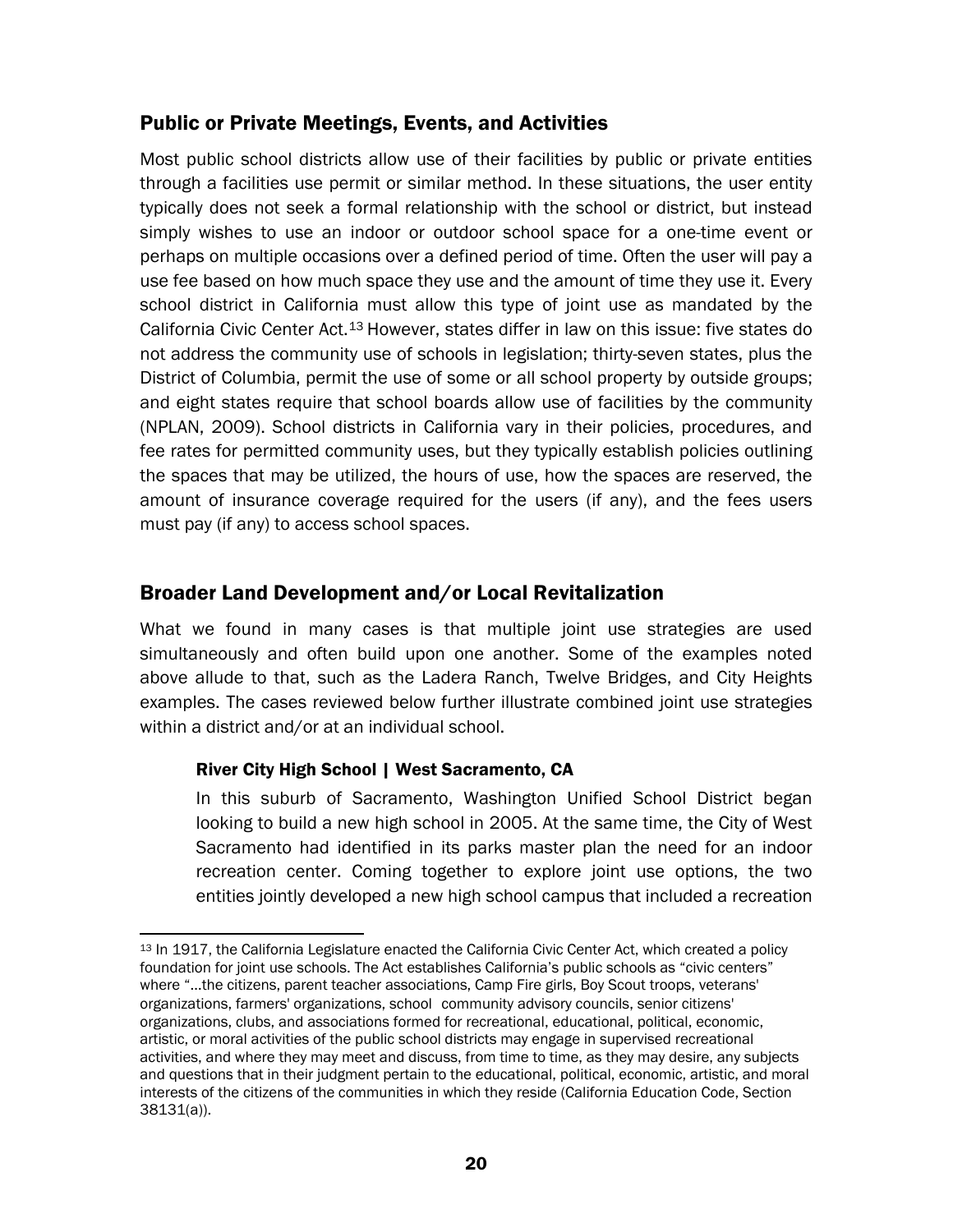center with an aquatic facility and outdoor athletic fields that would be available to both the school and the community. Sited entirely on school district owned land, the city leases the recreation center from the district. Facility management funds come from community membership fees.

#### Hector Godinez High School | Santa Ana, CA

In 2006, Santa Ana Unified School District (SAUSD) opened a new high school on land assembled by the district, the City of Santa Ana, and a local museum. The twenty-six-acre campus consists of nine buildings and sits adjacent to the existing Centennial Heritage Museum and city-owned open space. The project was seen by the partners as a way to expand an existing school site and keep its central location. For the school district, there is limited land available within its boundaries for new or expanded schools. The city saw the project as an opportunity to expand the resources at the park and increase community services in this underserved area. New facilities include a performing arts center, library and media center, gymnasium, outdoor basketball courts, numerous football, soccer, and ball fields. SAUSD has a joint use agreement with the city for shared use of the indoor and outdoor recreation spaces. The district also has a joint use agreement with the museum, which provides expanded curriculum support for students.

#### Helms Community School | San Pablo, CA

The newly opened Helms Middle School – a new school building on an existing school site – is just the first phase of what will also include joint use outdoor recreation spaces and a community center. Next, West Contra Costa Unified School District (WCCUSD) will demolish the old structures and develop that space into joint use play / sports fields to share with the City of San Pablo. Additionally, the site houses the Helms Community Project (HCP), a program providing a variety of wraparound support services for students and their families, from healthcare and counseling to after-school tutoring and literacy and parental advocacy classes. HCP is a school-community collaborative comprised of district and school staff, community-based mental health service providers, parents, and community members—and a partnership aimed at supporting the academic successes of the schoolchildren and their families. The city is an active partner, having co-written grants with the school district, matched grant monies, and earmarked city funds for after-school academic enrichment programs. Eventually, the HCP will be housed in a new building on the school site and funded by the city to provide the needed space for community service providers.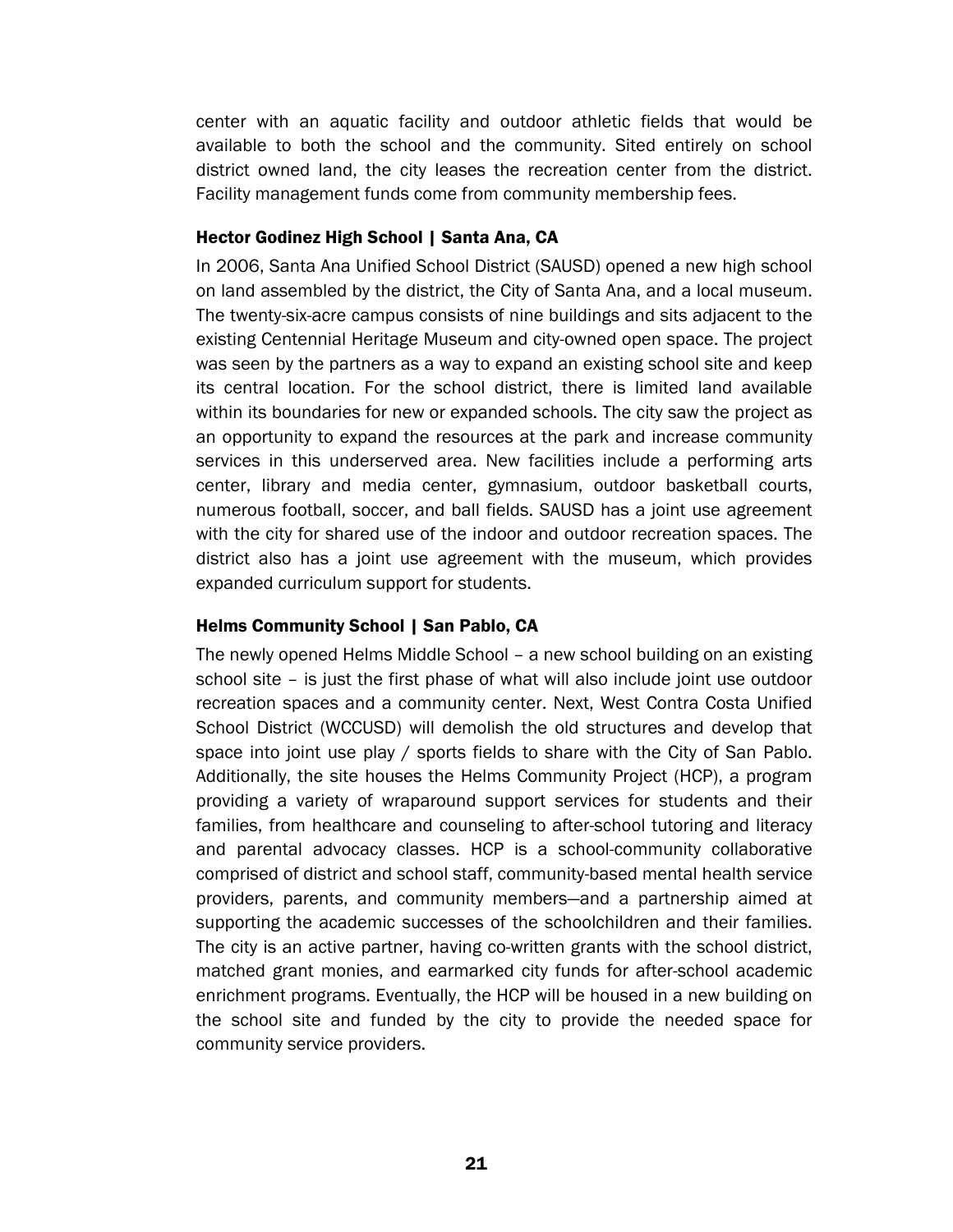#### Newport-Mesa Unified School District | Costa Mesa, CA

In this midsize city south of Santa Ana, the Newport-Mesa Unified School District and the City of Costa Mesa entered into a joint use agreement that includes community use of all buildings, classrooms, multiuse rooms, auditoriums, kitchens, gymnasia, tennis courts, restrooms, and/or pools, as well as play / sports fields, playgrounds, and parking lots. The agreement covers permitted uses and scheduling, as well as mutual obligations regarding custodial services and maintenance and operational costs.

Additionally, we found numerous cases where joint use was part of a larger multiagency development or redevelopment effort that included a school site and adjacent property. Such cases are characterized by joint capital investment and/or strategically aligned capital investment with the purpose of revitalization and ongoing joint use opportunities. The following are illustrative examples of these types of strategies.

### Civic Auditorium and Santa Monica High School Campuses | Santa Monica, CA

In 2007, the City of Santa Monica and the Santa Monica-Malibu Unified School District (SMMUSD) began a planning process exploring joint development and joint use opportunities with the concurrent redevelopment of the city's downtown civic auditorium area (known as the Civic Auditorium Campus) and the school district's adjacent Santa Monica High School campus (known as Samohi). The city, school district, and Santa Monica College formed a working group to explore joint use options. Elements under consideration include: shared parking (possibly under the Samohi football field); outdoor recreational fields; cultural spaces (expanding the connection between the Civic Auditorium and Samohi's Greek Theatre); and educational facilities (which involved studying the optimal location for early childhood facilities on both campuses). The overall plan envisions a complete redevelopment of this large downtown area, maximizing shared use on the dense urban site.

#### Emeryville Center of Community Life | Emeryville, CA

The City of Emeryville and the Emery Unified School District (EUSD) are currently engaged in the planning process for the joint development and eventual joint use of the Emeryville Center of Community Life (ECCL). The partners aspire to bring many of the educational, recreational, cultural, and social opportunities, as well as services and programs offered by both the city and the school district onto one site in this 1.2 square mile, bustling urban city of about 10,000 residents in the heart of the San Francisco Bay Area. Emerging from a state takeover of fiscal mismanagement, EUSD sees the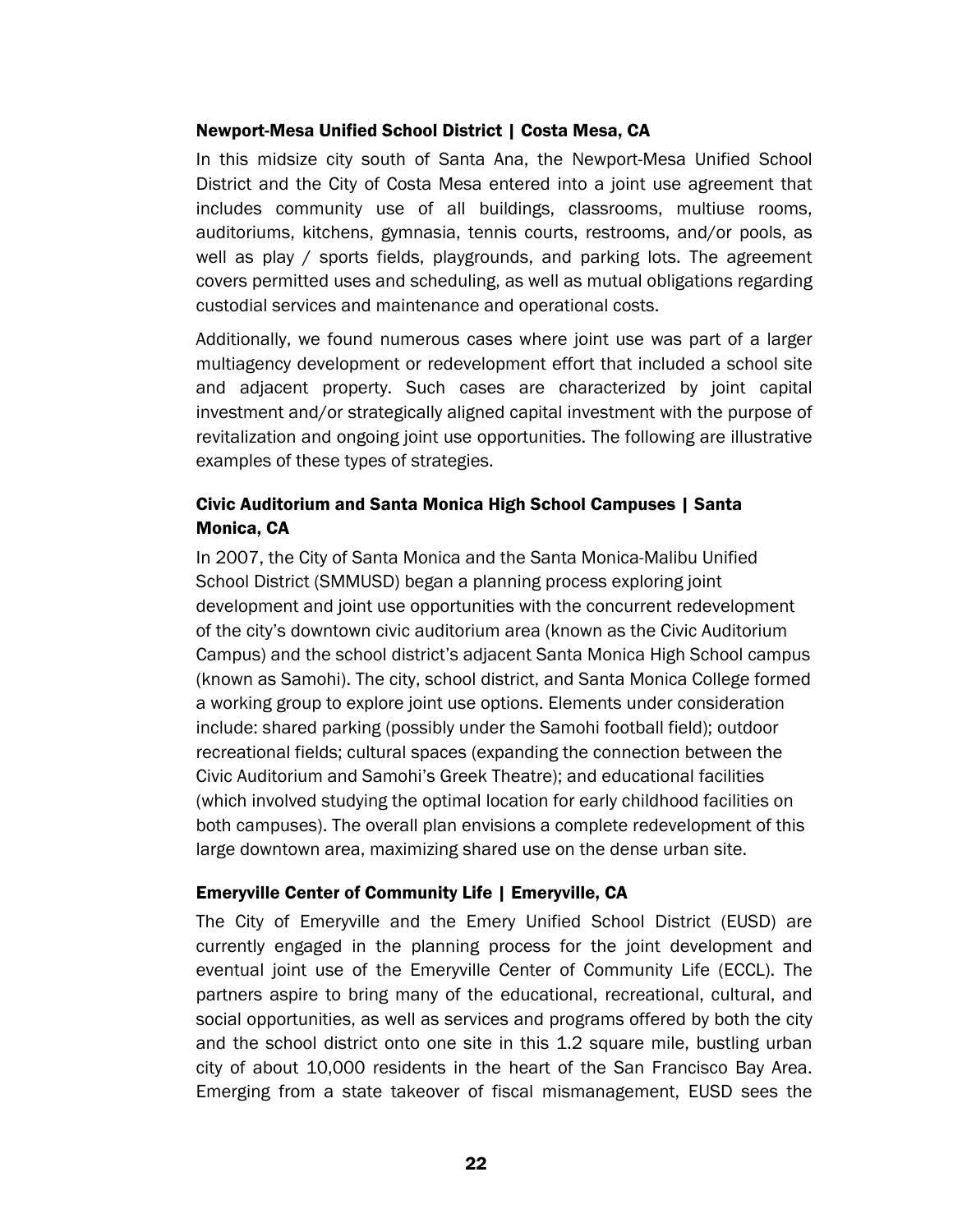project as a way to improve its educational outcomes by becoming a far more integral part of the city revitalization efforts. The ECCL is being jointly conceptualized, planned, developed, funded, and managed by the city and the district.

### Nystrom United Revitalization Effort (NURVE) | Richmond, CA

Since 2001, a host of partners, including the City of Richmond, Richmond Housing Authority (RHA), Richmond Children's Foundation (RCF), nonprofit Bay Area Local Initiatives Support Corporation (LISC) West Contra Costa Unified School District (WCCUSD), and local neighborhood councils, have been working on the Nystrom United Revitalization Effort (NURVE). NURVE partners aim to revitalize the economy and improve quality of life in the area surrounding the Nystrom Elementary School and Dr. Martin Luther King, Jr. Community Center and Park (Santa Fe and Coronado neighborhoods) with more than \$15 million in capital building projects, programming, and community partnerships. The partners are exploring the recreational, programming, and cultural joint use opportunities by aligning the planning and design of 210 units of affordable housing, a new recreational park space and rehabilitated community center, and the renovation of the local elementary school.

### Natomas Town Center | Natomas, CA

In Sacramento's fast-growing suburbs, Natomas Unified School District partnered with the City of Sacramento, Los Rios Community College, American River Community College, the city/county public library, and private developers to site a new joint use high school within the new Natomas Town Center development. In addition to retail outlets/services, the Town Center includes Indurkum High School; a community college; a joint use public library for the school, college, and community; and a regional park. The public aspects of the project were financed through a privately financed leased facilities arrangement.

# Village at Indian Hill | Pomona, CA

Pomona Unified School District purchased a depressed shopping mall and turned it into the Village at Indian Hill, a community center facility that includes two schools, a performing arts theater, a local history museum, and space for service-oriented businesses and community organizations such as Head Start, all under one roof. The former mall was redesigned as a flexible space and the service-oriented retail entities in the building provide supporting services to the schools. High technology conference spaces were also built into the redesign, which generate revenue for the school district.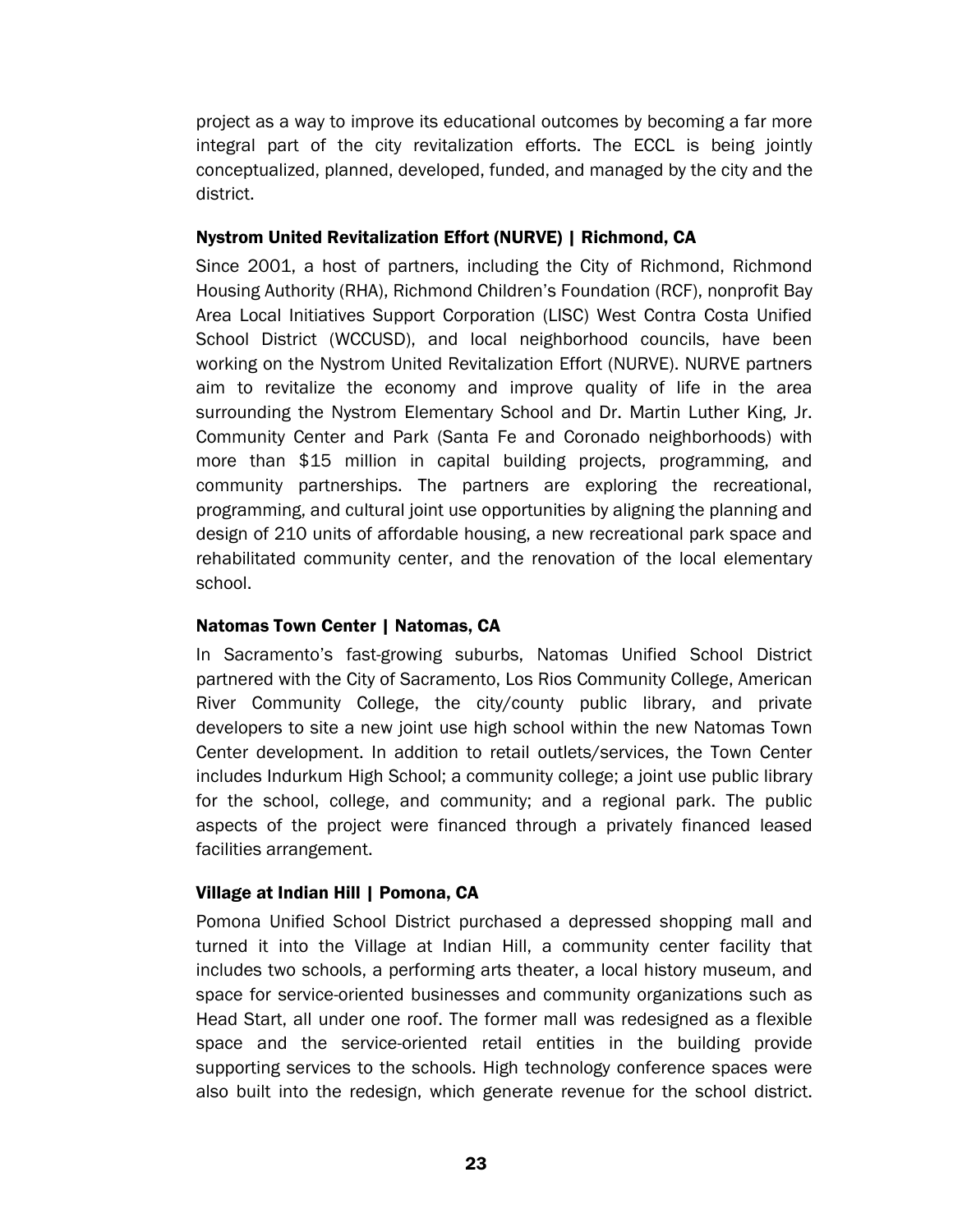Students in the high school have worked in conference support, gaining valuable skills. A nonprofit foundation was established to manage the leasing of both the commercial and conference spaces.

In the cases above, joint use is one key part of a much broader and multifaceted effort. What these cases reveal are cross-sector partnerships aimed at community revitalization, with joint use being a tool within the broader strategy of place-based efforts.

# Administrative Uses or Tenant Type Arrangements

While our focus in this study was on joint uses on school sites that directly resulted in serving communities and/or students, we found evidence of additional joint use strategies falling outside that realm. For example, some school districts have negotiated shared administrative spaces, mainly with other local public agencies. In a few cases, school districts have also allowed use of school roofs for things like cell phone towers or emergency alarms. Still other districts share storage or warehouse space with non-district and non-school entities. Regional school transportation services often share sites within local school districts and/or other entities. Schools have also been known to share and/or rent their parking areas for non-school events or to other entities during non-school hours. In some of these cases, the arrangement may be governed by a joint use agreement (or similar) while in others, the terms may be described as more of an owner-tenant type arrangement.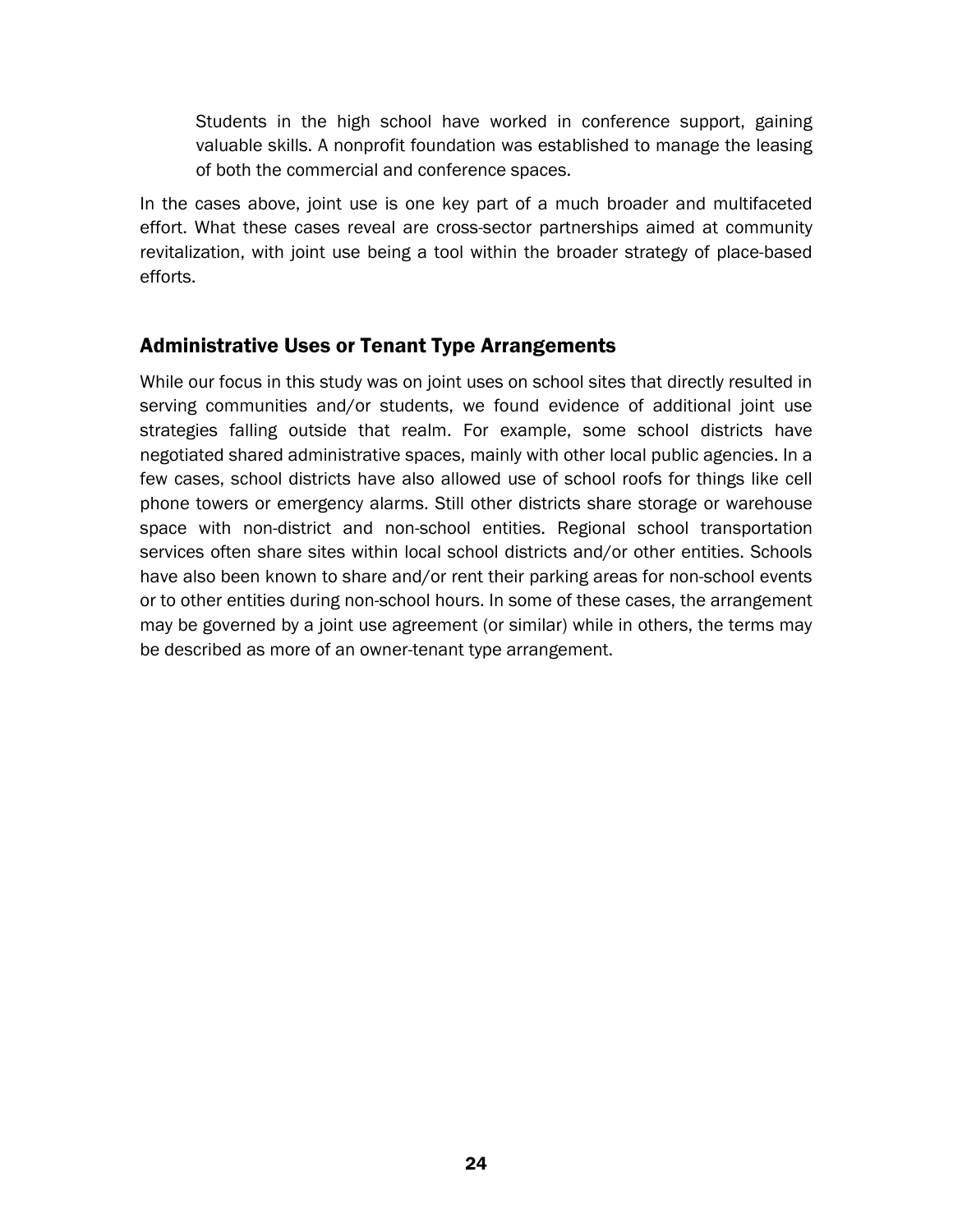# V. Findings: Partnerships Structure Joint Use Strategies

Our central finding from this research is that successfully expanding the uses of public school facilities and grounds requires a system of supports established through formalized, multiagency partnerships that restructure governmental relationships. Expanding the uses of schools while still adequately prioritizing their core educational use requires a comprehensive set of policies and procedures that frequently do not exist. Developing and sustaining the necessary joint use agreements and/or partnerships to offer additional programs, services, and other uses on school property – and in some cases construct new facilities to house them – is complex and challenging because it goes against the grain of business as usual. We focus in particular on joint use partnerships because they often involve joint development and then move towards systematizing basic joint use to increase its benefits, efficiencies, and scale.

As we have seen, partners join together to collectively meet the needs of students and their communities through joint use. As numerous individuals interviewed noted, "We are coming together to do more with less, realizing that we are serving the same public." In doing so, joint use partnerships are a unique example of the kinds of partnership-driven problem-solving efforts that have been examined in public policy and community development-related academic literatures. The joint use cases from California presented in this paper resemble the nationwide rise in cross-sector partnerships of public, private, and nonprofit entities aimed at social and/or economic outcomes (see Innes, Di Vittorio, and Booher, 2009; Briggs, 2003; Innes & Booher, 1999; Chaskin, 2001; Stoker, 1998). These partnerships are largely driven by the complexity of the local issues that must be addressed (elements of which often are divided and dealt with by separate public agencies) and increasing fiscal limitations. Indeed, these multiagency, cross-sector partnerships prove to be immensely challenging; in many cases, agencies are coming together that at best have little history of collaboration and at worst have adversarial relationships. This is certainly how relationships between school districts and other local government agencies are often described (Vincent, 2006a).

The joint use partnerships we have observed in California share a number of attributes:

- While small-scale partnerships for joint use may be seen at local school sites, true joint use partnerships are contracts with a school district, not an individual school. However, the partnership may target joint use at only one school, a defined set of schools, or all schools in the district.
- They are long term maybe even in perpetuity.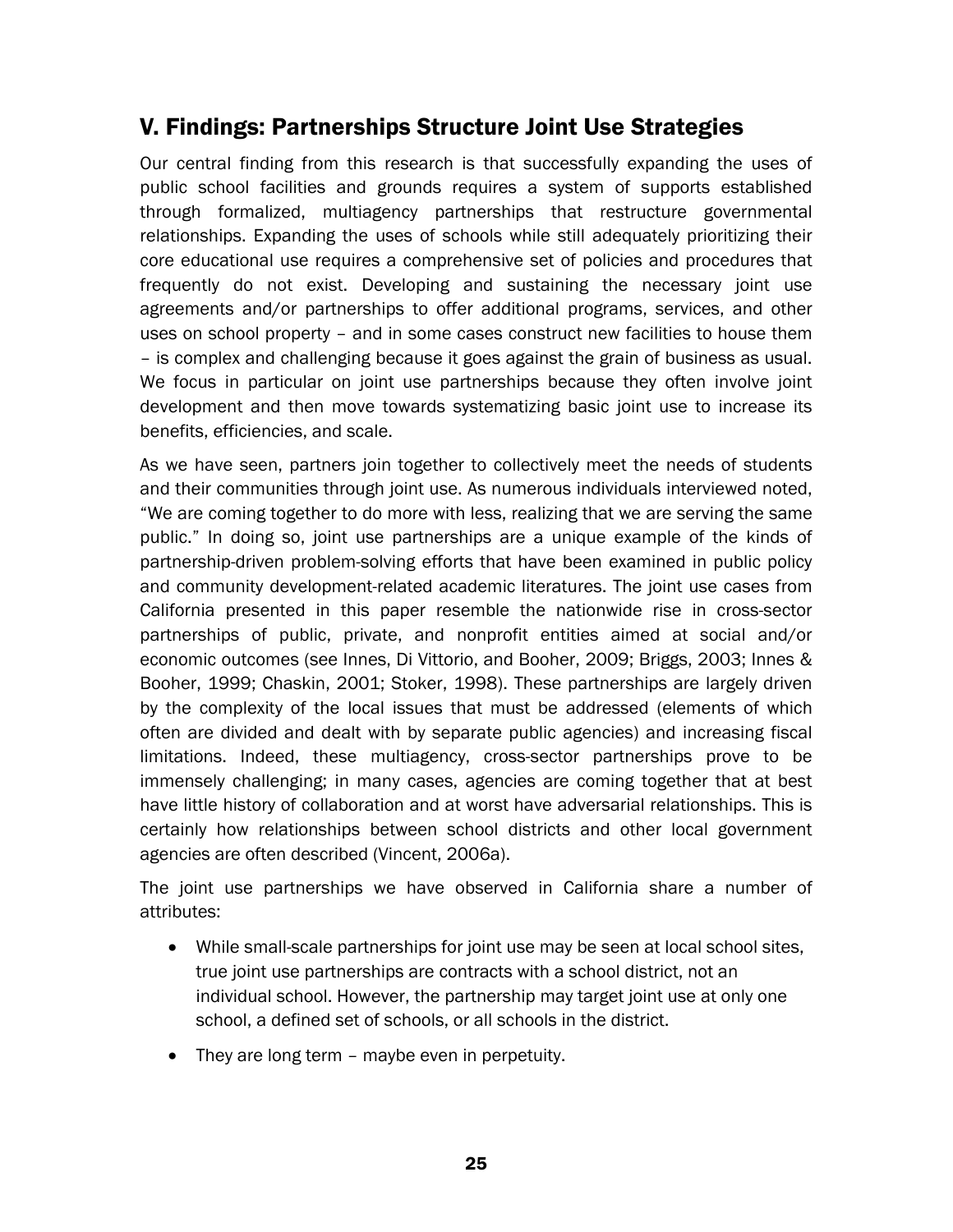- They restructure governmental relationships either between public agencies and/or with private entities (often nonprofits).
- They often begin with a joint development project that facilitates and supports the ongoing joint use partnership. Joint development and joint use partnerships often go hand in hand, but not always; ongoing joint use agreements are necessarily part of joint development, but joint use can also happen in existing schools with little-to-no joint development work.

Joint use partnerships restructure governmental relationships to systematize basic joint use and thereby increase its benefits, efficiencies, and scale. The policies, procedures, and responsibilities of the partnering entities are uniquely negotiated when formalizing the partnership. Overall, we find that joint use partnerships are locally driven, and vary significantly in how they are structured and implemented from place to place. But we also find that the ill-developed and disparate nomenclature around the issue of joint use poses challenges. As a result, many of those interviewed felt that stakeholders, including schools, state policy leaders, municipalities, nonprofits, and community members, often have trouble holding focused conversations about joint use. Because joint use partnerships bring together various entities and/or agencies – who often have very different organizational cultures – establishing better definitions for the elements of joint use strategies will likely aid in partnerships. The three joint use approaches defined in this paper – basic joint use, joint development for joint use, and joint use partnerships – begin to provide a typology for cross-sector collaborations.

Next, we provide ten key findings for establishing effective joint use partnerships based on our analysis of the findings from the literature, case studies, and our interviews. The findings aim to assist in establishing a partnership-based system of supports for successfully instigating, implementing, and sustaining effective joint use. We present the findings in order from general to specific: starting with broad conceptual issues, moving to the role of state policy, and then delving into elements of local policy and procedures.

**Finding 1:** Silo management in public agency planning and operations is a tremendous contextual obstacle to joint use and joint development

Most often, school district planning for facilities and municipal planning for city and neighborhood development occurs separately. The result is a missed opportunity to deliberately leverage joint use, particularly joint development opportunities or siting separate facilities close to one another to increase future joint use. Most states lack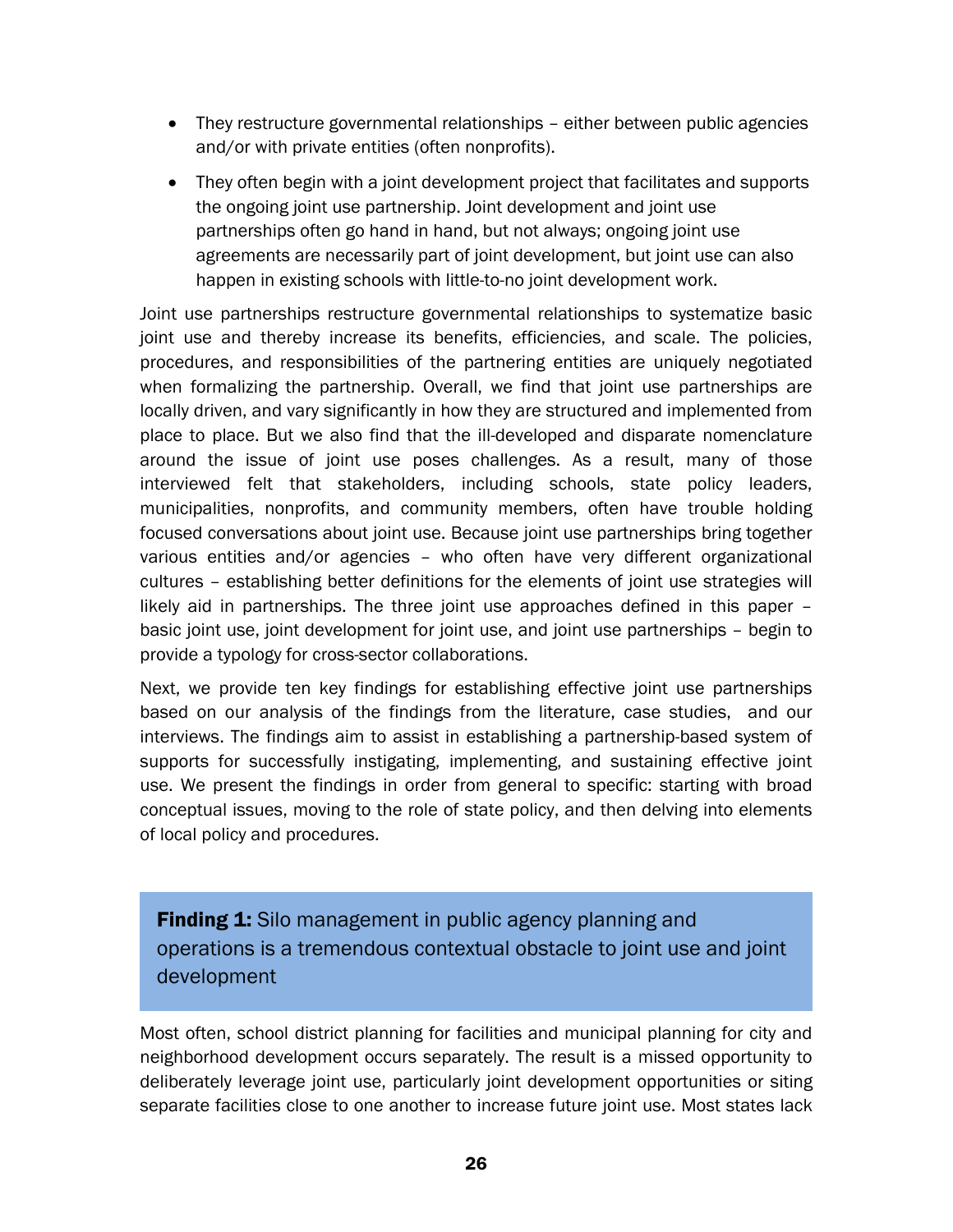policies that require or offer incentives for school districts and local governments to work together to plan school infrastructure as part of the larger urban development plan. Indeed, in California, as in most other states, school districts work with a unique autonomy from other local government agencies, including real estate and land use decisions. For example, when a California school district is looking for a location for a new school, it is not required to obtain approval from the local government planning agency. Developing mechanisms for increasing joint planning will likely aid in more joint development and joint use possibilities.

# **Finding 2:** Capacity-building and resources for joint use partnerships are needed

While the concept of joint use schools is increasingly popular among policy makers and practitioners alike, very little information on successful joint use school partnerships is actually available to local leaders wanting to develop and structure effective partnerships, nor is their much information to assist state leaders in state policymaking. Given the increasingly prevalence of the practice and the complexity involved, the lack of research and information available is a significant void. Fortunately, there has been some recent progress in this area, especially within the public health research and advocacy community. Numerous fact sheets, tools, and resources have been created to promote joint use of schools (see resource list at the end of this report). However, the focus of many of these resources has been limited to increasing community use of physical activity spaces. Although such spaces are an important and prevalent aspect of joint use, they are not the only way school districts should see the joint use issue. Our findings in this research show that there is a much greater spectrum of possibility in sharing use of school. Hence, these emerging physical activity-oriented joint use resources should be "scaled out" to inform broader joint use partnerships.

# **Finding 3:** State policies and/or incentives can play an important role in supporting joint use partnerships

Few state or local policies establish the structure needed to make joint use the norm, rather than an exception. Past research finds – and our interviews confirm – that local joint use occurs in the absence of state policies supporting and/or incentivizing the projects. In some cases, stakeholders felt state policies were obstacles. To remedy this, states need to develop legislation and/or policies that facilitate and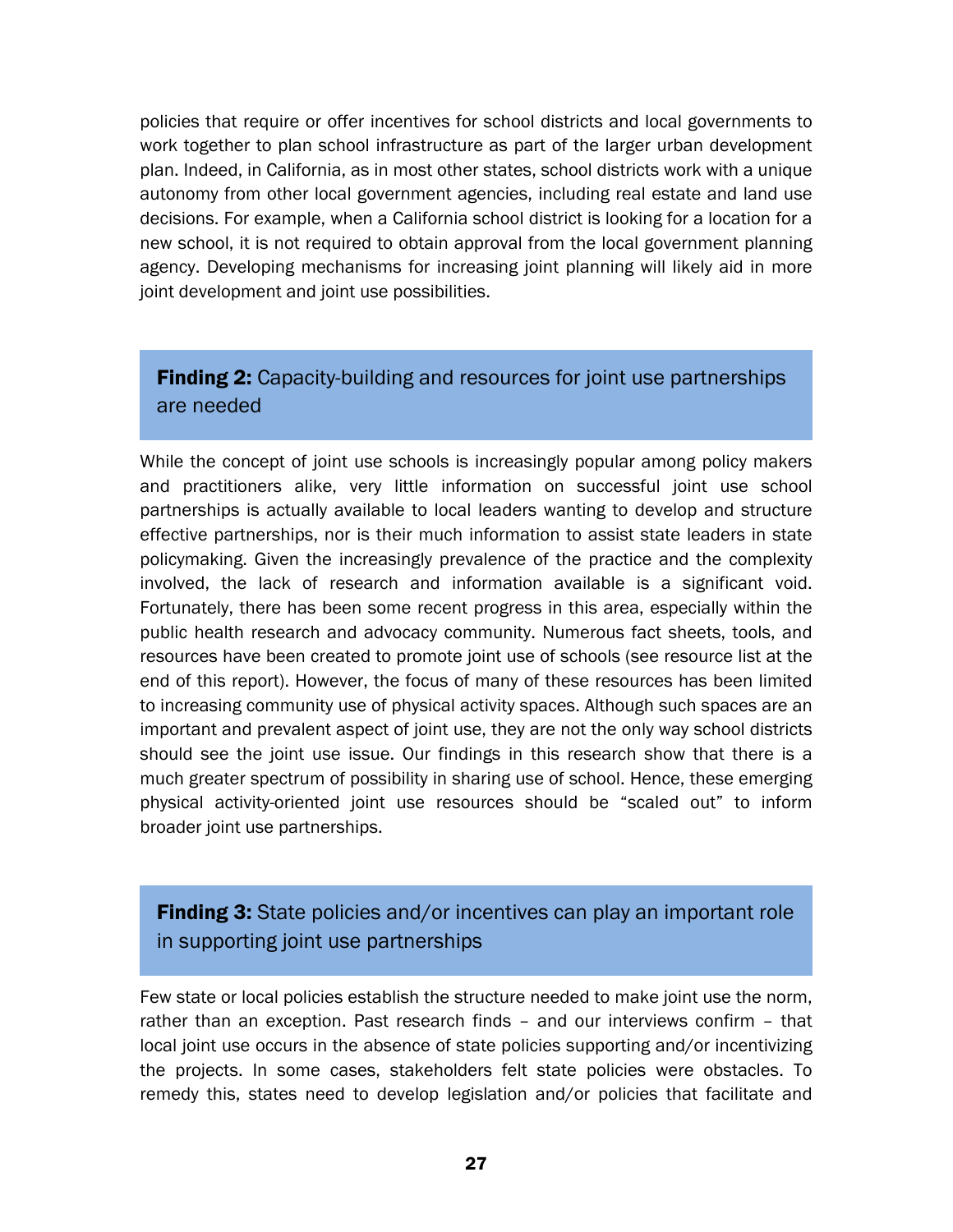encourage partnerships for public-private, intergovernmental and/or interagency use of school facilities and grounds and that support joint development among public agencies. The national BEST (Building Educational Success Together) collaborative recommends the following three policy elements for establishing a state policy framework that supports and incentivizes (and eliminates barriers to) joint use at the local level:

- *School Facilities for Community Use.* States should develop legislation and/or policies that facilitate and encourage the sharing of school facilities for community use through appropriate policies, procedures, and financial incentives.
- *Public and Private Partnerships for Joint Use and Joint Development.* States should develop legislation and/or policies to encourage partnerships that implement public-private, intergovernmental and/or interagency use of school facilities and grounds.
- *Joint Development of Public School Buildings and Grounds. States should* establish a process to support joint development between school districts and other public entities, such as libraries, parks, senior centers, health clinics and public charter schools, and that supports the planning, design and construction or modification of buildings for the ongoing shared use of public school facilities with other public government entities.<sup>14</sup>

A key obstacle to joint use is that many localities lack a culture of sharing or cooperation across agencies. State legislation can help establish a different, more supportive context.

**Finding 4:** Comprehensive school district-level community use policies set an important framework of clarity and aid in establishing a new culture of sharing.

Comprehensive school district policies on all aspects of joint use aid in appropriately maximizing use across schools and doing so efficiently and effectively. School districts can take strategic initiative to establish a robust space management infrastructure to facilitate joint use and be good partners in the partnership. Doing so provides clarity and assistance to individual school sites on their roles while also ensuring greater access to school spaces across an entire district. Key to this work is

<span id="page-31-0"></span> $\overline{a}$ <sup>14</sup> These three broad state policy recommendations have been adapted from: Building Educational Success Together. 2006. Model Polices in Support of High Performance School Buildings for All Children. Washington, DC: BEST.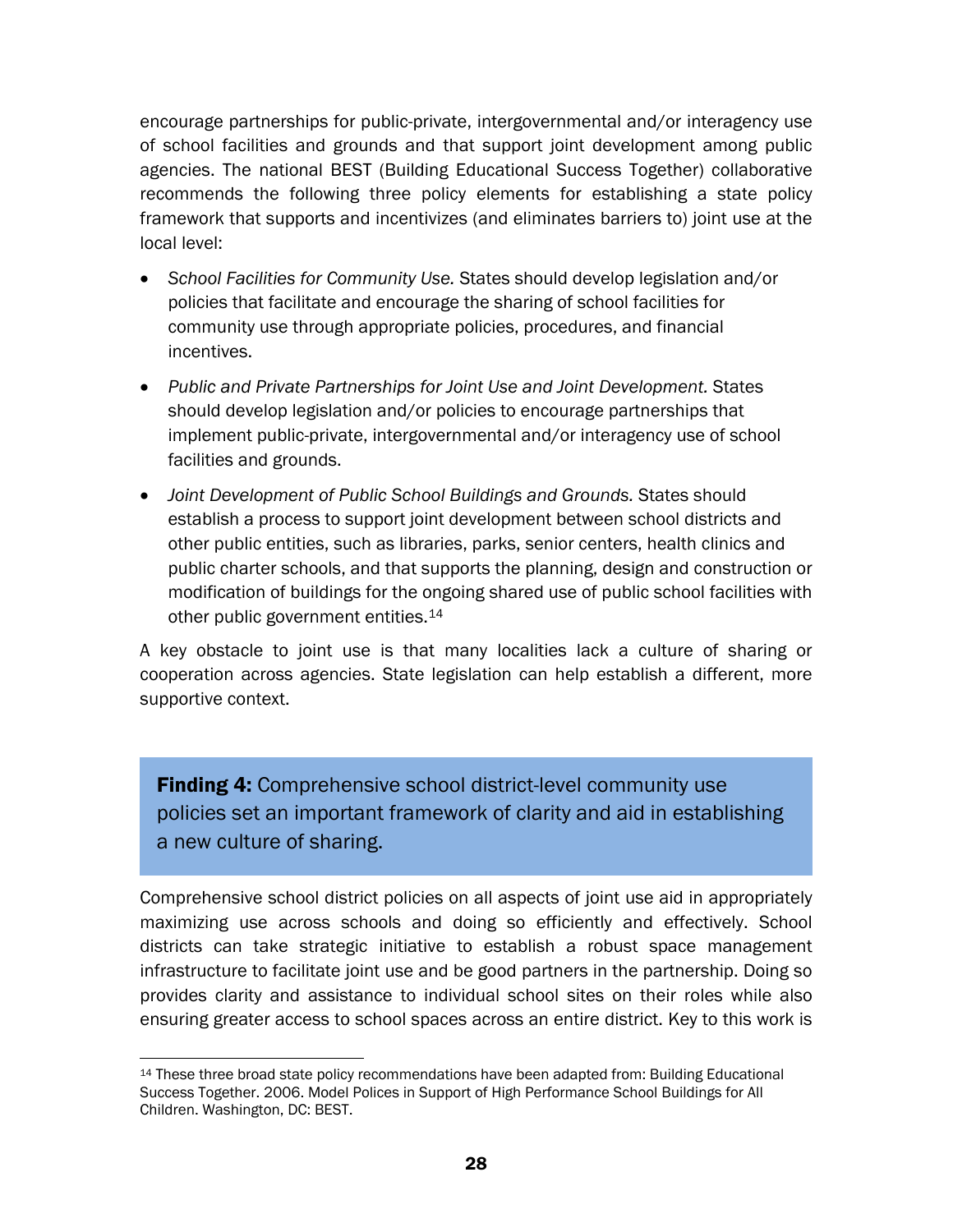establishing a set of overarching policies documenting the school board's intent as it relates to community use of its facilities and grounds. From there, a more specific set of procedures can be established to operationalize district policies and establish a system of supports. Particularly in large school districts, joint use is aided by having staff dedicated to coordination among the partners, users, and school site hosts. Most fundamental for district-level joint use strategies is to establish a wellstructured system of space and use scheduling that is clear, consistent, and understood by all. These policies and practices aid in establishing a new culture of sharing.

# **Finding 5:** A shared vision across stakeholders builds a partnership's foundation

Local leaders, elected officials, educators, advocates, and others across California are pointing to expanding the uses of public school spaces as a strategy that will support a variety of positive outcomes, including:

- establishing schools as centers of community
- increasing opportunities for physical activity
- more efficiently using limited public funds
- broadening services and amenities for students, families, and communities.

At the local level, partners need to establish a shared vision for what the joint use partnership seeks to achieve so that partners are working toward shared goals and a collective future. This is particularly important when bringing entities together that individually focus on different (or even competing) goals. A shared vision, then, brings the partnerships goals into clear focus among the stakeholders and also aids in establishing a "culture of sharing" that is often missing among staff.

# **Finding 6:** Formal agreements structure joint use partnerships

While many local officials understand that joint development and joint use may provide a host of benefits, both require public agencies to work together in new and different ways. Partnerships, by nature, can be particularly volatile. Written agreements formalize partnerships, providing clarity on roles and responsibilities for partners. Formal written agreements become the vehicle to sustain the vision, ideas, and rules crafted among partners amidst multiple leadership or change. As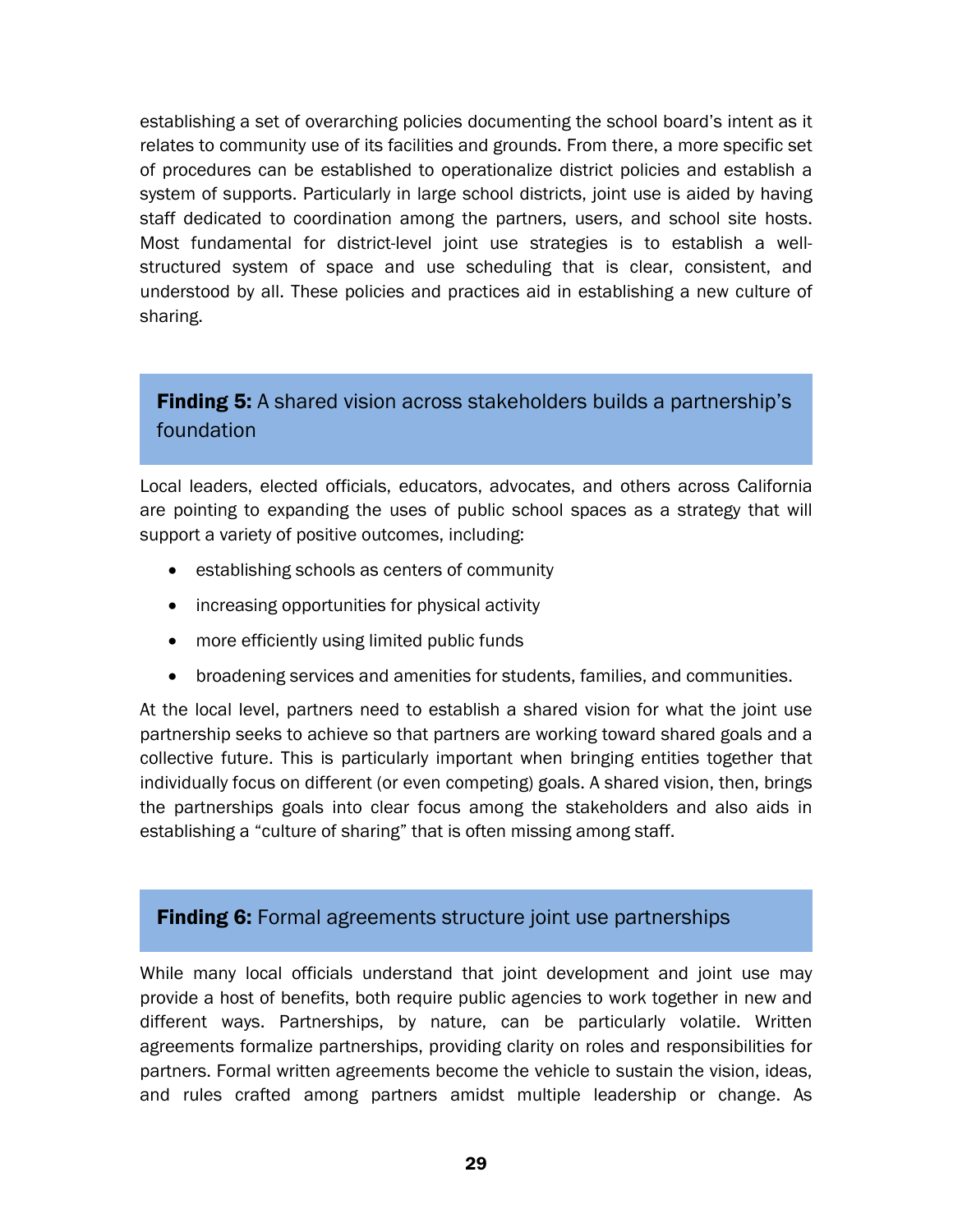partnerships evolve, agreements can be updated over time to met new needs and issues. Common formalizing tools seen in joint use partnerships are memoranda of understanding (MOU), joint use agreement (JUA), joint development agreement (JDA), and joint powers authority (JPA). As the interviews and case studies revealed, formalizing mechanisms are needed because the outcome is something that existing policy and/or agency relationships do not adequately facilitate. Thus, the joint use partnership restructures governmental relationships.

Through formalizing joint use partnerships, the involved parties negotiate a wide variety of issues related to liability, custodial, calendaring, staffing, funding, and other details. Three fundamental concepts ultimately establish the parameters for the partnership specifics:

- *Space and Use*. Specifically, this refers to the spaces that will be shared and when and how they may be used. While this may seem like an obvious observation, pinpointing these details is a fundamental starting point for partnerships. It is important to distinguish between these two concepts, particularly because spaces can be used in many different ways for many different activities. Each may have different furniture/equipment needs, clean up time required, and/or wear and tear effects on the space; however, facilities are "fixed" while the uses can change from day to day or hour to hour.
- *Shared Use vs. Dedicated Use*. Spaces within schools can be shared (made available to multiple users) or dedicated (reserved for use only by one user). With dedicated space, the user has exclusive access. For example, even in schools with lots of community use activity, the schools' administration offices are usually dedicated to the school's exclusive use at all times. Shared spaces are made available to multiple users, either one at a time (e.g., sequentially) or simultaneously.
- *Open Use vs. Programmed Use*. The cases reveal that uses of school space by non-school entities can be "open" or "programmed." Open, or informal, use, typically occurs when a school space is available for community drop-in use; that is, the gate is unlocked and anyone can enter and use the fields or courts, or, similarly, the door is unlocked for drop-in use of a gym. In many of these cases, either the school district or a partner (often a municipal agency) is responsible for unlocking the gates or opening the doors. Formal, or programmed, use occurs when the user is allowed access because he or she is participating in an organized program or event run by a non-school entity that has been granted access. Examples include before- and/or after-school programs for students run by nonprofits or city sports leagues. The distinction is important because the two scenarios mean different access rights to community members. For example, a school whose calendar is booked entirely with programmed joint use leaves little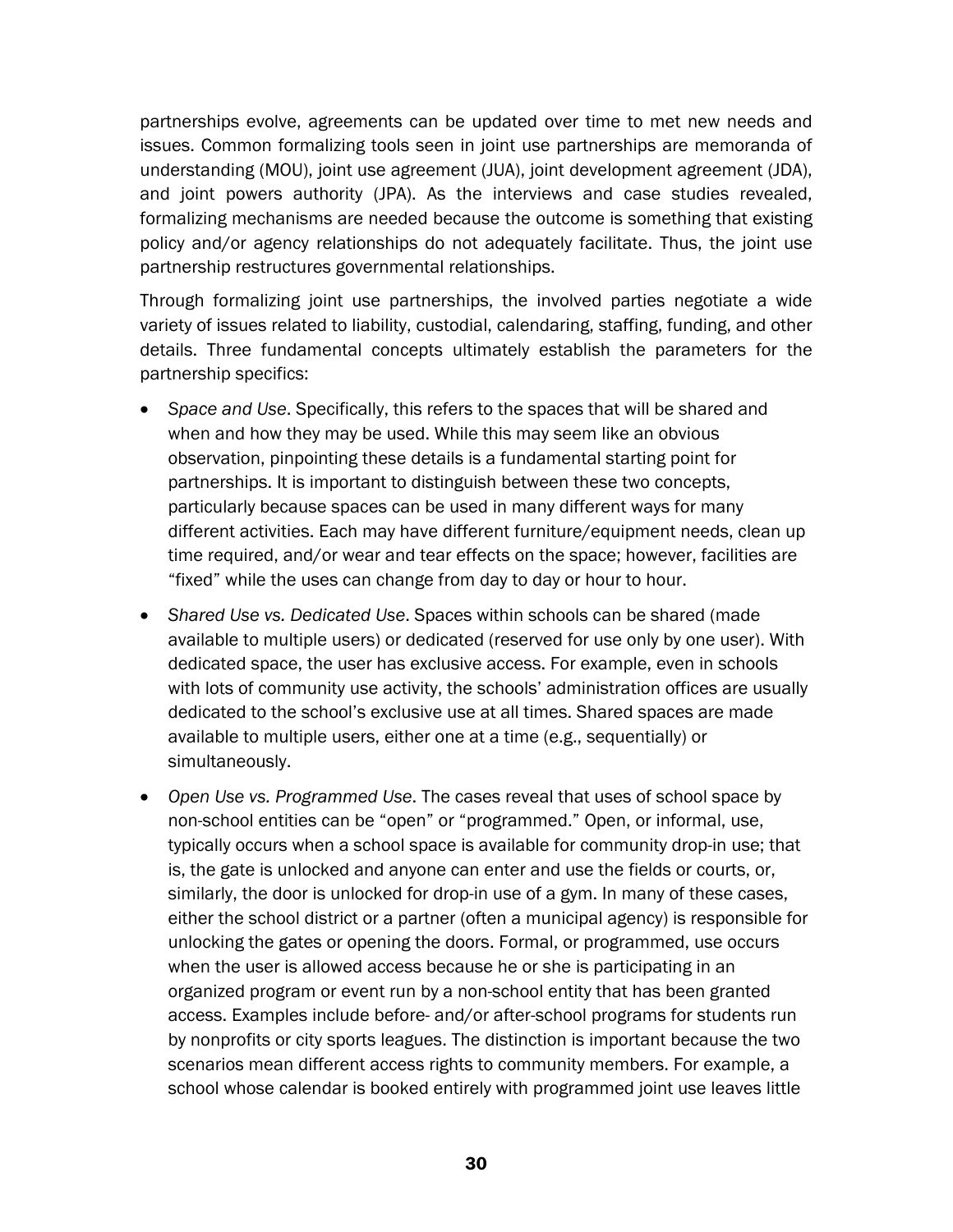opportunities for drop-in community use. Joint use partnerships can be structured to provide both types of uses.

**Finding 7:** School districts tend to highly subsidize the community use of schools

Our interviews with school district representatives across California found one important and often overlooked obstacle to the expansion of joint use: school districts tend receive little revenue from joint use and often end up largely subsidizing the community use of their schools. Some viewed this as "just the way it is" while others pointed to a real missed opportunity to recoup some costs associated with intensifying use, particularly with basic joint use.[15](#page-34-0) Given that any use of a building has costs associated with it (in terms of utilities, custodial, wear and tear, etc.) and that so many public school districts have do not have enough capital funds to make the needed upgrades to their school facilities,  $16$  the possibility that many school districts are subsidizing the joint use of their school is an important contextual factor in understanding why there may be resistance to joint use among some school districts. Joint use partnerships provide an opportunity to more appropriately structure financing supports among partners that look realistically at the facility and grounds-related expenses that school districts are responsible for.

**Finding 8:** Understanding the real costs required to maintain healthy and adequate school facilities is essential to establishing a system of supports for joint use partnerships

Establishing a system of supports for joint use means also supporting the capital investments needed to keep school facilities and grounds safe and adequate for users. Joint use partners need to pay close attention to funding needs, particularly related to school facilities upkeep and repair. A school district that does not continually raise the funds needed to invest in its facilities will likely erode its joint

<span id="page-34-1"></span><span id="page-34-0"></span><sup>1</sup> 15 School districts in California tend to vary greatly in how much they charge non-school entities to use their spaces under basic joint use. In some cases, local school boards have adopted use rental rates. In some cases, there are different rates applied to different users. For example, other public agencies or nonprofits are often charged less than other formal users. Still many individuals interviewed felt that these fees did not cover the actual cost of allowing the use. Some pointed to a political resistance among leaders to entertain the idea of charging very much for the use of public school spaces. 16 Building Educational Success Together. 2006. Growth & Disparity: A Decade of Public School Construction. Washington, DC: BEST.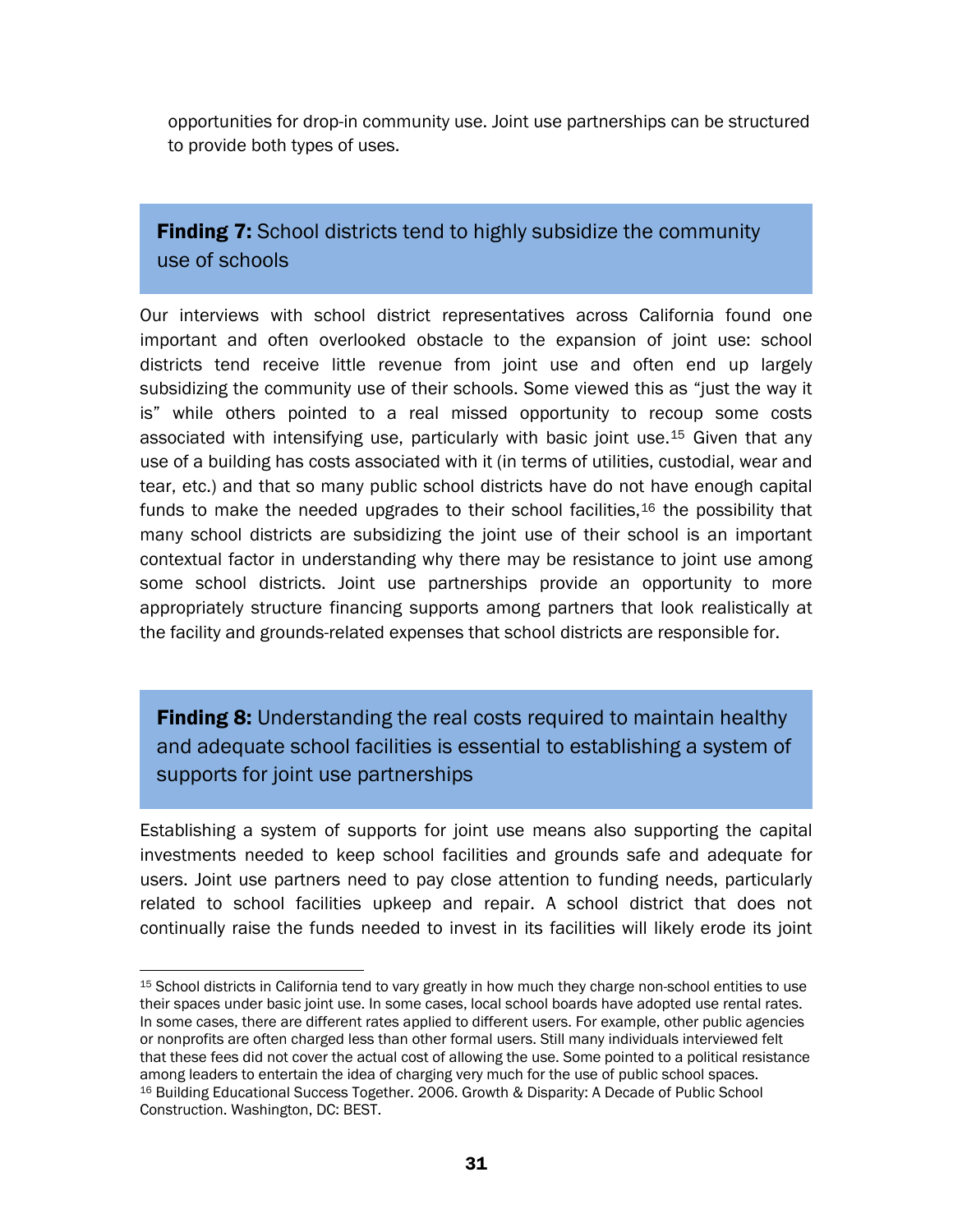use opportunities over time; either their spaces will not be seen as desirable or safe by partners or the school or district may decide that it can no longer subsidize community use. School districts should know all of the costs associated with their facilities so that they can then make informed negotiations with partners on the resources needed to sustain intensified use. The school district and partner can then both understand the resources that need to be leveraged to maintain safe and adequate facilities.

# **Finding 9:** School site support from principals and teachers is essential

Many of our interviews revealed that because many school districts do not have a robust system of supports for basic joint use, there often is not a culture of support for sharing spaces among key staff, particularly at the school site level. Often, basic joint use occurs in an ad hoc basis and can differ greatly from school to school. Joint use tends to occur more often at school sites where principals and/or teachers are supportive of it. If school district leaders wish to expand joint use in all of their schools, it appears that having the superintendent and/or school board clearly state the districts intent with regard to community use of facilities and grounds is an important step. More formalized joint use partnerships have had successes in establishing a culture of shared use and the operational supports to make it work, thus increasing site level buy-in.

# **Finding 10:** Legal concerns for public agency partners can be addressed through formal agreements and adopted policies

Legal concerns – especially liability – are often pointed to as a reason that basic joint use and joint use partnerships remain limited. Understandably, school districts do not wish to expose themselves to risk; nor do the other public agency partners. However, the California case examples show that legal issues are being effectively covered through formal agreements and official policies. Different arrangements that address issues such as liability and union labor, among others, can be put into place and are largely spelled out in the formal agreements. Many examples of model and actual joint use agreements can be found through entities such as the National Clearinghouse for Educational Facilities and Public Health Law & Policy (refer to the Joint Uses Resources section at the end of this report). These sources provide legal language from which to craft formal agreements for joint use partnership details.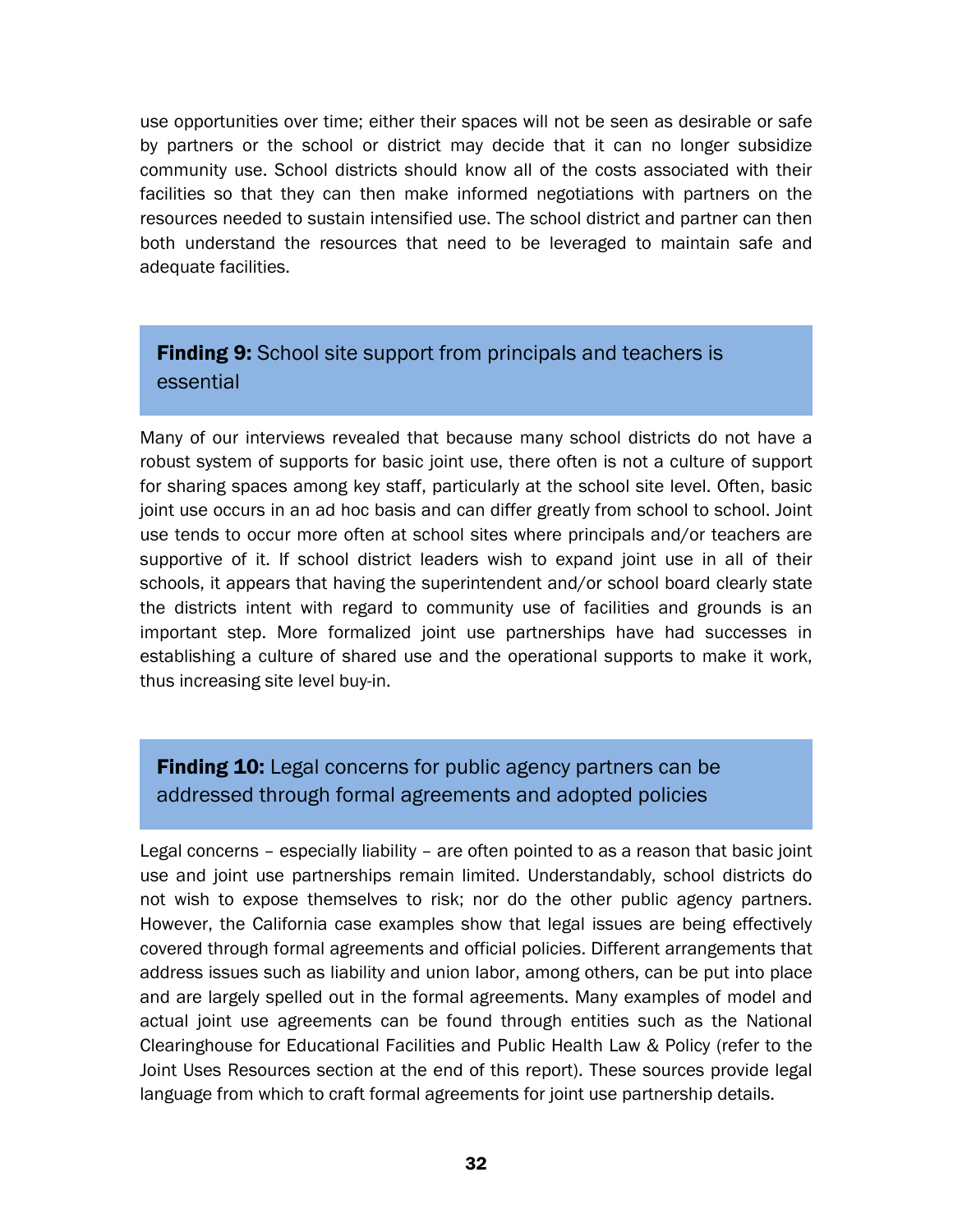# VI. Conclusion: Research Recommendations

Public schools in California and across the country are increasingly being called upon to help sustain vibrant, active, and healthy communities. Expanding the uses of public school spaces through joint use is seen as a promising way to do so. Meeting these new demands must be met with a system of supports that structures effective joint use partnerships.

We conclude by recommending three key issues that research should address to better inform joint use partnerships. The opportunities for research on joint use and joint development are wide open; very little research currently exists to inform the field. Whatever aspects of joint use and/or joint development researchers investigate, studies should pay particular attention to aspects of policy (both local and state), planning processes, financing strategies (both for joint development and ongoing joint use), and any aspects of school design that were used to physically aid in the intensifying of use.

• Joint Use Partnerships: Research should analyze the many joint use partnerships involving schools that exist across California and the country. What are the best practices of successful, long-term joint use partnerships? How have these partnerships been structured? What roles have different agencies played? How have their outcomes been measured? What partnership models are most effective? How have partnerships restructured intergovernmental relationships? Answers to these questions will also assist in capacity building among stakeholders for more effective partnerships.

Research should be used to comprehensively frame and empirically test the benefits associated with joint use, many of which we have mentioned in this paper. Having evidence on the benefits of these strategies can better inform priority setting for public policies and joint use partnerships.

- Joint Development: What are the best practices in joint development efforts? Very little research has looked at joint development strategies, particularly those involving public schools. Case studies of these kinds of projects are needed to investigate public-public partnerships, public-private partnerships, and creative financing mechanisms used.
- State Policies: What state policies are needed to support joint use, joint development, and joint use partnerships? Policies that both support and/or hinder these strategies should be investigated. For example, what are the differing state policies with regard to joint development involving public school districts? It appears, however, that many states do not have many policies relating to joint use and/or joint development of public schools. In which case,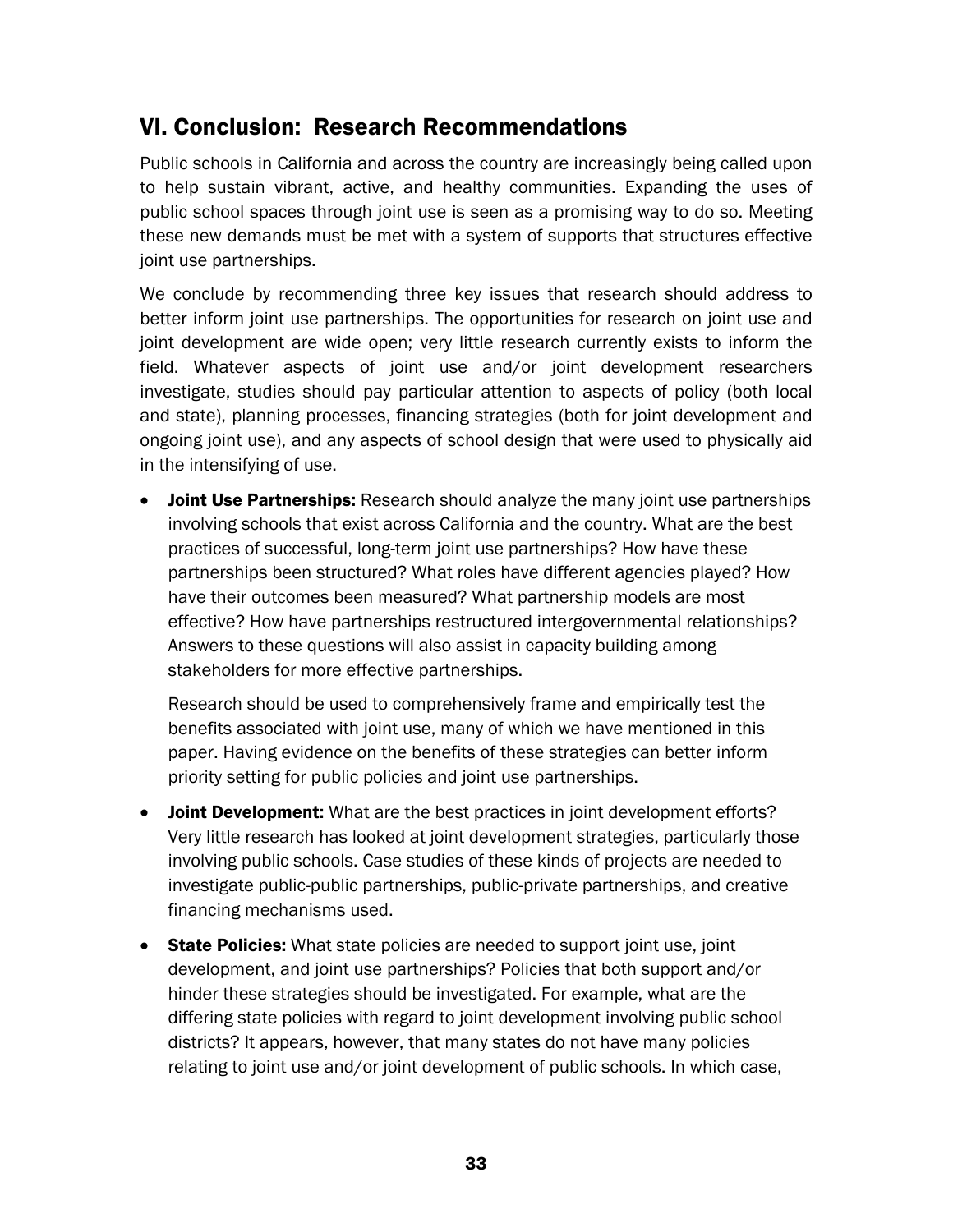research should look at what would be the appropriate policies states need in place if they do wish to encourage or incentivize joint use and joint development.

Joint use is a flexible, ever-evolving strategy for increasing the benefits from the public investment in school facilities and grounds. As public agencies increasingly look to do more with less, joint use will likely attract more interest. So too will joint development, as communities look to make bricks-and-mortar investments to both improve existing neighborhoods and shape entirely new ones. However, too often, school districts are not governed, managed, or funded to navigate the complexities and opportunities inherent in joint use, joint development, and entering into joint use partnerships. Increased research on these issues is needed to guide school districts and their partners to most efficiently and effectively use public resources for the widest benefit.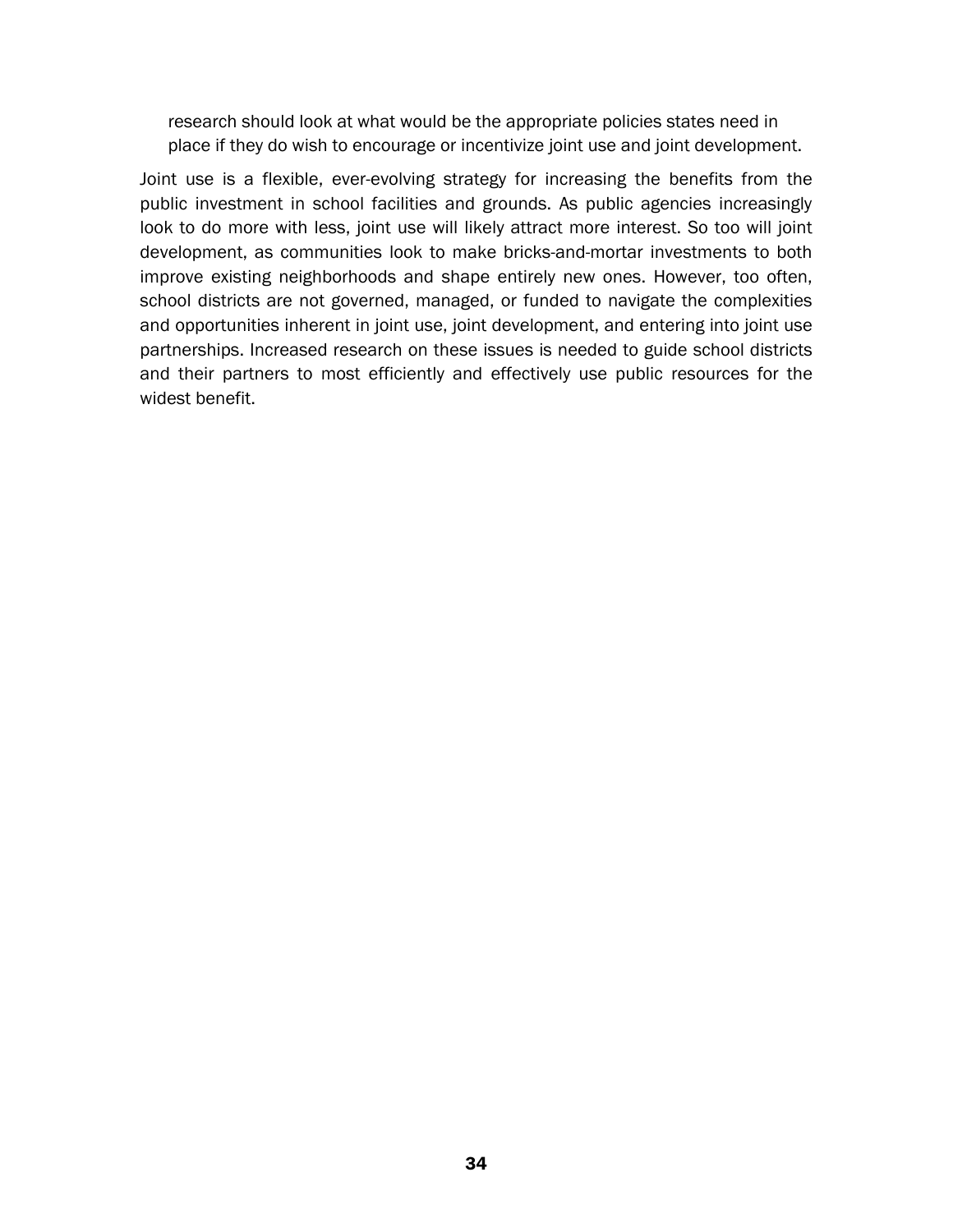# Joint Use Resources

### 21st Century School Fund

Founded in 1994, the  $21^{st}$  Century School Fund (21CSF) has worked for the last fifteen years in Washington, DC, and around the country to improve the quality and equity of our public school infrastructure. It is a leading voice for increased investment in our public school infrastructure; a pioneer in innovative approaches to community engagement in school capital planning, creative financing and publicprivate partnership strategies; and a respected source for technical assistance and research on school facility planning, management, oversight, financing, and impacts.

http://www.21csf.org

### BEST (Building Educational Success Together)

Led by the 21<sup>st</sup> Century School Fund, the national BEST (Building Educational Success Together) collaborative consists of organizations across the country working to improve urban school facilities through the development of a joint research, constituency building, and communications agenda. The BEST partners are a diverse group of local and national leaders with experience in educational reform, community development, social justice advocacy, historic preservation, community engagement, academic research, and philanthropy.

http://www.bestfacilities.org

### Center for Cities & Schools

The University of California, Berkeley's Center for Cities & Schools (CC&S) is an action-oriented think tank promoting high quality education as an essential component of urban and metropolitan vitality to create equitable, healthy, and sustainable cities and schools for all. CC&S provides research and resources for leveraging simultaneous improvements in schools and communities, including innovative policies and practices linking housing, school facilities, transportation, and land use. CC&S's *Joint Use Initiative* has produced numerous resources and tools on the topic.

http://citiesandschools.berkeley.edu

### Joint Use.org

Created by the Prevention Institute and the Berkeley Media Studies Group, JointUse.org was created as an online site for the California joint use statewide task force. Prevention Institute (PI) is a nonprofit national center dedicated to improving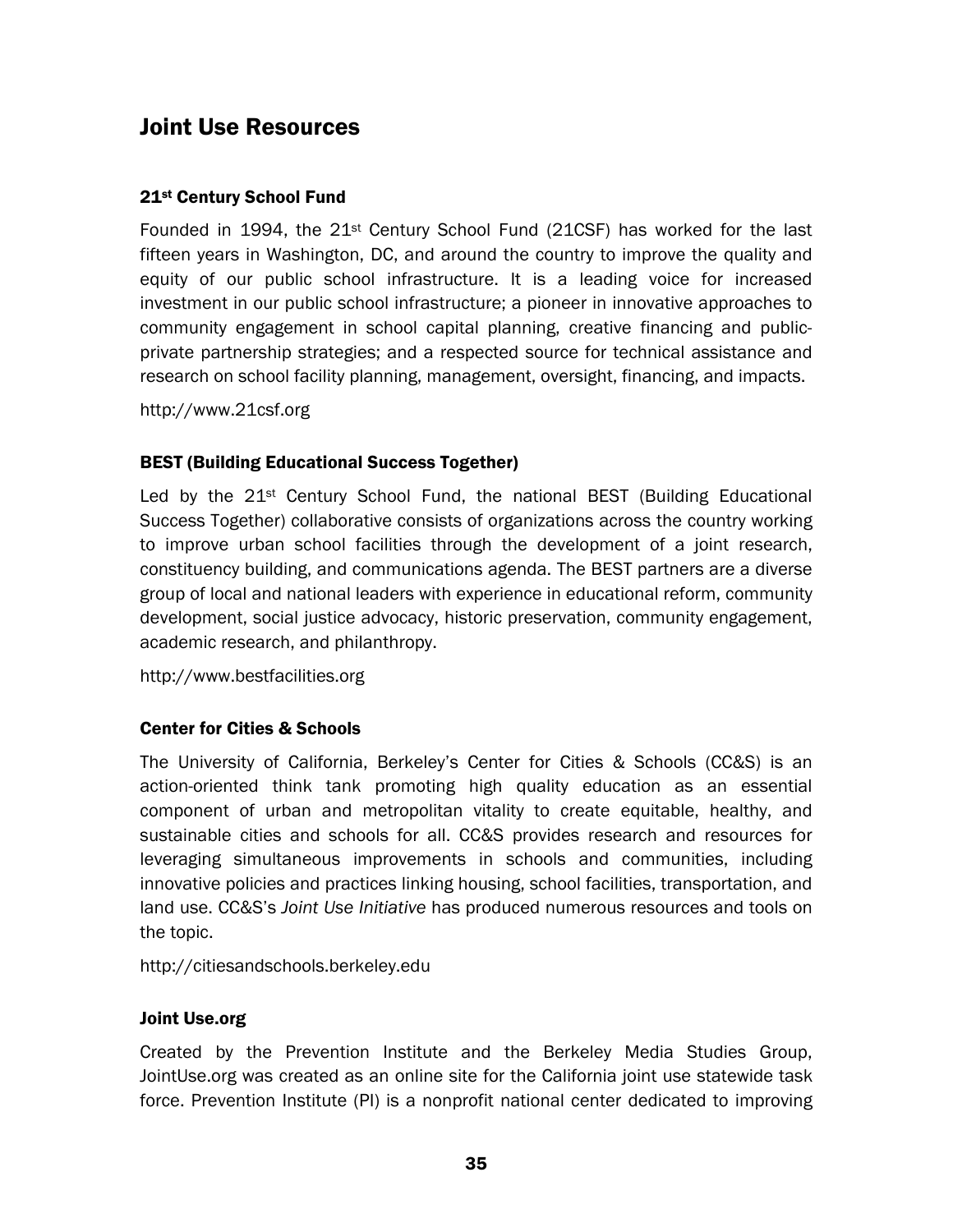community health and well-being by building momentum for effective primary prevention. Berkeley Media Studies Group (BMSG) was founded in 1993 to help public health advocates make their voices heard in a powerful public forum — the news — and increase their participation in the democratic process.

http://www.jointuse.org

### National Clearinghouse for Educational Facilities

Created in 1997 by the U.S. Department of Education and managed by the National Institute of Building Sciences, the National Clearinghouse for Educational Facilities (NCEF) provides information and research on planning, designing, financing, constructing, improving, operating, and maintaining safe, healthy, high performance public nursery, pre-kindergarten, kindergarten-through-grade-12 schools, and higher education facilities. NCEF's Resource Lists cull resources on school facilities from across the globe and contain a large volume of pieces related to joint use.

http://www.edfacilities.org

### Public Health Law & Policy

A nonprofit research and advocacy organization, Public Health & Law Policy (PHLP) partners with government staff, advocates, and other community leaders to provide practical solutions to a wide range of public health problems. PHLP staff include attorneys, city planners, and policy analysts who clarify and demystify the law, develop ready-to-go model policies, and "train the trainers" to equip community leaders with the confidence and capacity to improve public health outcomes. PHLP has a produced a number of resources on joint use, including *Opening School Grounds to the Community After Hours: A Toolkit for Increasing Physical Activity Through Joint Use Agreements*.

http://www.phlpnet.org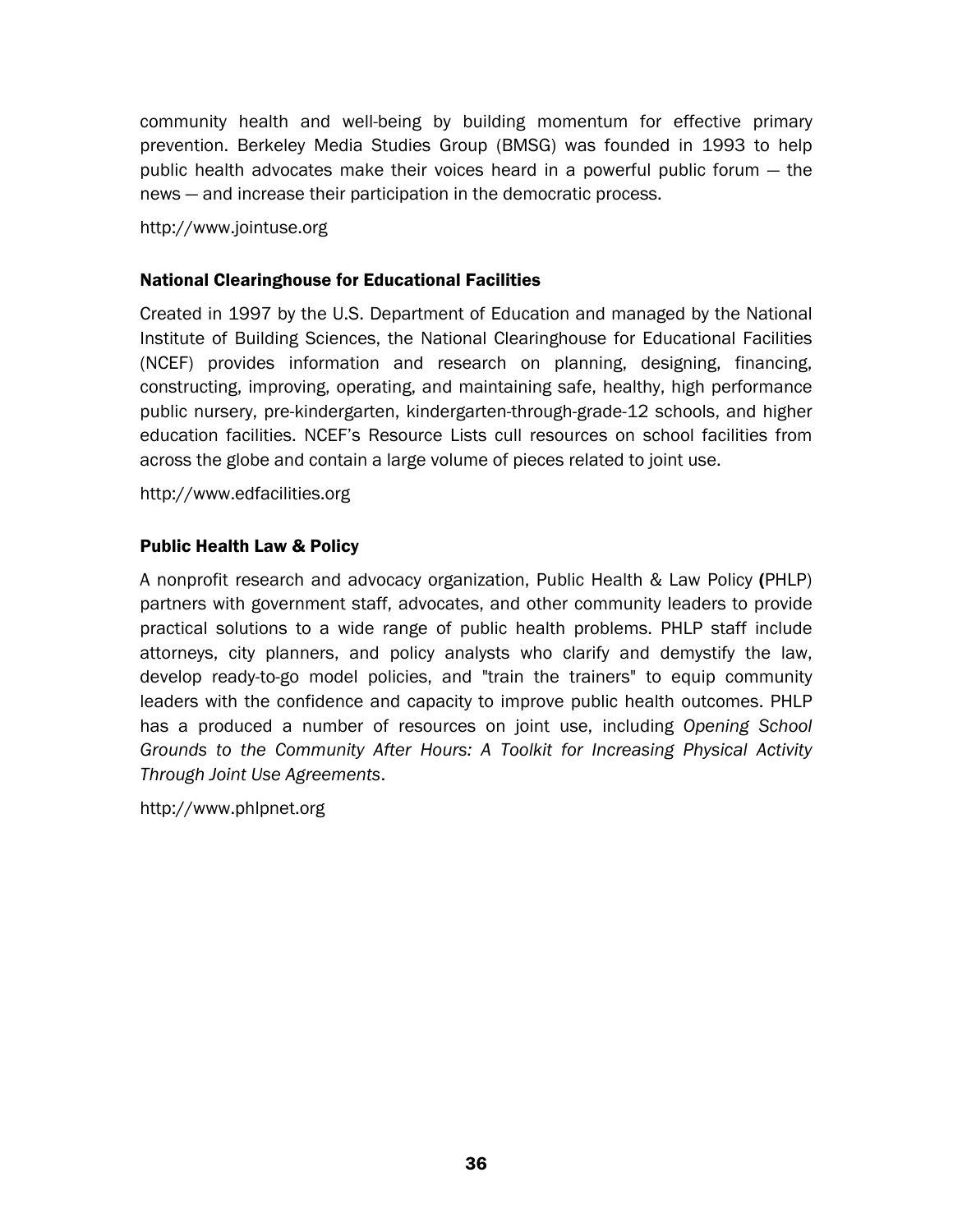# Works Referenced

Beaumont, C.E., with Pianca, E.G. (2002). *Historic neighborhood schools in the age of sprawl: Why Johnny can't walk to school*. Washington, DC: National Trust for Historic Preservation.

Building Educational Success Together [BEST]. (2005). *Recommended policies for public school facilities*. Washington, DC: BEST.

Bingler, S. Quinn, L., and Sullivan, K. (2003). *Schools as centers of community: A citizen's guide for planning and design*. Washington, DC: National Clearinghouse for Educational Facilities

Blank, M.J., Melville, A. & Shah, B.P. (2003). *Making the difference: Research and practice in community schools*. Washington, DC: Coalition for Community Schools CC&S Partnership

Briggs, Xavier de Souza. 2003. "Perfect Fit or Shotgun Marriage?: Understanding the Power and Pitfalls in Partnerships." Cambridge, MA: The Community Problem-Solving Project @ MIT.

California Association of School Business Officials [CASBO]. (1997) 1997 Joint Use Agreements: A How-To Guide. San Diego: CASBO.

California Department of Education. 2010. Multiple Pathways to Student Success: Envisioning the New California High School. A Report to the Legislature and Governor. Sacramento: CDE.

Chaskin, R. (2001). Building Community Capacity: A Definitional Framework and Case Studies from a Comprehensive Community Initiative. *Urban Affairs Review* 36: 291- 323.

Center for Cities & Schools [CC&S]. (2007). Building Schools, Building Communities: The Role of State Policy in California. Berkeley, CA: CC&S

Chung, C. (2002). *Using public schools as community-development tools: Strategies for community-based developers.* Joint Center for Housing Studies of Harvard University, Neighborhood Reinvestment Corporation.

Convergence Partnership. (2009). *California Convergence: Promise and progress in building a movement*. Available online:

http://www.convergencepartnership.org/atf/cf/%7B245a9b44-6ded-4abd-a392 ae583809e350%7D/09.06.16-CA%20CASE%20STUDY.PDF

Cooper, T, & Vincent, J.M. (2008). *Joint use partnerships in California: Strategies to enhance schools and communities*. Berkeley, CA: Center for Cities & Schools.

Council of Educational Facility Planners International, Inc. [CEFPI] and U.S. Environmental Protection Agency [EPA]. (2004). *Schools for successful communities:*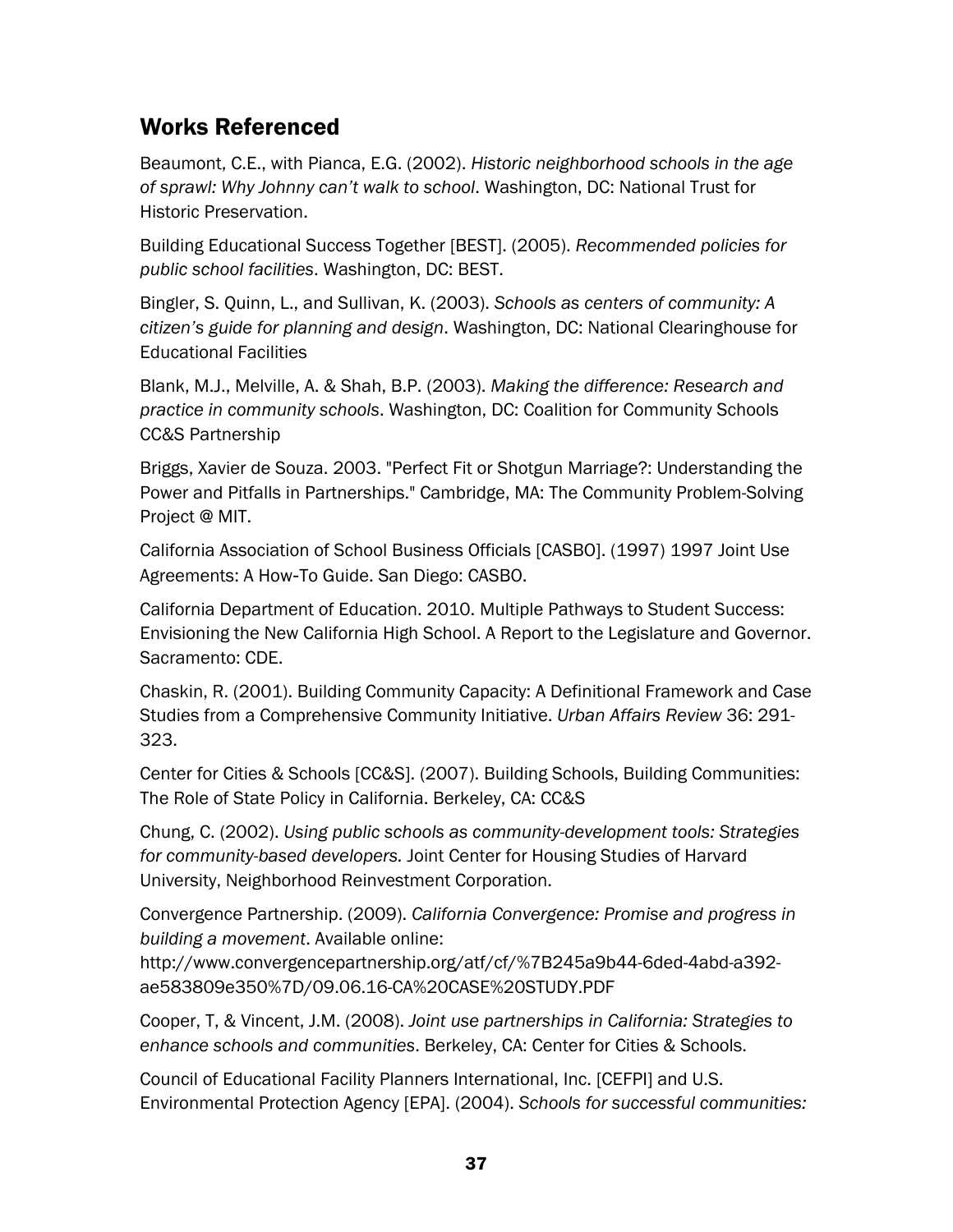*An element of smart growth*. Scottsdale, AZ: Council of Educational Facility Planners International.

Jones, J. C. (2001). *Cooperative Joint Use Educational Centers: Toward a Model for California*. Unpublished dissertation, Union Institute Graduate College.

Public Schools of North Carolina. 2000. Making Current Trends in School Design Feasible. Raleigh: Public Schools of North Carolina, Department of Public Instruction.

Donnelly, S. (2003). A toolkit for tomorrow's schools: New ways of bringing growth management and school planning together. *Planning, 69*(9), 4-9.

Dryfoos, J., Quinn, J. & Barkin, C. (2005). *Community schools in action: Lessons from a decade of practice*. Oxford: Oxford University Press.

Earthman, G.I. (1976). The politics of school site selection. *CEFPI Journal 14*, 5.

Earthman, G.I. (2000). *Collaborative planning for school sacilities and comprehensive land use. Presented to the Stein & Schools Lecture Series: Policy, planning and design for the 21st century public education system*. Ithaca, New York: Cornell University.

Filardo, M., Vincent, J.M., Allen, M., and Franklin, J. (2010). Joint Use of Public Schools: A Framework for a New Social Contract. Washington, DC: 21<sup>st</sup> Century School Fund.

Filardo, M., Vincent, J.M., Sung, P., and Stein, T. (2006). *Growth and disparity: A decade of US public school construction.* Washington, DC: Building Educational Success Together.

Fuller, B., Vincent, J. M., McKoy, D., & Bierbaum, A. H. (2009). Smart schools, smart growth: Investing in education facilities and stronger communities (Working Paper 2009-03). Berkeley, CA: University of California, Berkeley, Institute of Urban and Regional Development.

Innes, J., Di Vittorio, S. and Booher, D.E. (2009). Governance for the Megaregion of Northern California: A Framework for Action. Working Paper. Global Metropolitan Studies, UC Berkeley/IURD.

Innes, J. and Booher, D.E. (1999). Metropolitan Development as a Complex System: A New Approach to Sustainability. *Economic Development Quarterly* 13(2): 141-156.

International City/County Management Association [ICMA]. (2008). Local governments and schools: A community-oriented approach. *IQ Report Volume 40*. Washington, DC: ICMA.

Kennedy, M. (2006). Joining forces: Joint-use agreements help schools and universities spend funds more efficiently and provide better services to their communities. *American School & University* 78(9): 16-23.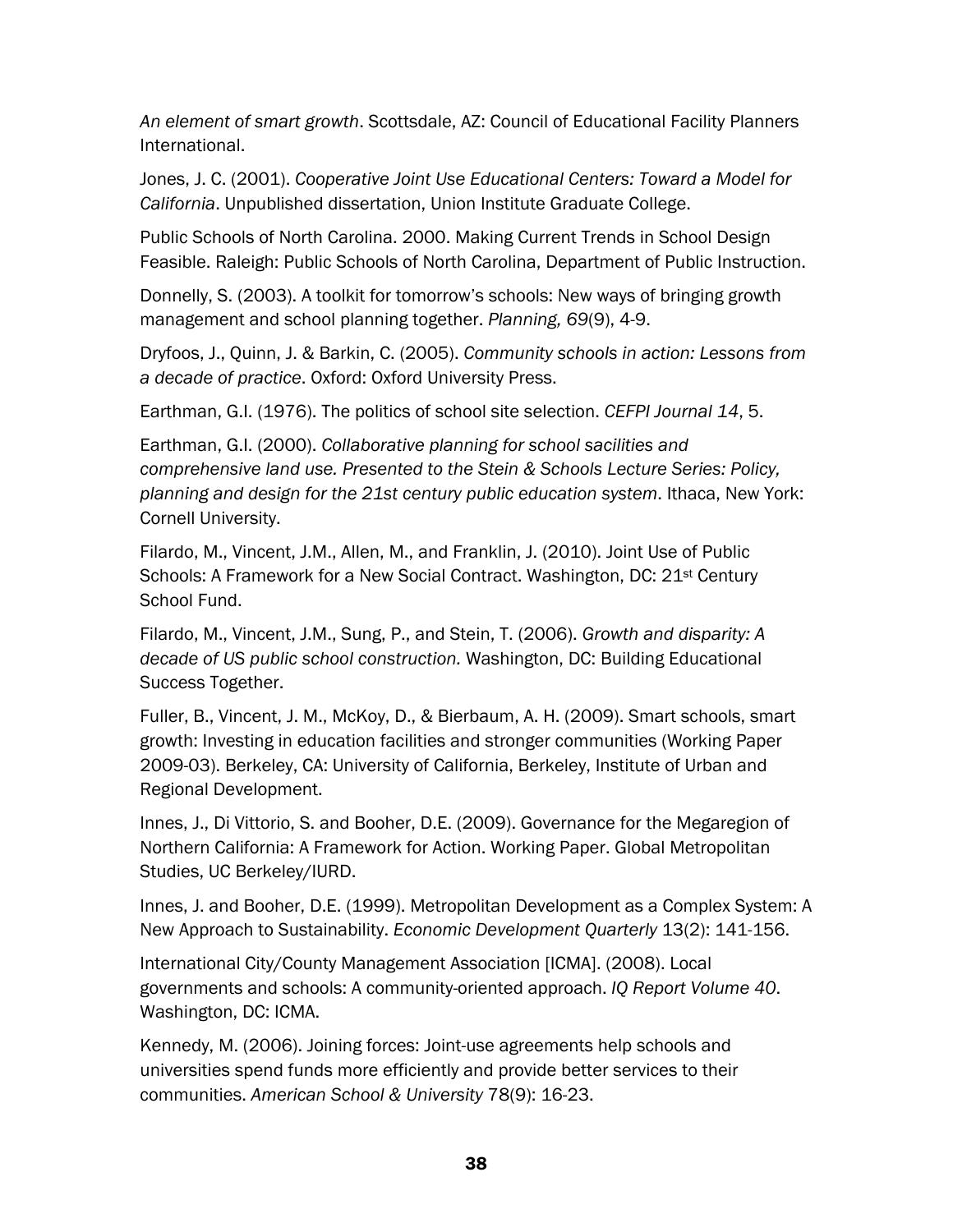Maryland Department of Planning. (2008). Smart Growth, Community Planning and Public School Construction. Baltimore: Maryland Department of Planning.

McDonald, N.C. (2010) School Siting: Contested Visions of the Community School. Journal of the American Planning Association 76 (2):

McKoy, D., Vincent, J.M., and Makarewicz. (2008). Integrating Infrastructure Planning: The Role of Schools. *ACCESS* 33: 18-26.

National Policy and Legal Analysis Network [NPLAN]. (2009). *Fifty-state scan of laws addressing community use of schools*. Oakland, CA: NPLAN.

Novitski, B. (2008). A successful marriage. *Architectural Record*. http://archrecord.construction.com/schools/071213-SCH\_ROS.asp

Public Health Law & Policy [PHLP]. (2009). *Opening School Grounds to the Community After Hours: A Toolkit for Increasing Physical Activity Through Joint Use Agreements*. Oakland, CA: PHLP

Reeve, T. (2000). *Successful Steps: Identifying Elements in Joint Use Agreements. A study of the joint use agreements involving public school districts who were approved for funding from proposition 203, the Public Education Facilities Bond Act of 1996*. Unpublished dissertation, University of La Verne.

Romeo, J. (2004). The ABCs of mixed use schools: Schools, communities' learn meaning of co-location. *Planning* 70 (7): 4–9.

Saelens, B.E., Sallis, J.F., and Frank, L.D. 2003. Environmental Correlates of Walking and Cycling: Findings from the Transportation, Urban Design, and Planning Literatures. *Annals of Behavioral Medicine* 25: 80-91.

Sallis, James F. and Glanz, Karen. 2006. The Role of Built Environments in Physical Activity, Eating, and Obesity in Childhood. *The Future of Children* 16(1): 89-108.

Schneider, J. (2008). Joint use facilities where everybody benefits. *Building Design and Construction* 49(8): 32-41.

Stoker, G. 1998. Governance as Theory: Five Propositions. *International Social Science Journal* 50(155): 17-28.

Testa, K.C. (2000). *Development of joint use educational facility agreements between California public school districts and community entities: A cross-case analysis of strategic practices, barriers, and supportive elements*. Unpublished doctoral dissertation, University of La Verne, CA.

U.S. Department of Education. (2000). *Schools as centers of community: A citizen's guide for planning and design*. Washington, DC: U.S. Department of Education.

Vincent, J.M. (2006a). Public Schools as Public Infrastructure: Roles for Planning Researchers. *Journal of Planning Education and Research* 25(4): 433-437.